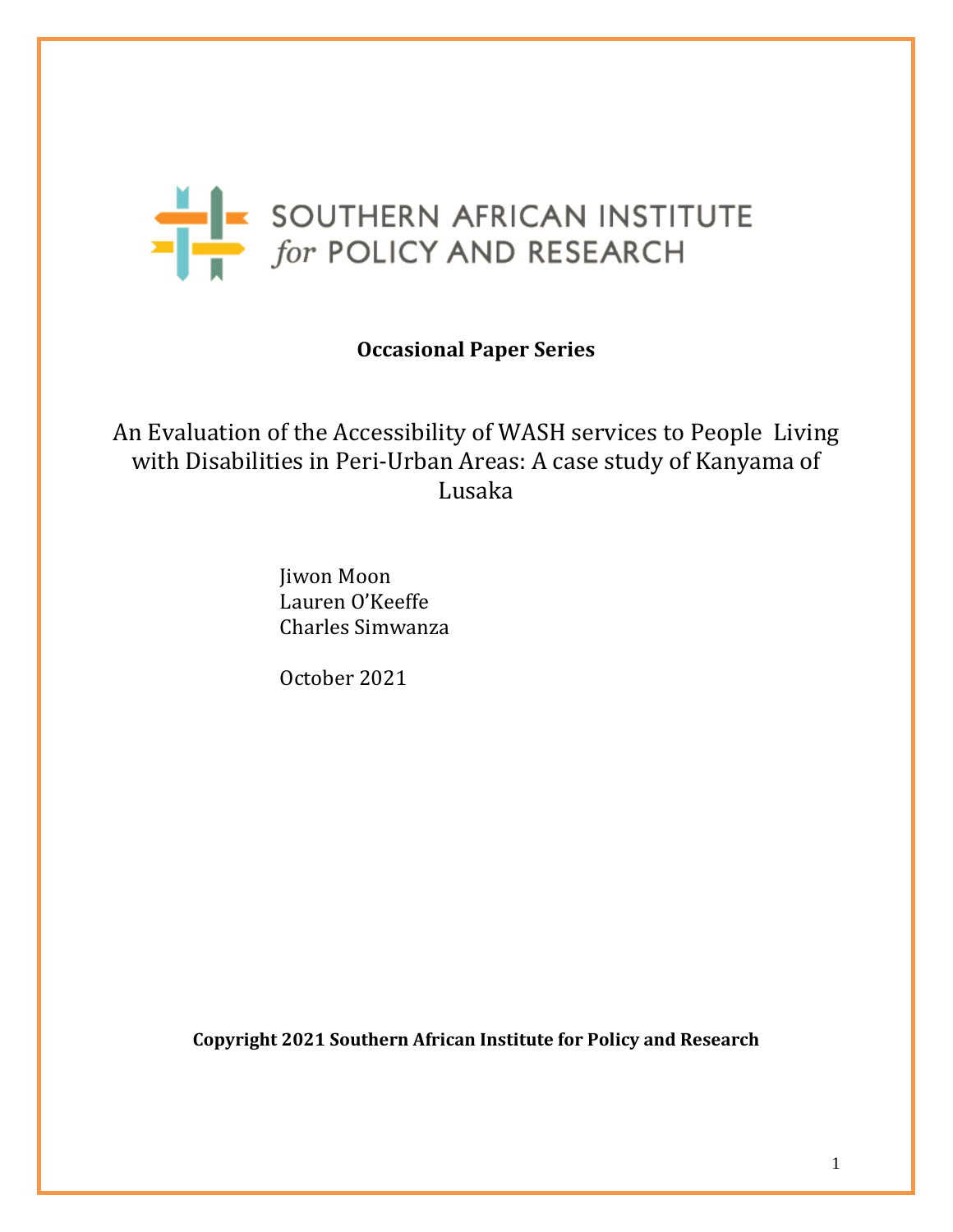# **ABSTRACT**

In Zambia, inadequate access to water, sanitation, and hygiene (WASH) has been identified as one of the most pressing public health issues, particularly in the densely populated periurban areas (PUAs). The residents of PUAs are faced with increased risk for water-borne infections (i.e. cholera, typhoid) due to WASH facility shortages, extensive toilet-sharing, and groundwater contamination. The current situation for WASH services is further exacerbated for people living with disabilities (PWD) as many disability statuses are often linked with physical, social, and economic disadvantages. To assess and improve the accessibility and inclusiveness of WASH services for PWD, we focused on Kanyama, a PUA in Lusaka. Our research evaluated the current state of WASH through literature review, stakeholder interviews, and site visits; the prominent challenges faced by PWD and the current WASH-related programs are analyzed. From the guidance of our findings which highlighted the significance of disability advocacy and coordination between policy actors, we devised a series of recommendations.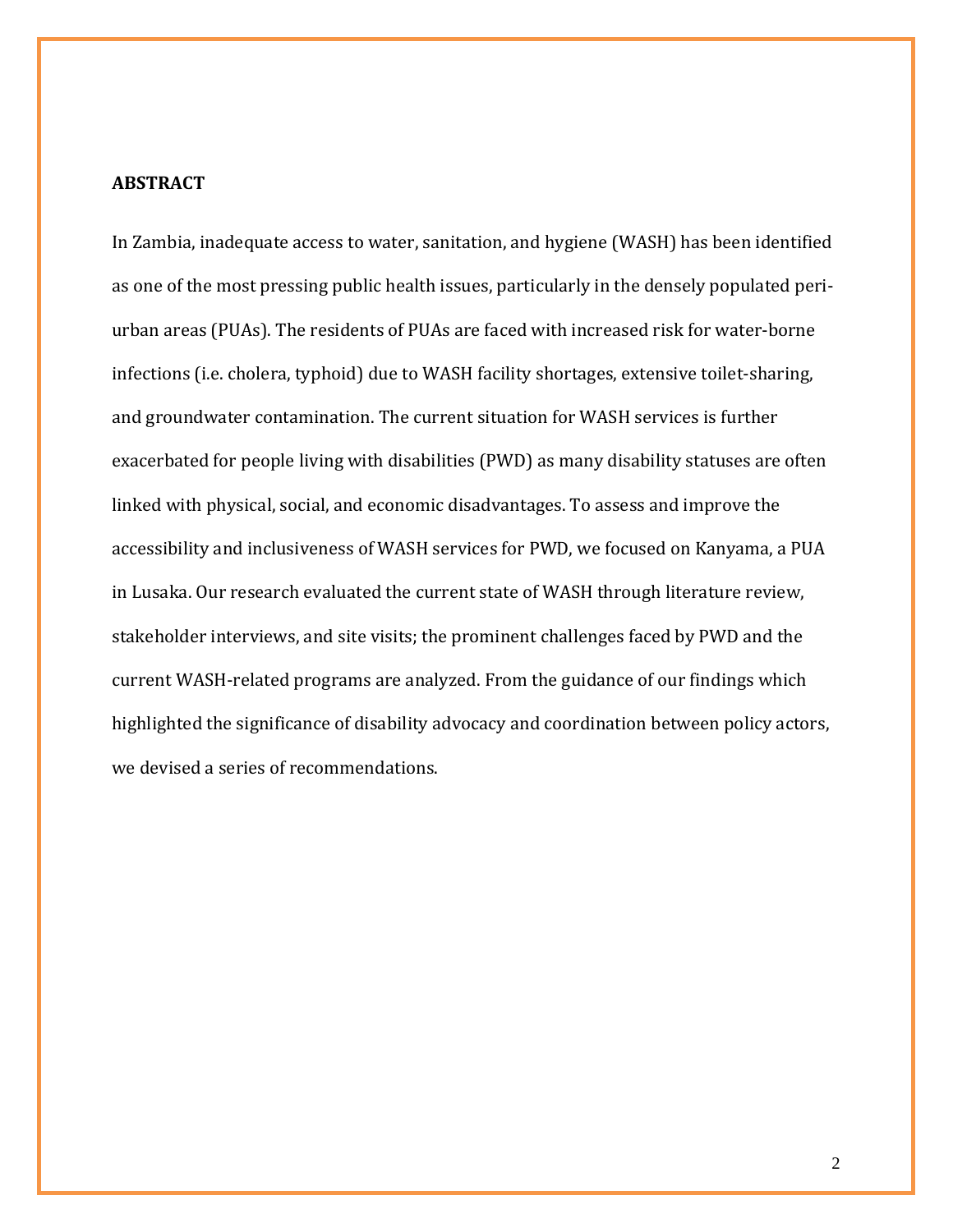# **ACRONYMS**

7NDP - Seventh National Development Plan

ACO - Africa Call Organisation

CDC - Center for Disease Control

GRZ - Government of Republic of Zambia

KWT - Kanyama Water Trust

LCC - Lusaka City Council (Public Health Department)

LuWSI- Lusaka Water Security Initiative

LSP - Lusaka Sanitation Project

LWSC - Lusaka Water and Sewerage Company

LWSSD - Lusaka Water Supply, Sanitation and Drainage

MOE - Ministry of Education

MOH - Ministry of Health

MWDSEP - Ministry of Water Development, Sanitation and Environmental Protection

NGO - Non-Governmental Organization

PUA - Peri-Urban Area

PWD - Persons with Disabilities

QPS - Quality Programme Standards

RWSN - Rural Water Supply Network

SDG - Sustainable Development Goal

SHN- Special Hope Network

UN - United Nations

UNICEF - United Nations Children's Fund

USD - United States Dollar

UNZA - University of Zambia

ZAPD - Zambia Agency for Persons with Disabilities

WASH - water, sanitation, and hygiene

WfW - Water for Water (WASSER FÜR WASSER)

WSUP - Water and Sanitation for the Urban Poor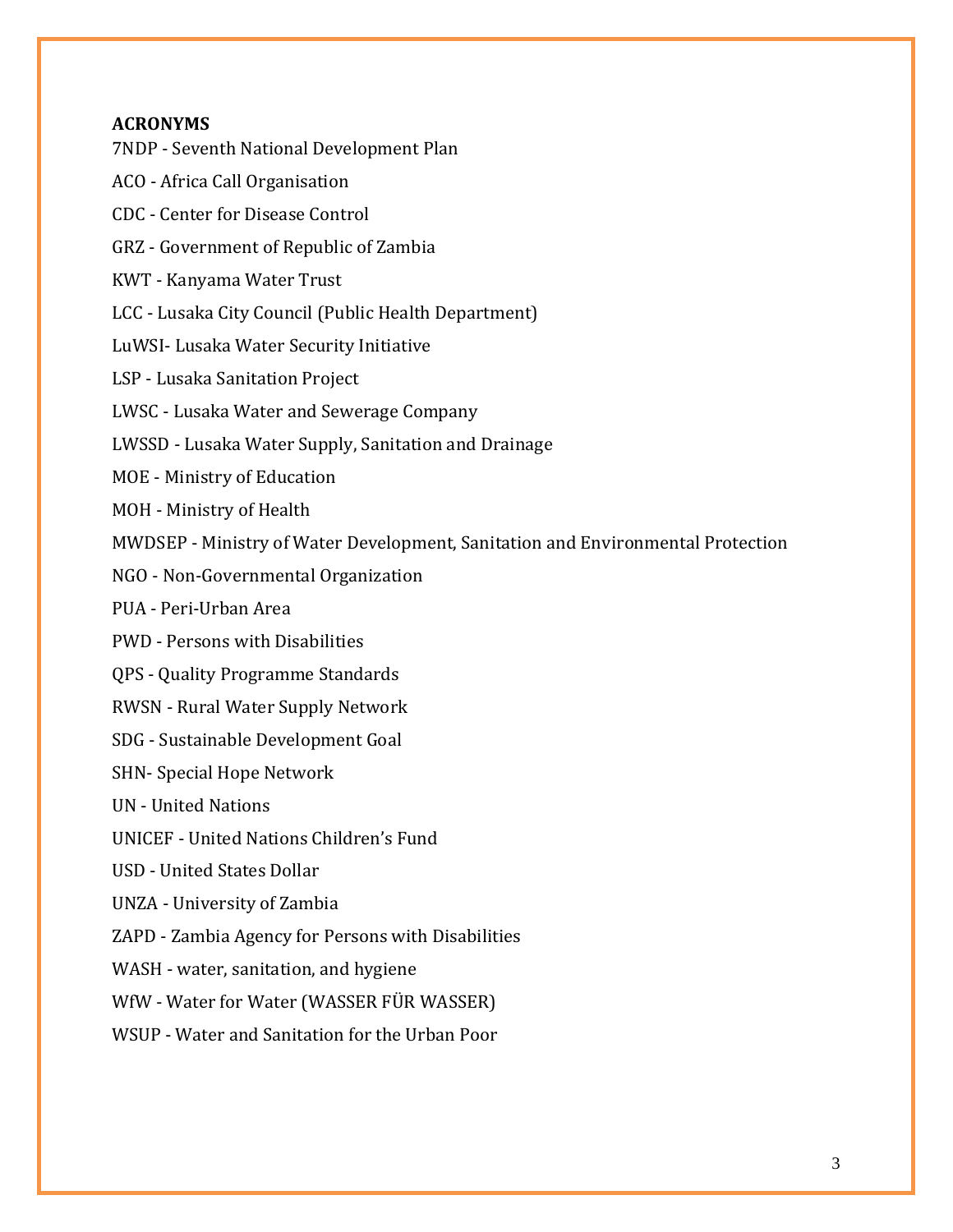### **INTRODUCTION**

# **Background**

According to the UN 2030 Agenda for Sustainable Development, SDG six strives to ensure available and sustainable management of water and sanitation for all [\(United Nations,](https://www.zotero.org/google-docs/?hCXdem)  [2015\).](https://www.zotero.org/google-docs/?hCXdem) While the agenda presents disability-inclusive goals, it does not mention ensuring the availability of water and sanitation for PWD. As of 2017, 2.2 billion people lacked safe drinking water and 4.2 billion people lacked proper sanitation [\(United Nations, 2020\).](https://www.zotero.org/google-docs/?qXSeMU) Among the most vulnerable are PWD. The UN defines a person with a disability as one who has a 'long-term physical, mental, intellectual, or sensory impairment which interacts with various barriers to hinder their full and effective participation in society on an equal basis with others' [\(Central Statistical Office & Ministry of Community Development & Social](https://www.zotero.org/google-docs/?oAjF6M)  [Services, 2018\).](https://www.zotero.org/google-docs/?oAjF6M)

PWD are at an increased risk of being socially and economically disadvantaged. They often lack access to safe WASH conditions and are faced with heightened risk of disease[s \(Wilbur,](https://www.zotero.org/google-docs/?kn1pib)  [2011\).](https://www.zotero.org/google-docs/?kn1pib) PWD who live in low-income countries are more likely to experience barriers when accessing WASH services than those in more developed nations, and these barriers may be physical, institutional, social, or attitudinal [\(Wilbur, 2011\).](https://www.zotero.org/google-docs/?IQzkHt) It is estimated that 80% of PWD live in low-income countries [\(White et al., 2016\);](https://www.zotero.org/google-docs/?c1IOnX) [\(Tsetse & Tucker, n.d.\).](https://www.zotero.org/google-docs/?uVMgzy)

In addition to the increased physical, social, and economic barriers, the current interventions often overlook the fundamental causes that prevent PWD from participating in the WASH programs, contributing to institutional discrimination. PWD have greater and distinct WASH needs. For instance, people with incontinence need to obtain larger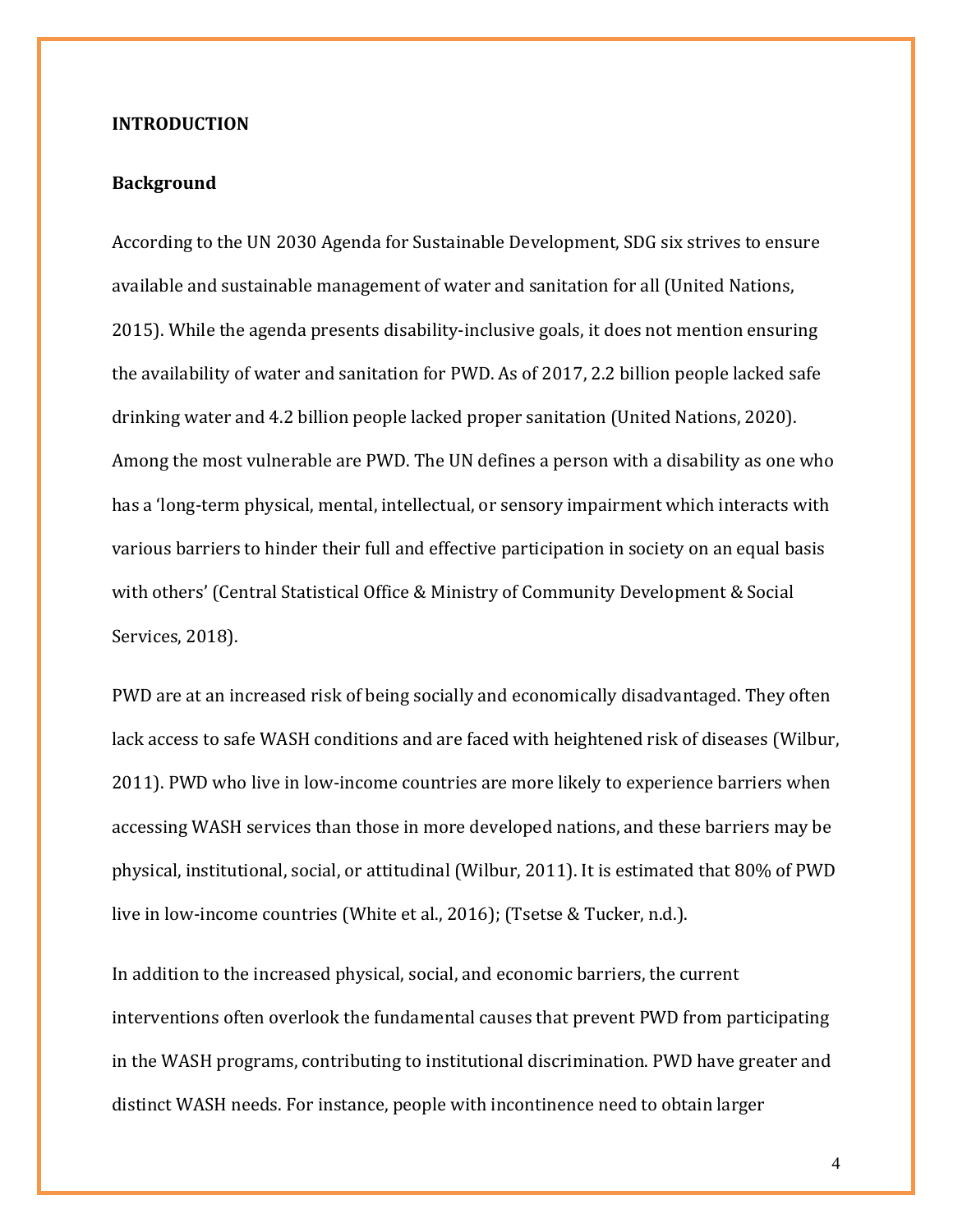quantities of water more frequently to wash their clothes and body regularly. Also, people with albinism must collect water at different times than others to avoid intense sunlight. Therefore, they may experience a lack of water during the daytime [\(White et al., 2016\).](https://www.zotero.org/google-docs/?ThITpt)

#### **Brief Overview of Access to WASH services in Zambia, Lusaka and Kanyama**

#### *WASH in Zambia*

There have been considerable attempts to improve WASH services in Zambia. Vision 2030 and the 7 NDP identify universal access to water and sanitation as a developmental goal [\(Ministry of National Development Planning, 2017\)\)](https://www.zotero.org/google-docs/?QYZ5ar)[; \(Republic of Zambia, 2006\).](https://www.zotero.org/google-docs/?MCcqbn) Yet, access to improved water and sanitation services remains a national challenge [\(Walker &](https://www.zotero.org/google-docs/?qpxjeZ)  [Webster, 2016\);](https://www.zotero.org/google-docs/?qpxjeZ) [\(Hubbard et al., 2020\);](https://www.zotero.org/google-docs/?U2xqbn)[\(Kennedy-Walker et al., 2015\).](https://www.zotero.org/google-docs/?KIt44P) According to the 2018 Zambia Demographic and Health Survey, 72% of Zambian households have access to water from improved sources (piped water, public taps, standpipes, tube wells, boreholes, dug wells, springs, and others) [\(Zambia Statistics Agency et al., 2020\).](https://www.zotero.org/google-docs/?oaRnkw) However, when disaggregated, the most common improved sources of water are boreholes (24%). Only 19% of households have piped water within their premises. Approximately 25% of the population does not have a fixed handwashing place, 58% have no soap, and 4% have other cleaning agents. People with access to improved sanitation constitute 54% of the population [\(Vonk, 2021\).](https://www.zotero.org/google-docs/?usuyqK) There is also a high risk of waterborne disease in households without piped water and poor management of fecal sludges [\(Cofie et al., 2020\);](https://www.zotero.org/google-docs/?FYcMxN) [\(Vonk,](https://www.zotero.org/google-docs/?PqG5Yw)  [2021\);](https://www.zotero.org/google-docs/?PqG5Yw) [\(Hubbard et al., 2020\).](https://www.zotero.org/google-docs/?vKURO6)

The country suffers economic losses and casualties related to waterborne diseases caused by unimproved WASH services. In 2012, financial losses related to WASH services cost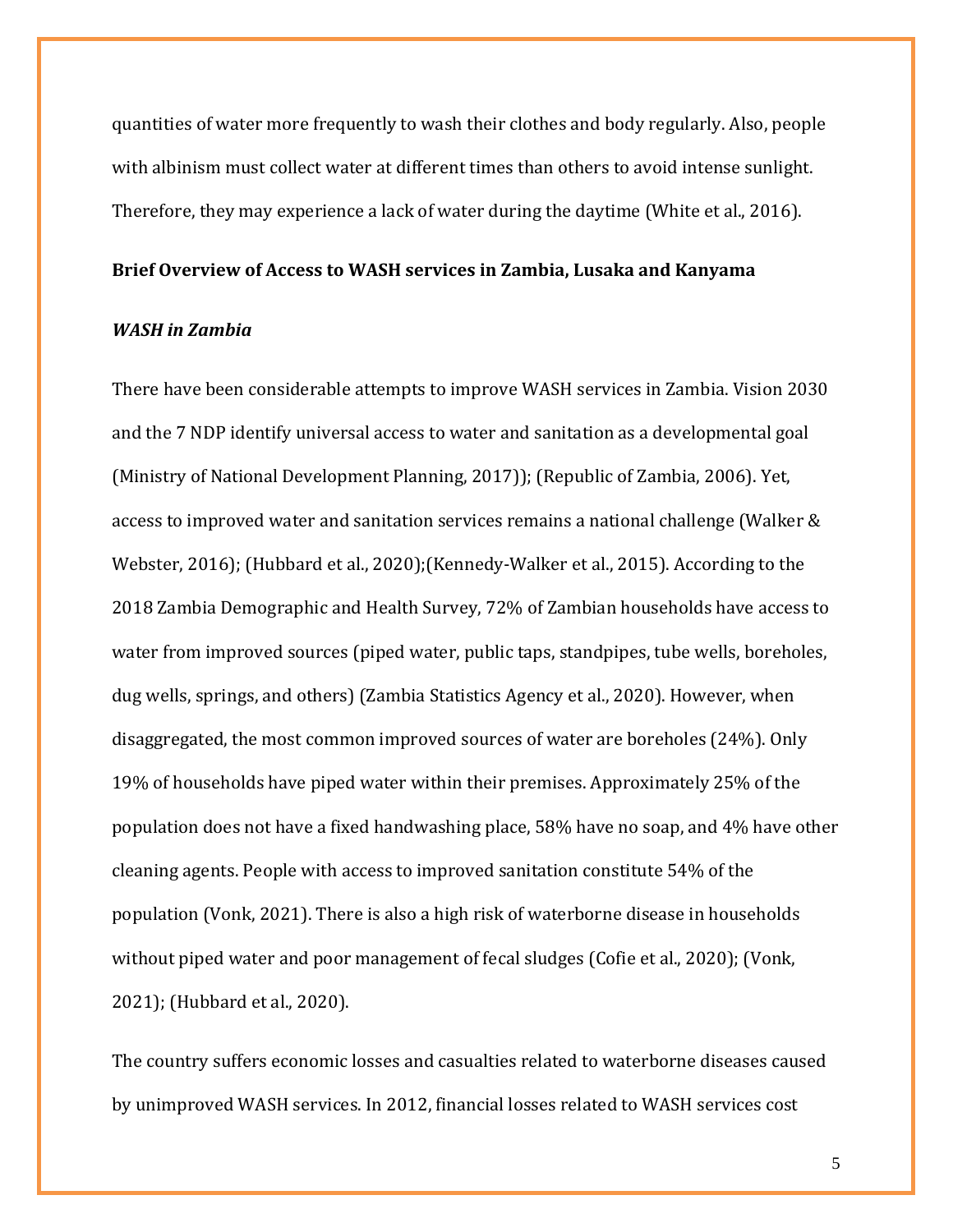Zambia 194 million USD (1.3% of GDP), a per capita loss of 16.4 USD [\(Coombes et al.,](https://www.zotero.org/google-docs/?jRUomD)  [2012\).](https://www.zotero.org/google-docs/?jRUomD) The country also experienced 8,700 diarrhea-related deaths, with 6,600 being children aged below five years. The financial costs for the treatment of diarrheal infections amounted to more than 10 million US[D \(Coombes et al., 2012\).](https://www.zotero.org/google-docs/?TEqjKB) The cholera outbreak in 2017-18 caused 5,900 deaths and disrupted economic activities [\(World Bank, 2020\).](https://www.zotero.org/google-docs/?oaKxsl) The WASH conditions are more severe in Lusaka, where water and sewerage infrastructure initially built for the then 300,000 residents of the city in the 1960s and 1970s has become inadequate for its now 2.8 million inhabitants [\(Vonk, 2021\);](https://www.zotero.org/google-docs/?zmZryE) [\(Kalumbi et al., 2013\).](https://www.zotero.org/google-docs/?ZFz6Ym)

### *WASH in Lusaka*

Access to a well-developed WASH service is a challenge to the majority of households in Lusaka. The population growth surpasses investments in water and sanitation [\(Hubbard et](https://www.zotero.org/google-docs/?LjFBjm)  [al., 2020\);](https://www.zotero.org/google-docs/?LjFBjm) [\(WSUP, 2020\).](https://www.zotero.org/google-docs/?JAGXxl) Other bottlenecks related to access to safe water and sanitation services include inadequate provision of clean and safe water, poor storage of water, nonusage of handwashing, underdeveloped sewerage facilities, several households sharing the same toilets, and contamination caused by poor sewage sludge.

The situation is worse in unplanned and informal settlements, known as peri-urban areas (PUA), where 60% - 70% of the 2.8 million inhabitants live. Only 24% of households in PUAs have access to water, 60% of the residents collect their water from kiosks (communal water taps), and the rest use wells. Several households that purchase water from the communal taps use water from wells for domestic purposes [\(Coombes et al., 2012\);](https://www.zotero.org/google-docs/?zgtr4B) [\(Nyambe et al., 2020\);](https://www.zotero.org/google-docs/?LEzUM4) [\(Kennedy-Walker et al., 2015\).](https://www.zotero.org/google-docs/?YxMrPu)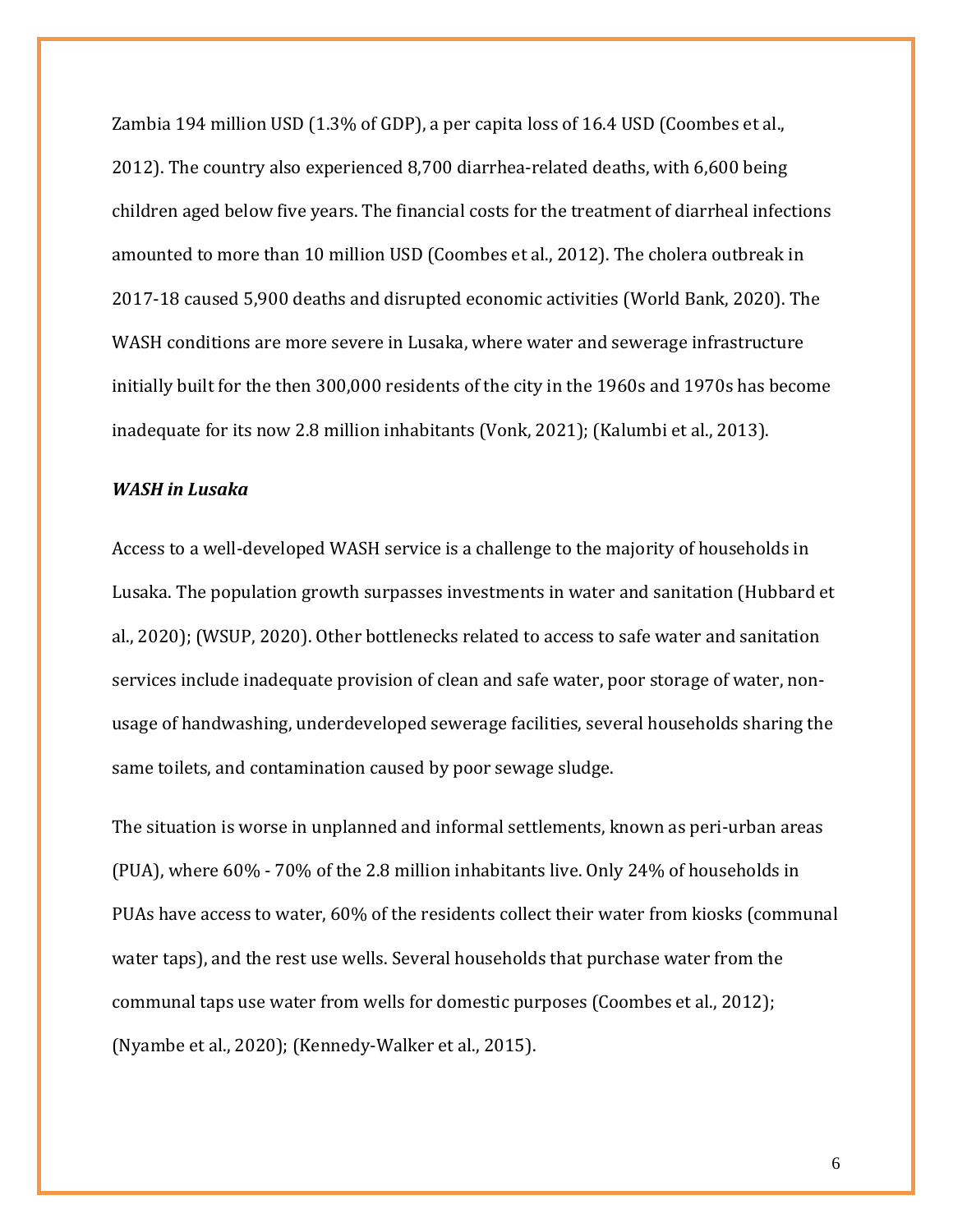In addition, the conventional sewerage system is underdeveloped. It caters for 10% - 20% of the population living in the formally planned settlement and barely reaches the PUAs [\(Kennedy-Walker et al., 2015\).](https://www.zotero.org/google-docs/?DXdETM) Like households in planned settlements, residents in PUAs utilize on-site sewerage systems. Unlike the planned (middle to high income) residential areas, the PUAs lack properly constructed septic tanks. Indeed, a survey in various PUAs in Lusaka from the CD[C \(Brunkard et al., 2019\)](https://www.zotero.org/google-docs/?q7ttbK) revealed that 90% of households use pitlatrines [\(Hubbard et al., 2020\)](https://www.zotero.org/google-docs/?tHGnbT) ; [\(Nyambe et al., 2020\).](https://www.zotero.org/google-docs/?mJORoT) These unplanned settlements also lack a proper drainage system, and there is a problem of water contamination with sludges from pit latrines not lined with concrete [\(Sasaki et al., 2009\).](https://www.zotero.org/google-docs/?EhbrWt) The polluted water is drawn from wells and used by households relying on wells and boreholes throughout Lusaka, especially within the PUAs [\(WfW, 2013\).](https://www.zotero.org/google-docs/?ZgOsol)

### *WASH in Kanyama*

Kanyama is the largest and the most populous PUA in Lusaka, with an estimated population of over 400,000 [\(WfW, 2013\);](https://www.zotero.org/google-docs/?Gqkj3A) [\(Chundama, 2013\).](https://www.zotero.org/google-docs/?Jmu419) Like most PUAs, Kanyama is an unplanned settlement that originates from the rural-urban migration before independence. The housing infrastructure is mostly informal in that 69% of the houses do not meet the established housing standards [\(van Eeden & van Niekerk, 2014\).](https://www.zotero.org/google-docs/?X4UZ2G) The area lacks social services and the underdevelopment is further highlighted by the low accessibility of WASH services. According to Oxfam, only 33% of households had piped water and 71.4% had improved sanitation facilities in 2012 [\(Vonk, 2021\).](https://www.zotero.org/google-docs/?6WZnG7)

The condition of WASH in Kanyama is influenced by both economic factors and topography. Kanyama lies on the lowlands of the plateau where Lusaka sits, making it more vulnerable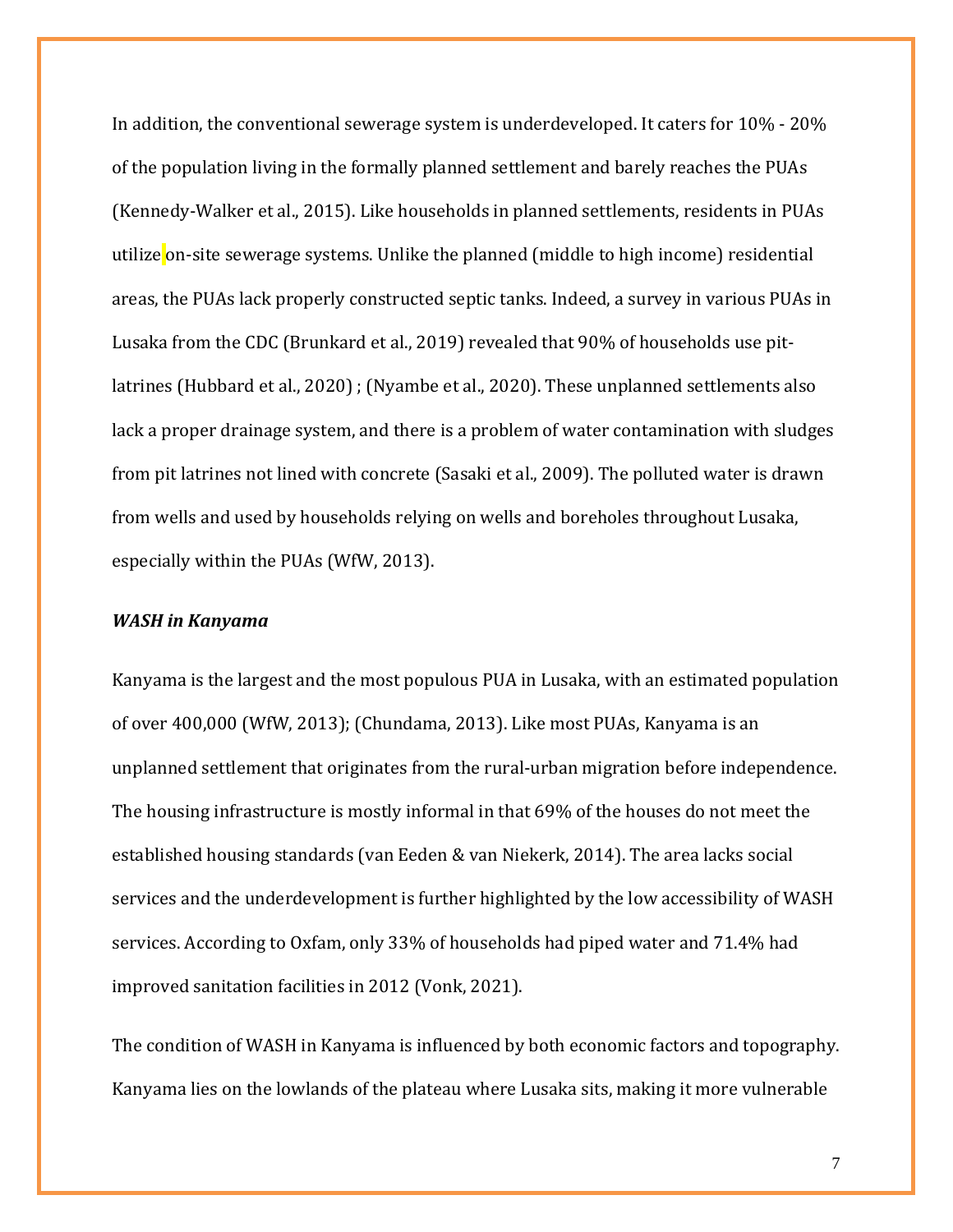to flooding (*Appendix, Figure 1*). The poor waste management in the area and open pitlatrines creates a health hazard during the rainy seasons as flood water mixes with human waste. The compound saw a 61.8% increase in the incidence rate compared to the previous outbreaks as residents used polluted water containing Escherichia coli. The situation is exacerbated by toilet sharing [\(Nyambe et al., 2020\).](https://www.zotero.org/google-docs/?Gbk7TI)

### **Provision of WASH services to PWD**

A physical disability restricts access to water and sanitation services. To achieve universal access to WASH services, there is a need for inclusiveness at the household, community, and institutional levels [\(Enfield, 2018\).](https://www.zotero.org/google-docs/?TOEzMq) However, the accessibility of WASH services to PWD has received limited attention [\(Groce et al., 2011\).](https://www.zotero.org/google-docs/?mqgpYp) Various studies have shown that PWD are more prone to complications related to inadequate access to WASH services [\(Groce et al., 2011\);](https://www.zotero.org/google-docs/?kCkqfE) [\(Mtonga et al., 2014\);](https://www.zotero.org/google-docs/?pM9M7g) [\(Enfield, 2018\);](https://www.zotero.org/google-docs/?sULicJ) [\(Singh et al., 2014\).](https://www.zotero.org/google-docs/?if9PbD) Their predicament is even worse in the rural areas and PUAs where access to WASH services is problematic.

Several barriers inhibit the access of WASH services for PWD, one of them being a technical barrier. PWD often face difficulty utilizing the waterpoints [\(Singh et al., 2014\);](https://www.zotero.org/google-docs/?j0cRkn) the improved water sources in most households do not accommodate PWD, and most community kiosks are not suitable to address the distinct needs of PWD. Also, the designs of boreholes and wells are difficult to navigate. Therefore, PWD often depend on others for assistance to collect water, which negatively affects their dignity and self-esteem. Besides, water wells can pose physical dangers to people with impaired sight and other physical impairments [\(Enfield, 2018\);](https://www.zotero.org/google-docs/?WYPPHU) [\(Groce et al., 2011\).](https://www.zotero.org/google-docs/?px3Ka7) Moreover, the toilets with steps and

8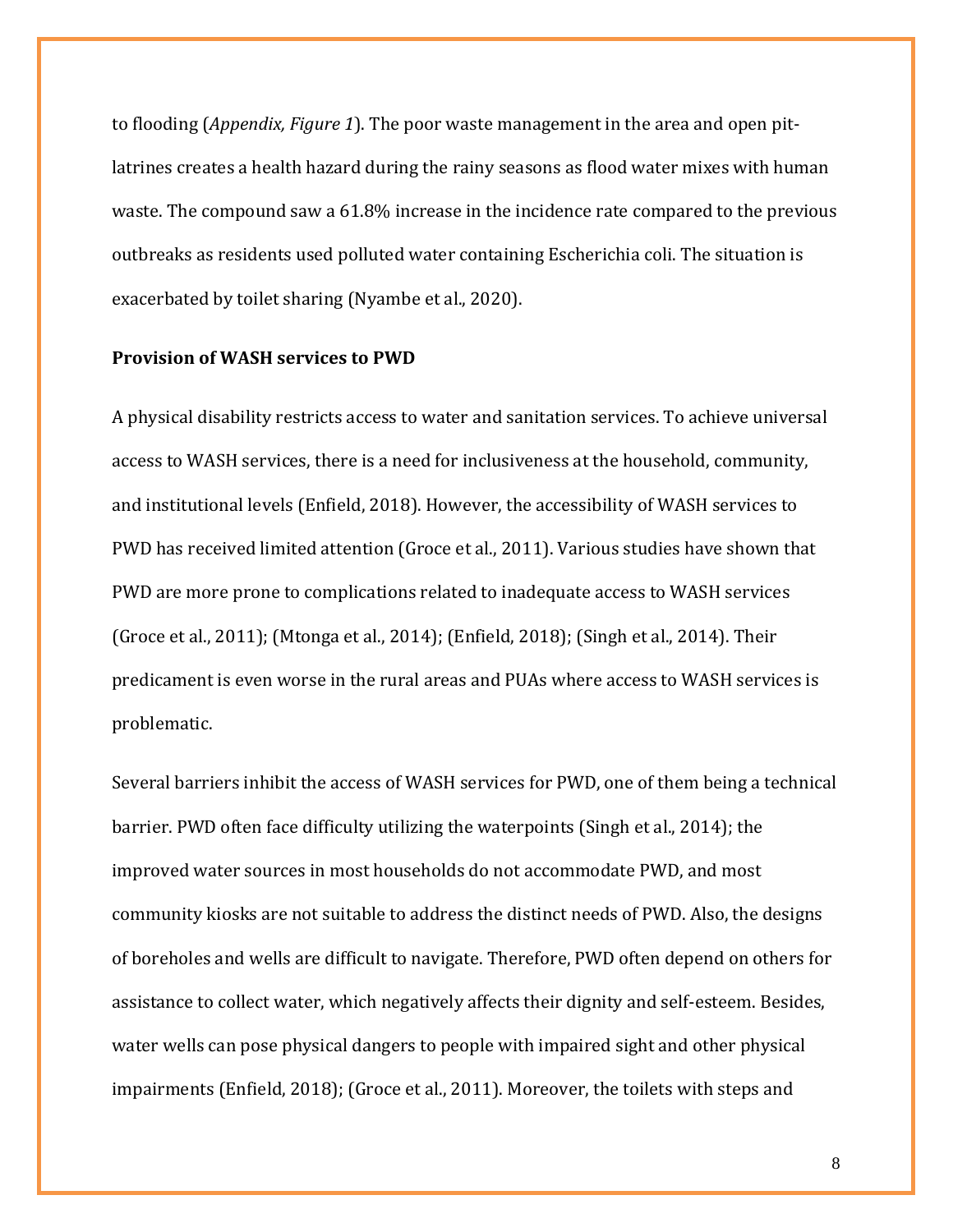slopes are usually inaccessible to PWD and the width of the latrines is often too small for those on wheelchairs [\(Mtonga et al., 2014\).](https://www.zotero.org/google-docs/?svwILM) During the flooding seasons, PWD struggle to cross the puddles of the water-fecal mixture. If these puddles are not managed, PWD are exposed to higher chances of contracting cholera, typhoid, and/or diarrhea.

The challenges experienced by PWD are not limited to the physical barriers. Due to the stigma associated with disabilities, discrimination against PWD is prominent [\(Mtonga et al.,](https://www.zotero.org/google-docs/?POkr9Z)  [2014\).](https://www.zotero.org/google-docs/?POkr9Z) They are treated as the contaminants of public water sources or latrines and are scorned for taking a longer time to use the public latrines (Groce et al. 2011).

# **Purpose of the Research & Objectives**

The purpose of the study is to assess the accessibility of WASH services to PWD in Kanyama, a PUA in Lusaka District. To achieve this, we have divided the research into the following five objectives:

- 1. Identify barriers to accessing WASH services.
- 2. Analyze previous intervention on improving WASH services among those living with disabilities.
- 3. Suggest ways to eliminate barriers and improve access to WASH services.
- 4. Assess the influence of COVID-19 on the accessibility of WASH services to PWD.
- 5. Provide recommendations on how to improve the accessibility of WASH services to PWD.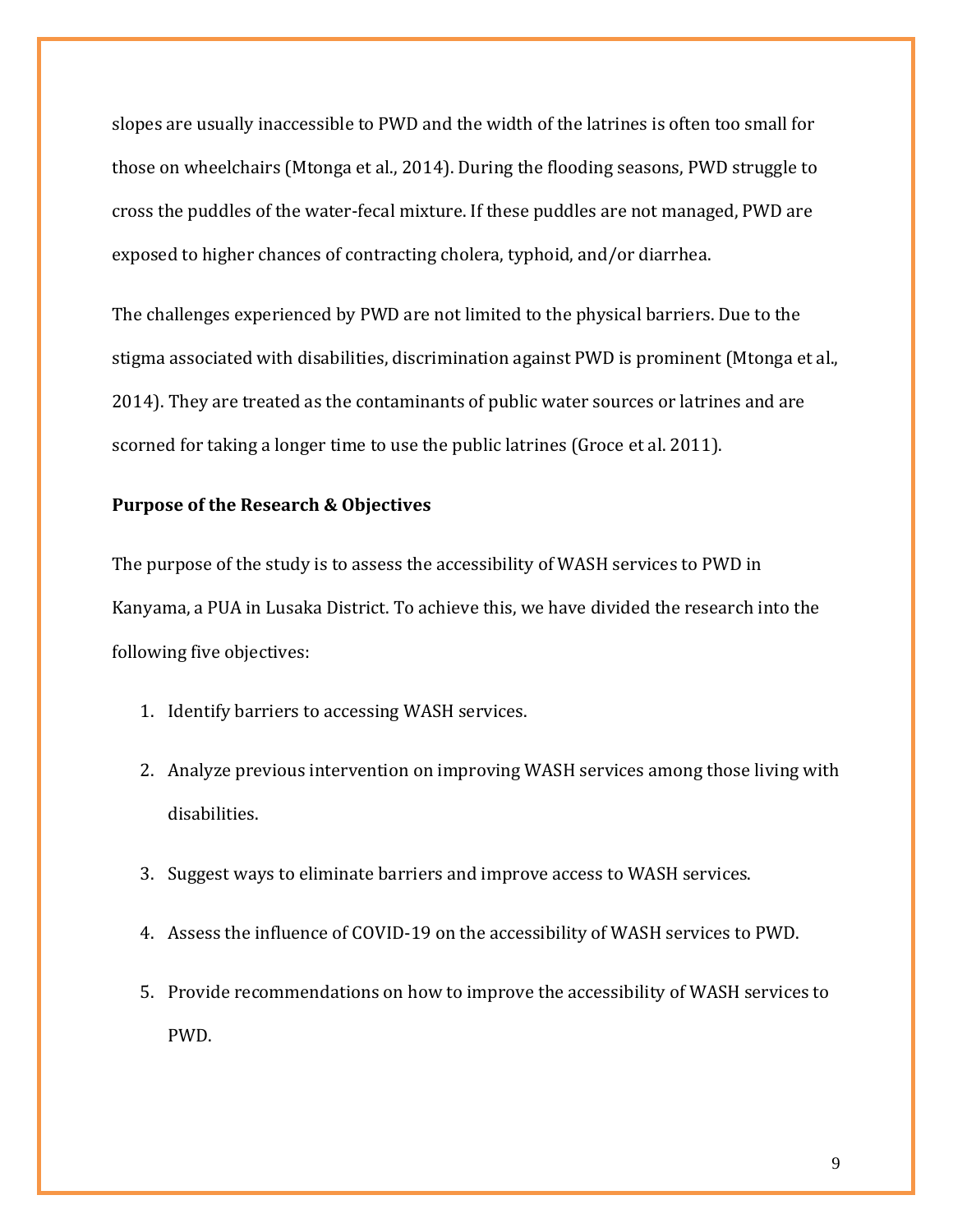### **Significance of the Research**

The study intends to inform various stakeholders about the accessibility of WASH services in Kanyama. The research was done in partnership with WaterAid, an organization that intends to implement WASH programs targeted for PWD in the compound. We expect our findings to bridge the gap in understanding physical, social, and institutional barriers presented upon PWD to satisfy their basic needs for WASH. Expanding beyond the public health implications in Zambia, our research can further elaborate the attitudinal and institutional barriers around disabilities.

# **LITERATURE REVIEW**

Several studies were reviewed during the course of the study. In most of the studies it was evident that the general state of WASH is poor in low-income countries. PWDs in lowincome countries do not only have to overcome the challenges associated with accessing quality WASH but also those associated with their disability status. The evidence suggests that disability is linked to poverty in a cycle. Poverty increases the risk of disability, and disability increases the risk of poverty [\(Wilbur et al., 2018\).](https://www.zotero.org/google-docs/?TivtGe) Likewise, poverty is both the cause and consequence of disabilities, further leading to heightened burden of disease. Therefore, mitigating WASH accessibility problems in low-income countries necessitates differential provisions that can target both the economic and social implications concurrently.

In Malawi, a low-income country that borders Zambia, a team of researchers used the social model of disability and the World Health Organization's International Classification of Function, Disability, and Health framework to study the barriers that those with disabilities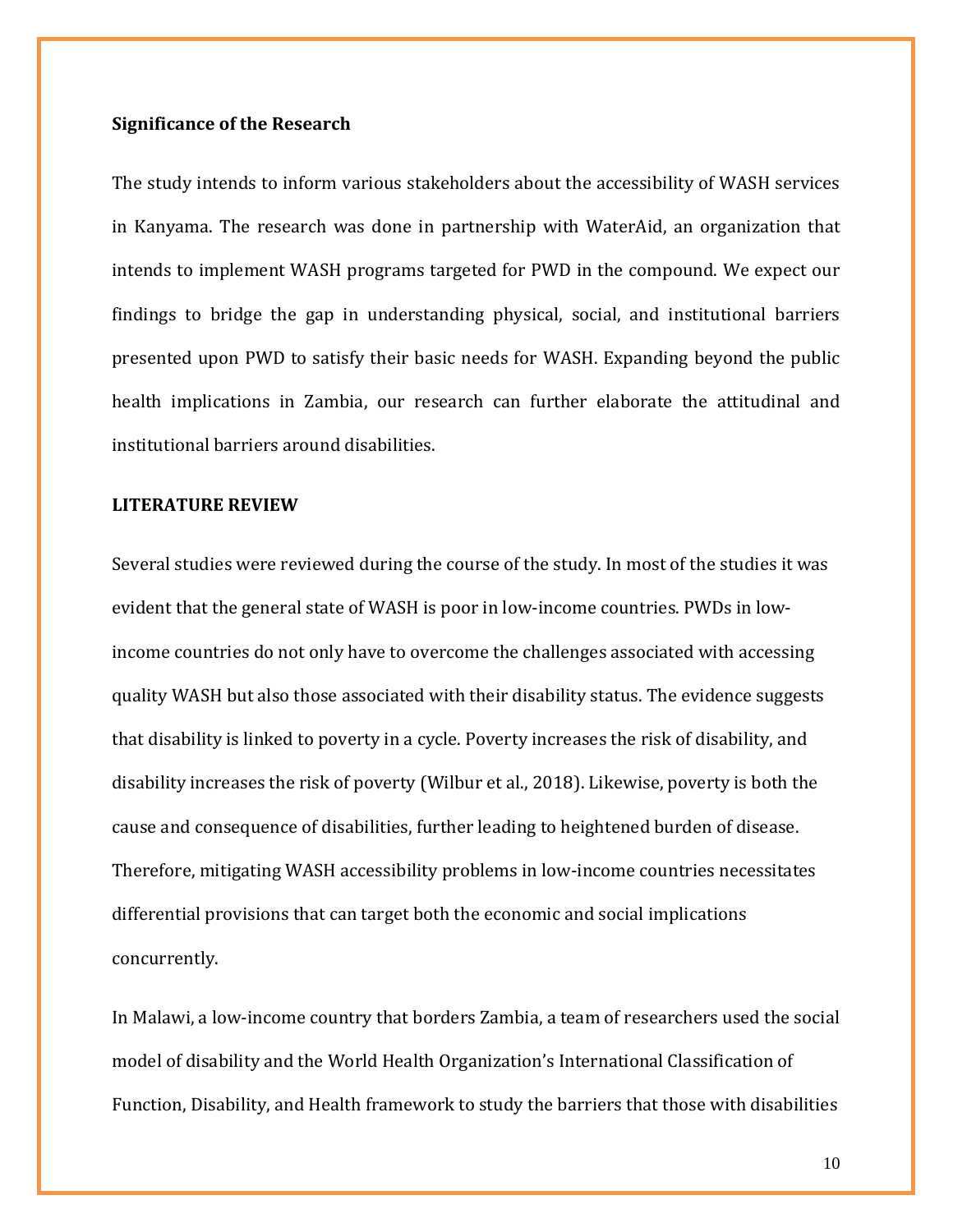face when accessing WASH [\(White et al., 2016\).](https://www.zotero.org/google-docs/?VIm384) Overall, the participants, which included those with physical or sensory impairments and their caregivers, reported a total of 50 barriers that prevented them from accessing water and sanitation. Some of the reported barriers include environmental and physical barriers, social barriers, institutional barriers, and barriers associated with bodily functions. For those with visual impairments, the physical barriers include unmarked and bumpy pathways to water points and toilets, unclean toilets that lead to dirty clothes and hands, difficulties finding holes for pit latrines and soap. At the institutional level, they face challenges in accessing the informational materials regarding WASH due to the lack of braille availability. Those with hearing impairments experience social barriers; due to the communication difficulties, they are often thought to be unintelligent. Also, their privacy is undermined when they are unable to hear others' approach in latrines or hand washing facilities.

The same study also revealed that among all the daily challenges associated with disabilities, the participants indicated that WASH-related challenges ranked in the top three. These include obtaining enough water, bathing, getting to or using the toilet, managing urination and defecation, disposal of feces, and clothes washing. When prompted to elaborate, many participants mentioned that the lack of access to WASH leads to increased health risks, dependency, and negative self-image. Similarly, caregivers indicated that WASH-related activities take up a substantial amount of their time, pose a physical and psychological impact on other household members, and present adversity for long term care.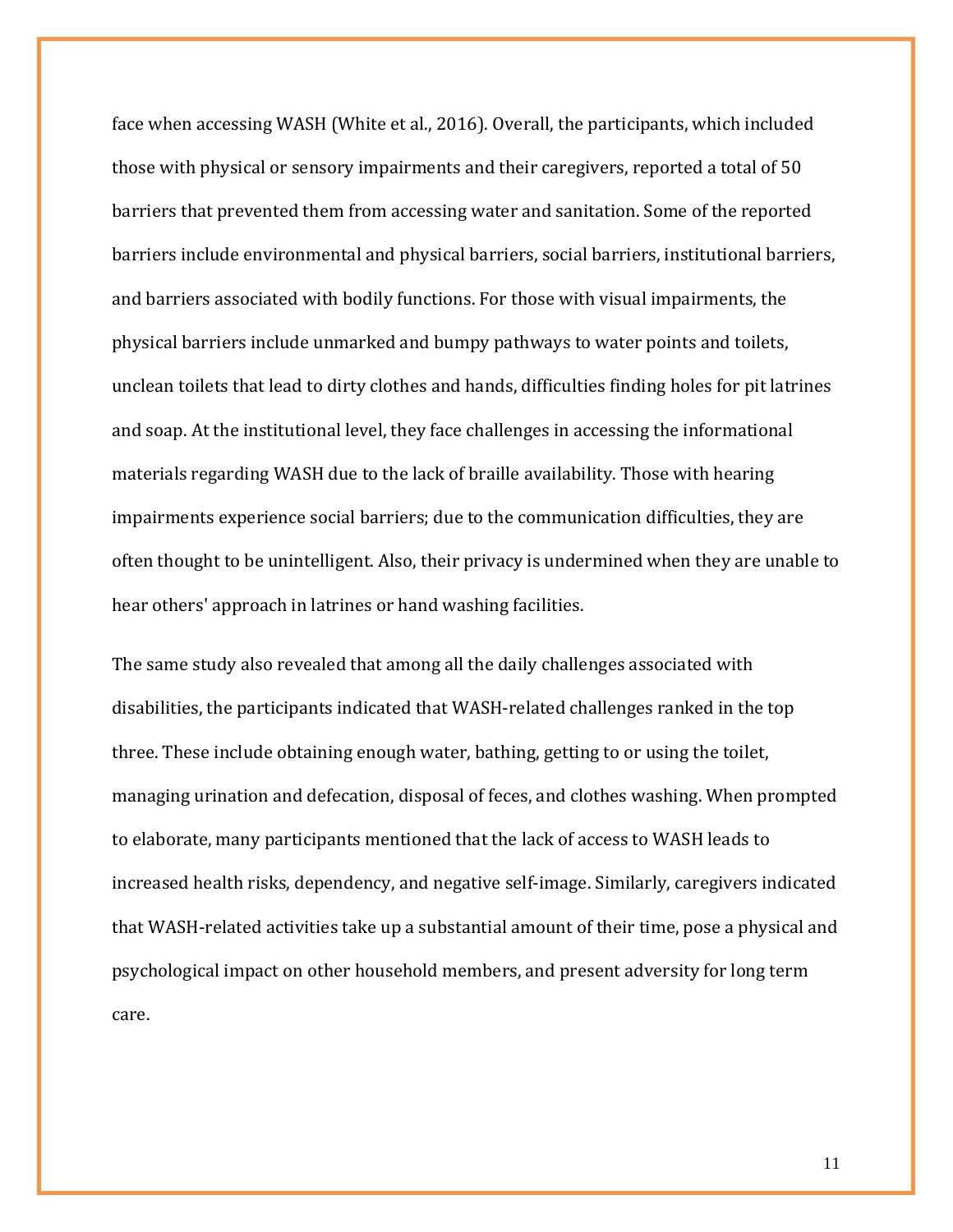In another cross-sectional study of Bangladesh, Cameroon, India, and Malawi, researchers sought to evaluate the access to water and sanitation among PWD [\(Mactaggart et al., 2021\).](https://www.zotero.org/google-docs/?foWgfM) They found that there was no difference in accessibility to adequate water or sanitation between households with and without members with disabilities. However, in Bangladesh, households with members who have a disability were more likely to share a WASH facility with another household and spend over thirty minutes collecting drinking water. Additionally, PWD indicated that they face challenges when attempting to collect water and use sanitation facilities that non-disabled family members use.

In a study conducted by the same research team in Vanuatu, a country in the South Pacific Ocean, they found that PWD faces significant challenges in accessing safe, affordable, and appropriate WASH services [\(Mactaggart et al., 2021\).](https://www.zotero.org/google-docs/?PyB2oX) Specifically, they found that PWD were more likely to experience WASH-related barriers in the form of stigma and reliance on caregivers.

As suggested by the above studies, improving the accessibility to WASH services is a global health issue not confined to Zambia. Inclusive WASH is a pivotal step towards the enhancement of public health, poverty reduction, and socioeconomic development at both global and national levels. By examining the institutional barriers and self-reported challenges expressed by PWD in other countries, we anticipate applying the current standards in the context of Zambia and further suggesting strategies to alleviate the disparity in WASH access.

Specifically in Zambia, a team of researchers consulting for the Zambian Federation of Disability Organizations (ZAFOD) investigated the accessibility of WASH for PWD in the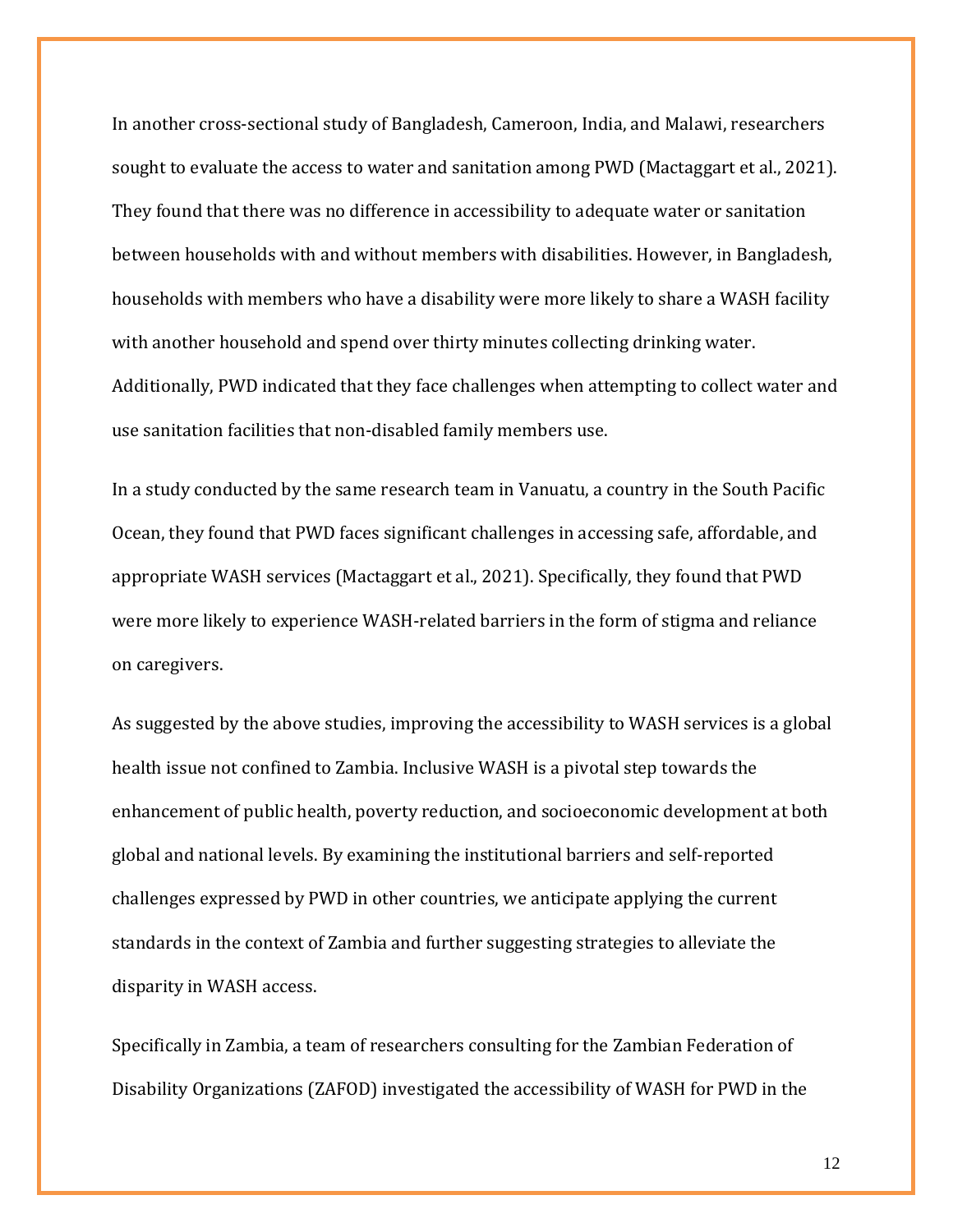Chawama and George compounds of Lusak[a \(Mtonga et al., 2014\).](https://www.zotero.org/google-docs/?on0UMs) The report is extensive, but it focuses on the following: statistics of PWD, water and sanitary accessibility, and knowledge about human and disability rights. One of the major findings is that 68% of the residents in Chawama and George have no access to water within their home vicinity. Regarding knowledge about human rights, 99% of the PWD who participated in the study were unaware of the Disability Act [\(The Persons with Disabilities](https://www.zotero.org/google-docs/?xTnjze) [Act, 2012, 2012\).](https://www.zotero.org/google-docs/?xTnjze) The study further reported that of the 5 million people in Zambia who do not have adequate access to water, 6.5 million are lacking access to improved sanitation, and 13% of these are likely PWD [\(Mtonga et al., 2014\).](https://www.zotero.org/google-docs/?JX2Vxg)

When discussing barriers to accessing water and sanitation, the study reported that a person with physical impairments is presented with greater difficulty when using a hand pump or latrine. People who are deaf or have intellectual disabilities are more likely to be teased or abused when accessing facilities. The researchers also collected data on the most common types of disabilities in the areas, finding that 68% of PWD are physically disabled, 11% are blind, and 7% are mentally challenged [\(Mtonga et al., 2014\).](https://www.zotero.org/google-docs/?JhAgdQ) This information is relevant for determining the state of WASH services directed towards PWD and which types of disabilities should be focused on for future initiatives.

# **METHODOLOGY**

# **Review of Secondary Sources**

We reviewed various secondary sources to gain a greater understanding of WASH accessibility both globally and in Zambia. Additionally, our literature review sought to enrich our discussion of the research findings from the interviews and site visits. When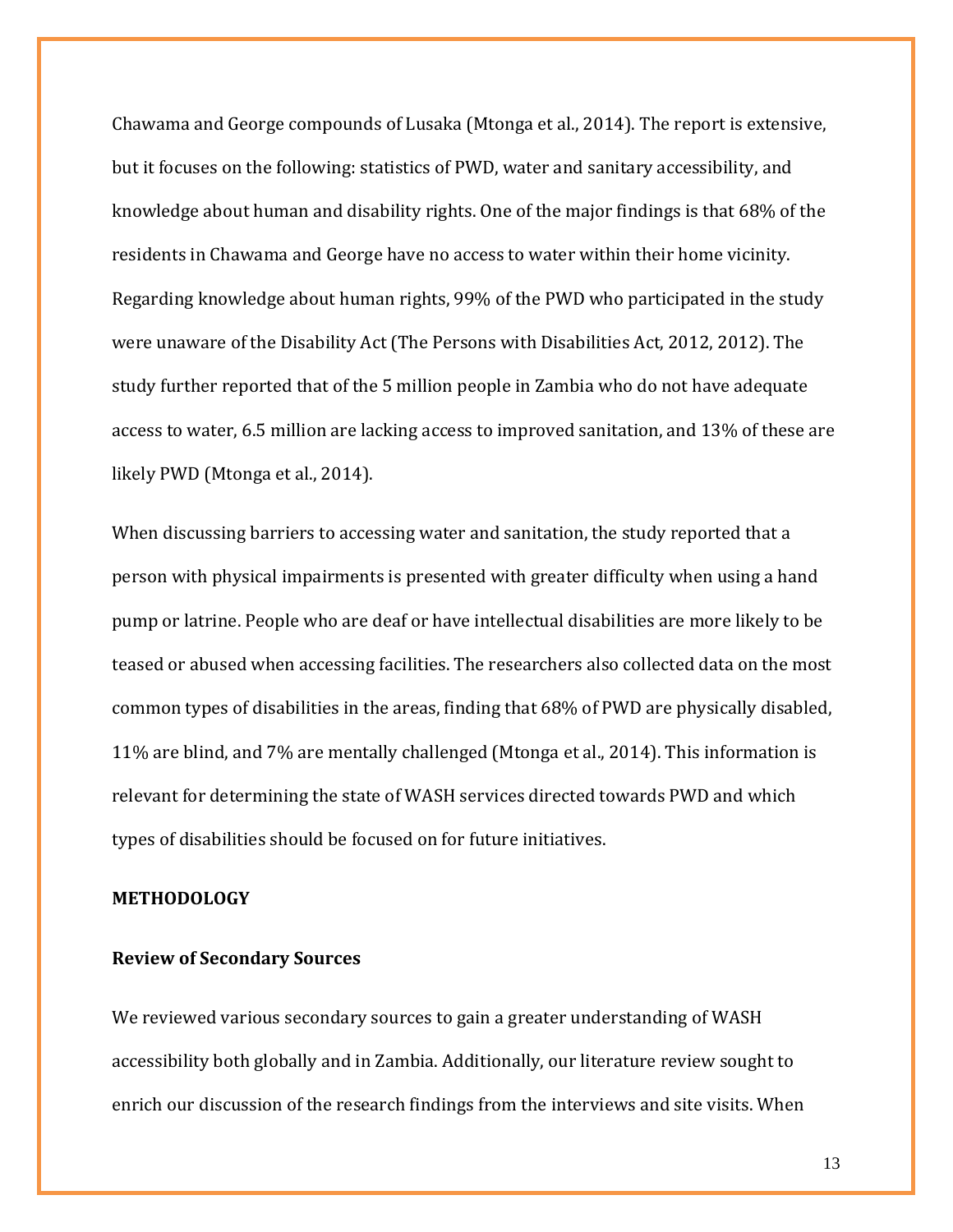searching for literature, we primarily focused on journal articles and reports that were written by relevant research groups and possible stakeholders in Zambia.

### **Stakeholder interviews**

A total of eight semi-structured interviews were conducted with stakeholders from diverse backgrounds. Stakeholders were contacted via email or phone call. Participation in the interviews was voluntary and consent forms were collected prior to the interviews with options for confidentiality upon request. Six of the interviews were conducted on Zoom and two were in-person, each lasting about 45 to 60 minutes. The questions were catered towards individual stakeholder's expertise. Both hand-written and typed notes were taken during the interviews upon permission, and the findings were categorized in a theme-book for analysis.

# **Site Visits**

A member of the research team in Lusaka visited Kanyama. He made two visits to the area, the first being a guided tour with the KWT and the second being an independent visit. The purpose of the visits was to observe the state of WASH and help the research team understand the infrastructure in the area. The visit was centered around Kanyama wards 10 and 11, as well as the periphery of these wards. Several pictures of the WASH infrastructures including underground water well (*Appendix, Figure 2*), communal water kiosks (*Appendix, Figure 3*), pit-latrines (*Appendix, Figure 4*), and septic tanks (*Appendix, Figure 5*) were taken with a mobile phone camera.

#### **INTERVIEW FINDINGS**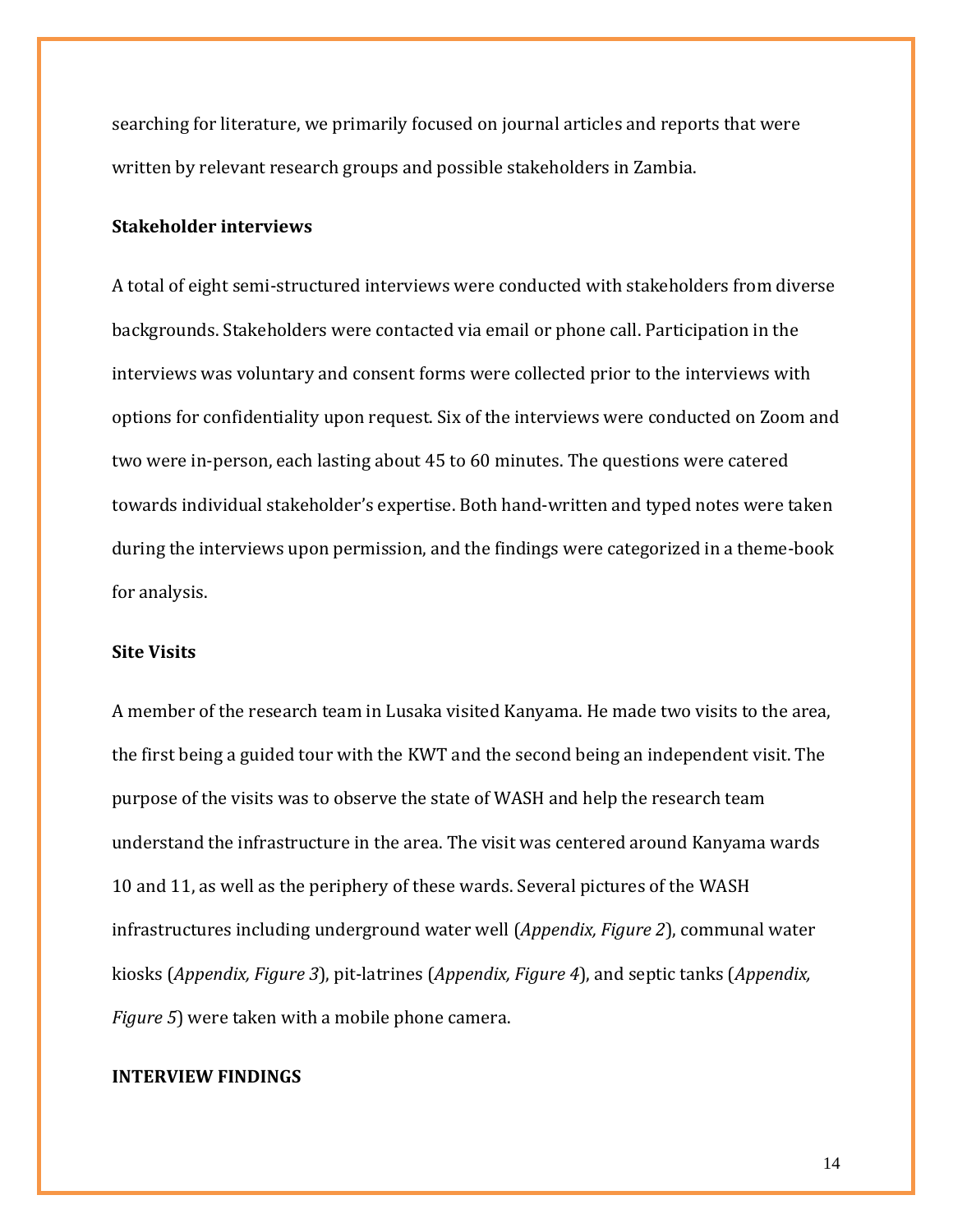#### **State of WASH**

# *General State of Water and Sanitation in Kanyama*

*Mariangela Tarasco,* a Programme Coordinator with Africa Call Organization (ACO), an Italian NGO located within Kanyama, mentioned that the founders of ACO specifically chose to operate within Kanyama because they wanted to work in the most challenging area where no other NGOs wanted to operate. Kanyama is the largest PUA in Lusaka with a population of about 1 million people, but the population is vulnerable due to a lack of infrastructure. For example, *Stakeholder X*, a health related expert level stakeholder from the government who asked for their identity to remain confidential, emphasized that overcrowding is the major issue with blocked drainages. As a result, during the rainy season sewer sludges from pit-latrines often mix with flood water, leading to contamination. Furthermore, Kanyama is a "cholera hotspot", with one of the highest burdens of disease in the country.

The state of WASH in Kanyama compound was described as unfavorable by most of the stakeholders. *Dr. Kenneth Kapalu Muzata,* a Lecturer and Researcher at the Department of Educational Psychology, Sociology and Special Education of UNZA, previously investigated mainstreaming PWD into Urban WASH services in Chawama and George Compound in 2014 [\(Mtonga et al., 2014\).](https://www.zotero.org/google-docs/?nsoBKb) Although the project focused on George and Chawama, he mentioned that their findings can be generalized to other PUAs in Lusaka. He also acknowledged that a lot could have changed in six years but believes that there have not been significant improvements in WASH services. Based on their research, he described the state of WASH services in PUAs as poor. *Susan Chomba Chimfwembe,* a Public Health Scientist and Health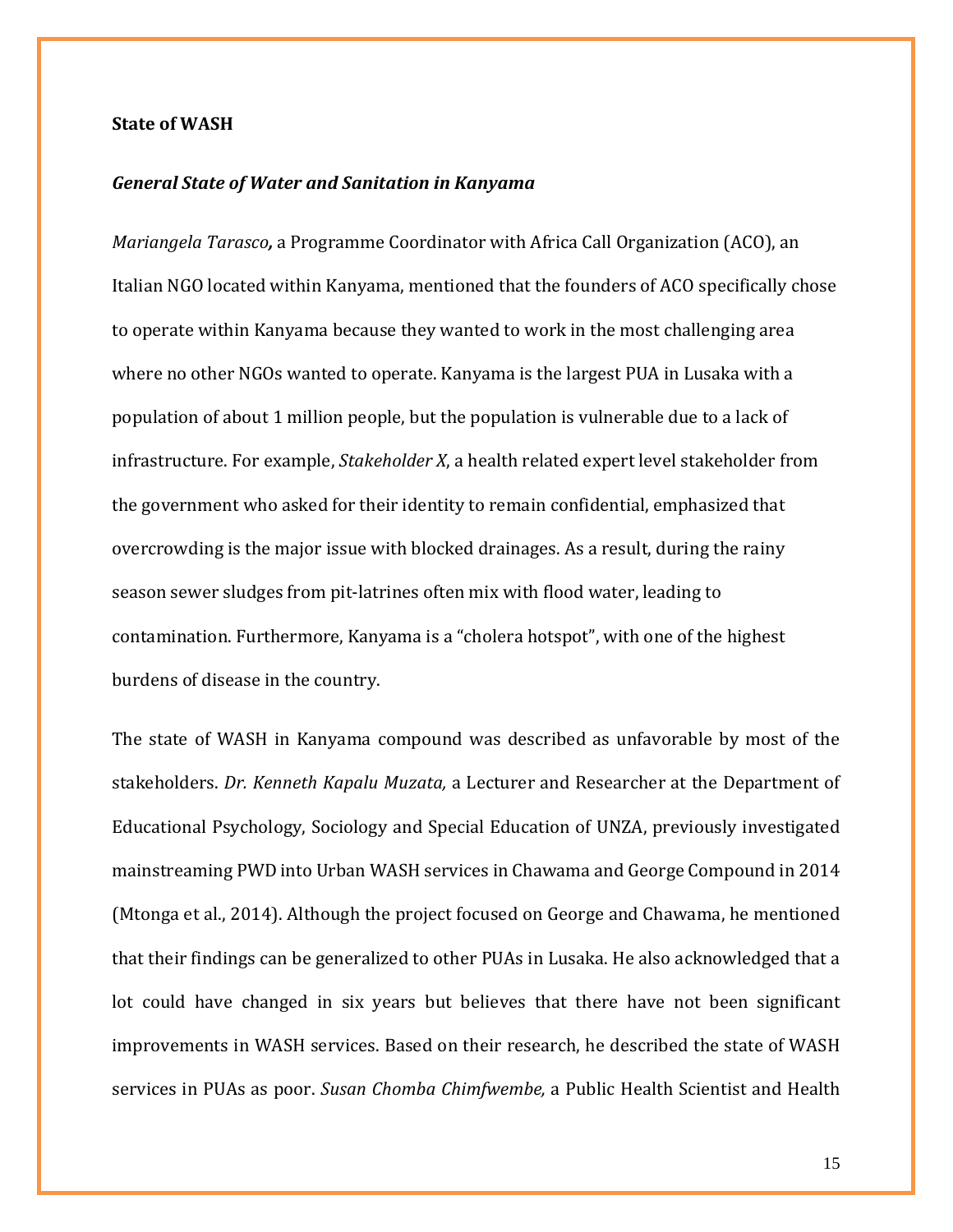Promotion Officer at Kanyama First Level Hospital, also described the general state of water and sanitation in Kanyama as worse than in other PUAs. There is a shortage of WASH facilities. Toilet-sharing is common with up to thirteen households sharing a single toilet. There are few water kiosks and a declining yet still high prevalence of waterborne diseases.

In wards 10 and 11, water and sanitation services are provided by the KWT. According to *Pastor Kamwendo Isaac*, an Acting Scheme Manager at KWT, the KWT provides clean piped water to residents using two methods: house connection and communal water kiosks. Piped water household connection is provided to households that can afford the connection fee of 850 ZMW (38 USD). Households that cannot afford to pay the connection fees are supplied water using the communal water kiosks at 50 Ngwee per 20 litres. KWT has 136 kiosks within their catchment area. KWT has a target of supplying water to 10,000 households. It has reached 68% of this target, currently supplying water to more than 6800 households within the catchment area. Despite challenges, they have sustained their operations and delivery of services to the community and increased their clientele.

#### *Access to Water and Sanitation for PWD*

According to *Jessica Cramer M.A. CCC-SLP*, a Speech-Language Pathologist at Special Hope Network, PWD have different needs for WASH, especially their water supplies. Due to the increased risk for comorbidities, PWD are more prone to contracting infectious diseases from contaminated water. Moreover, individuals restricted to liquid diets or thickened liquids face more challenges without access to clean water. Also, bathing and treating bedsores necessitates a higher frequency of water and therefore a more reliable water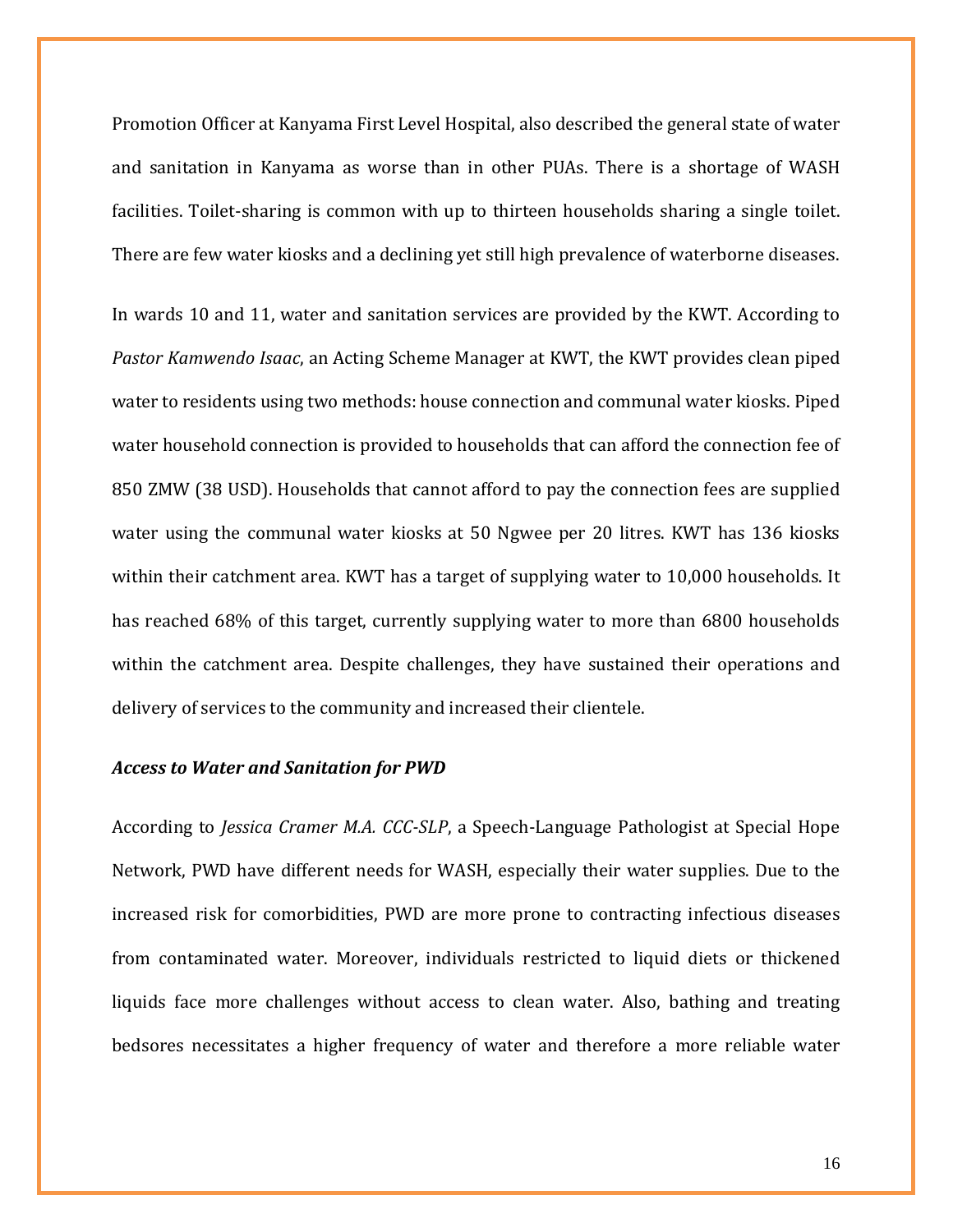source. Despite an increased need for water, *Pastor Kamwendo Isaac* said that the KWT does not consider PWD in the delivery of its services.

The interviews with the several various stakeholders made it evident that PWD face several challenges when accessing quality WASH services. Implementation of programs to alleviate these challenges has become imperative. The following two sub-section are a specified description of the barriers and current plans to eliminate barriers outlined by the stakeholders.

### **Barriers**

#### *Challenges in the Provision of Clean Water and Improved Sanitation*

*Bwalya Nachula*, a Hygiene Behavior Change Specialist at WaterAid Zambia, said that access to water is particularly challenging in Kanyama due to the fact that it is uniquely located directly above a high water-table. Underground water contamination is common due to poorly constructed septic tanks and pit-latrines which further affects the delivery of improved sanitation. The contamination of underground water is a critical factor limiting the availability of piped water to only about 30% of the population in the area. This renders the quality of sanitation facilities suboptimal despite WaterAid's support for household toilet improvements.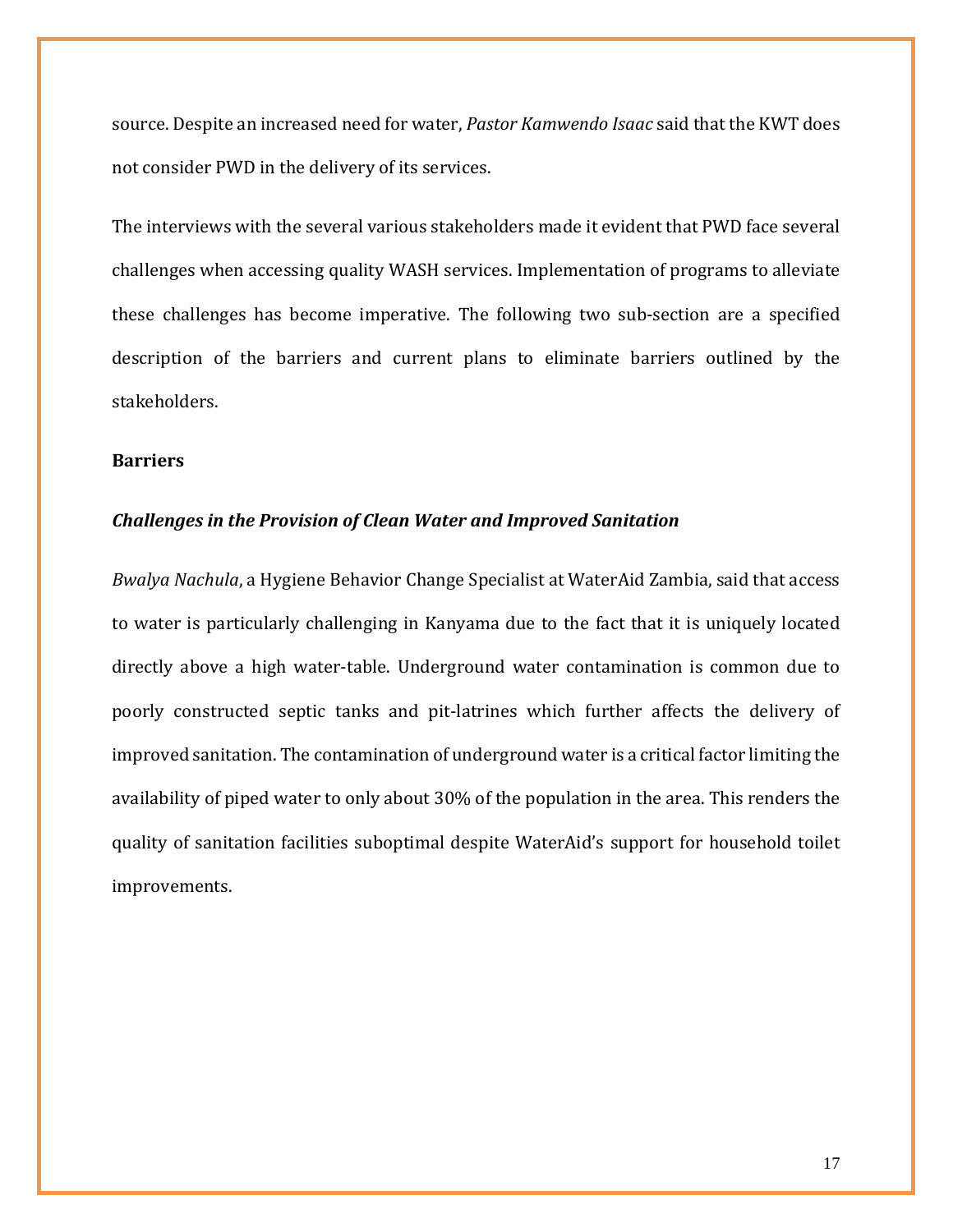In addition to a high water table, clean water is much harder to access during the rainy season. For example, roads are often flooded, making it difficult to travel to water kiosks. *Mariangela Tarasco* even stated that there are at least two months out of the year where Kanyama is almost impossible to reach due to extreme flooding. *Stakeholder X* further explained that there is generally a scramble for water in the flood season in Kanyama. Even when water kiosks are reachable, some taps are dry or inconsistent. As a result, some people still prefer to drink from shallow wells despite its lack of safety due to contamination.

*Pastor Kamwendo Isaac* also said that the underground water and the rocky terrain makes delivery of water in Kanyama costly. Pipes are usually close to the surface and prone to damage. KWT also experiences power outages and their alternative source of power, diesel generators, have an inadequate capacity. The KWT faces additional challenges because certain areas of Kanyama cannot be accessed using vacuum tanks. Therefore, the KWT empties septic tanks and latrines using buckets.

Generally, greater emphasis has been placed on access to water and sanitation, and less effort has been put into addressing hygiene accessibility. According to *Susan Chomba Chimfwembe*, this is partly due to an insufficient allocation of funds for WASH services. There are also challenges regarding a lack of resources. For example, the public health office usually has one vehicle to use for the entire Kanyama sub-district. The lack of finances also disincentives the local volunteers.

While these challenges regarding access to WASH apply to everyone in Kanyama, PWD are among those who must contend with even greater challenges. The barriers faced by PWD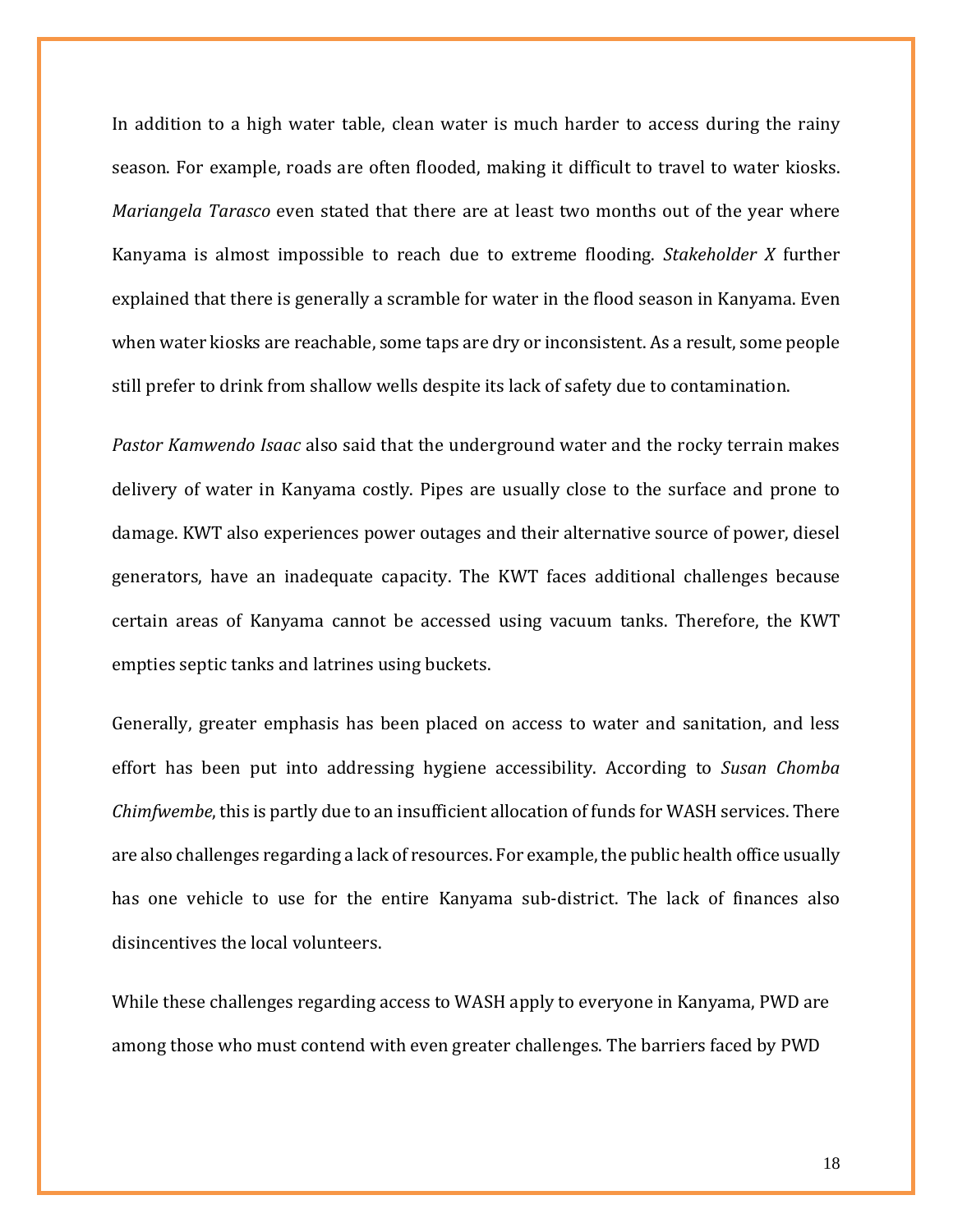when accessing inclusive WASH services can be broken down into three major categories: environmental, attitudinal, and legal.

#### *Environmental and Physical Barriers for PWD*

Most WASH facilities in the community are not accommodative to persons living with disabilities. *Dr. Kenneth Kapalu Muzata* described that access to water is scarce in part because water must be brought from water kiosks and boreholes, which are sparsely located. One must travel far distances to get to a water point. The journey to get water is particularly challenging for PWD who may need to navigate flooded roads with a wheelchair or visual impairment. Once a PWD arrives at a water point, the kiosks may be inaccessible to those with physical disabilities. For example, kiosk handles can be very difficult to reach for a person in a wheelchair. On the same topic, *Pastor Kamwendo Isaac* stated that communal kiosks and household water taps are not suitable for PWD. He also said that it is unfair that a person who cannot manage to carry a 20 litre of water would have to pay a 50 Ngwee (minimum price for water) even when using a smaller container.

When *Stakeholder X* explained that people had a particularly difficult time accessing water during the rainy season, he stated that it can be difficult for PWD to compete with people who are well-abled. For example, when people draw water from a stream or a lake, this disadvantages PWD because it often requires climbing and other physical exertion.

*Dr. Kenneth Kapalu Muzata* noted that it is generally difficult for PWD to access sanitation facilities. In many cases, toilets are not flushable, and the facilities are poorly lit. In addition, the toilets built under the LSP are not accommodative to PWD and do not include features such as ramps, handrails, and wide doors. Facilities are often elevated because of the water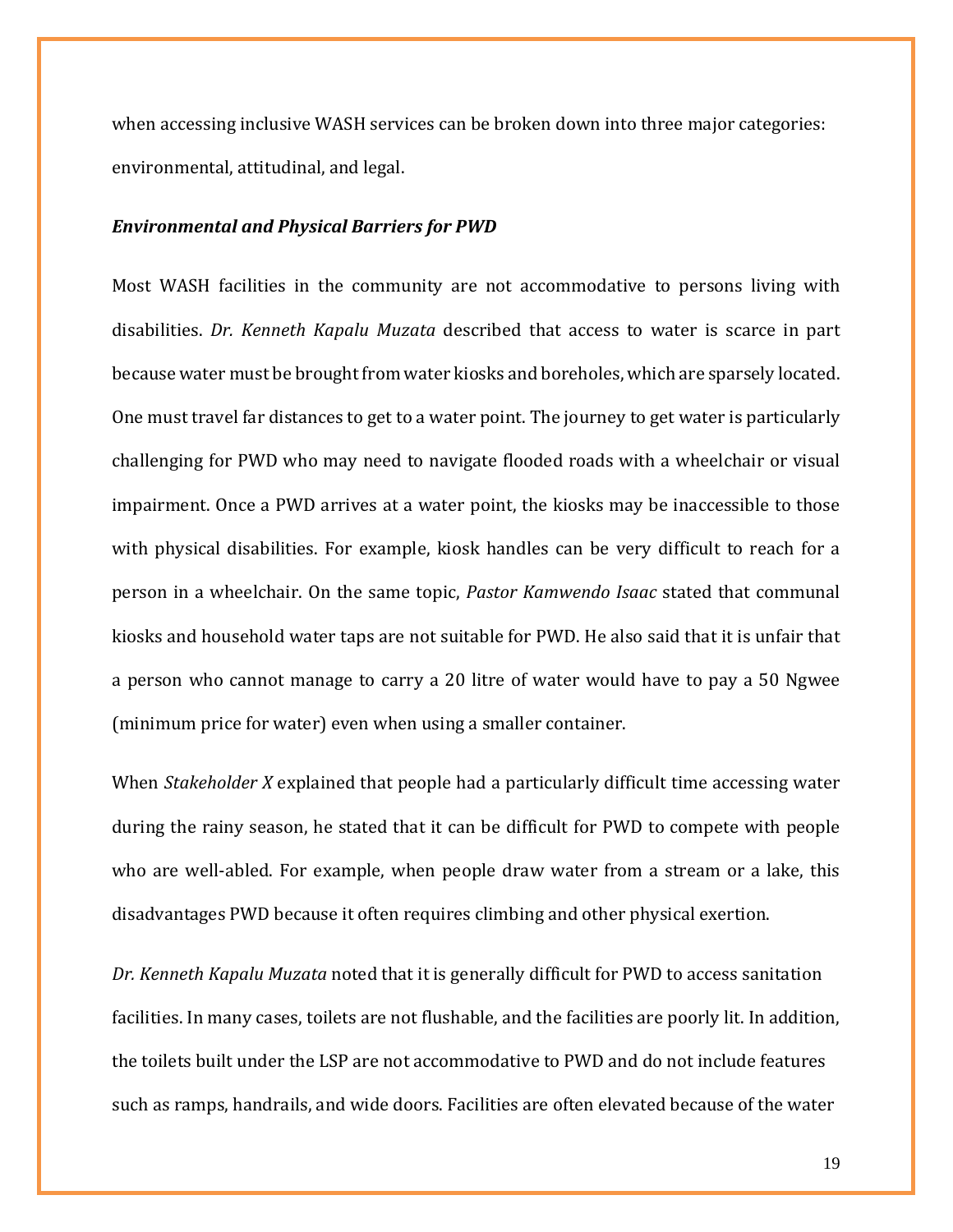table, have steps, and lack supportive infrastructure inside. Therefore, those who need physical assistance have trouble fitting into small spaces and accessing facilities that have steps.

In terms of barriers for children with disabilities trying to access WASH, *Mariangela Tarasco* said there are varying degrees of severity. Some children are lucky to have a bathroom in their own houses while others must utilize public toilets while still others do not have access at all. *Jessica Cramer M.A. CCC-SLP* mentioned that the community centers operated through SHN have disability-friendly sanitation services for children with disabilities including toilet rails, wider doors, ramps, and sink handles. However, she emphasized that these accommodations are limited or non-existent in most public settings.

Specifically regarding those who are blind or deaf, *Dr. Kenneth Kapalu Muzata* and *George Mumbi*, the Director of Research and Rehabilitation at ZAPD, mentioned that the barriers to WASH are more extreme. People who are blind have difficulties navigating the facilities while those who are deaf encounter challenges related to signage. There is currently no system in place for signage regarding WASH facilities. For those who are combined deaf and blind, the challenges are even more massive to overcome.

### *Attitudinal and Social Barriers for PWD*

Regarding attitudinal barriers, there are issues of discrimination at the community levels. *Susan Chomba Chimfwembe* emphasized that some PWD even face intimidation, harassment and verbal abuse. *George Mumbi* added that some community members are against sharing the same water sources as PWD believing disability status is contagious. *Mariangela Tarasco* mentioned that the stigma for children with disabilities is very strong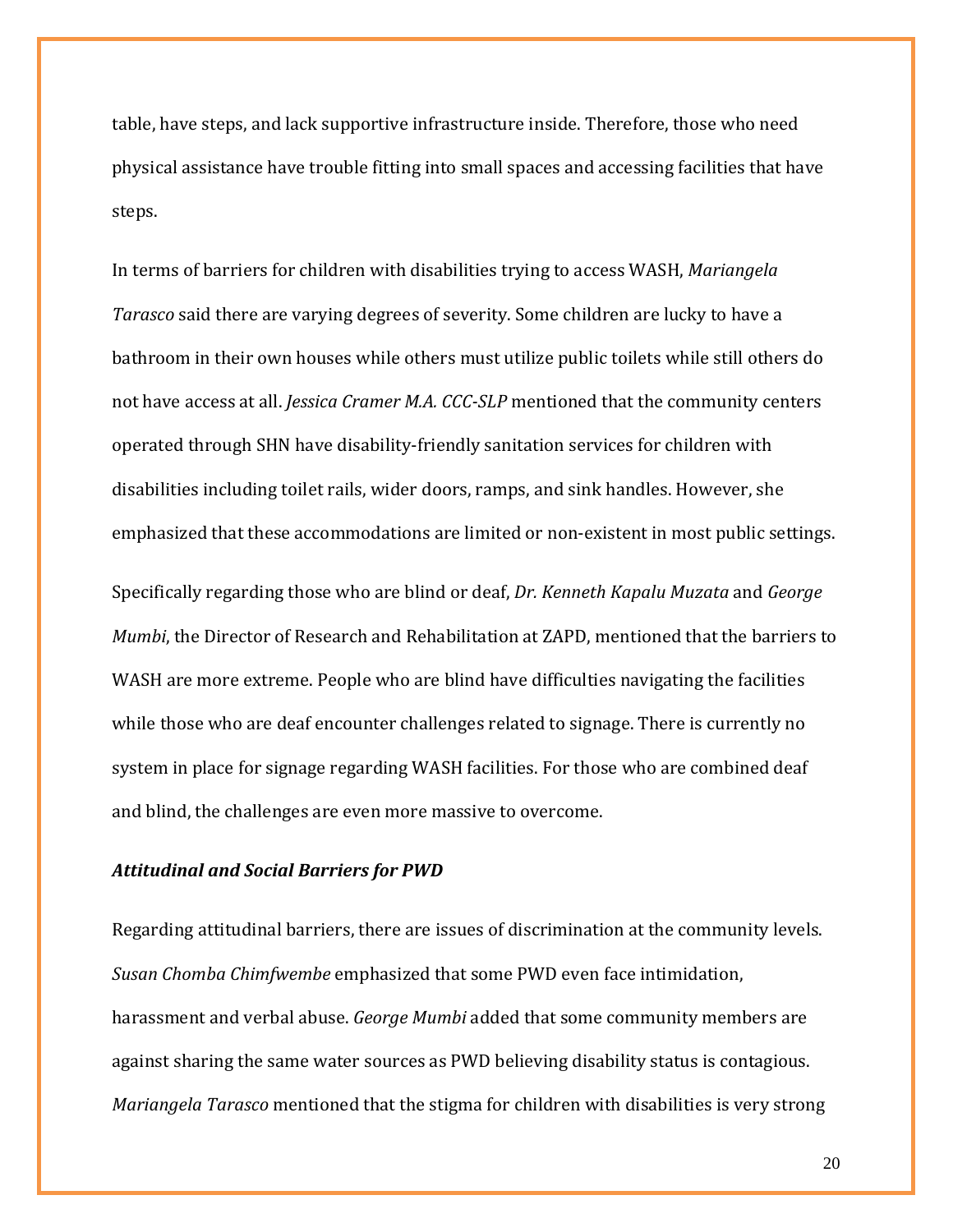in the community. As a result, there are reports that some mothers neglect and reject their children with disabilities. They are often hidden away in their houses so that they are isolated from society. Among community members, *Stakeholder X* indicated that there seemed to be a general knowledge gap and concerns of misinformation surrounding PWD and WASH.

*Dr. Kenneth Kapalu Muzata* stated that PWD can also become a burden on family members who must take care of them. However, some PWD do not have the good fortune of having a caretaker, so they must become self-sufficient in terms of toilet and latrine usage. This further emphasizes the need for disability friendly facilities in homes. Additionally, people who are disabled are more likely to live in poverty, so they often need to raise money in order to buy water.

### *Legal and Political Barriers for PWD*

*Dr. Kenneth Kapalu Muzata* cited that one of the major problems regarding WASH accessibility for PWD was a lack of recognition of the rights that PWD have. He mentioned that the problem regarding the rights of PWD is twofold where PWD don't often know which rights are in place for the protection of their welfare, and there is no proper enforcement of these rights such that they are actually realized. Additionally, there has also been a failure to provide autonomy to PWD. For example, when a PWD wishes to petition their local government officials, they often have no way of doing so due to a lack of access to phones, computers, or internet connection.

The research paper from *Dr. Kenneth Kapalu Muzata* also mentioned that community leaders' apathy was one of the study limitations [\(Mtonga et al., 2014\).](https://www.zotero.org/google-docs/?hfFoTZ) When asked to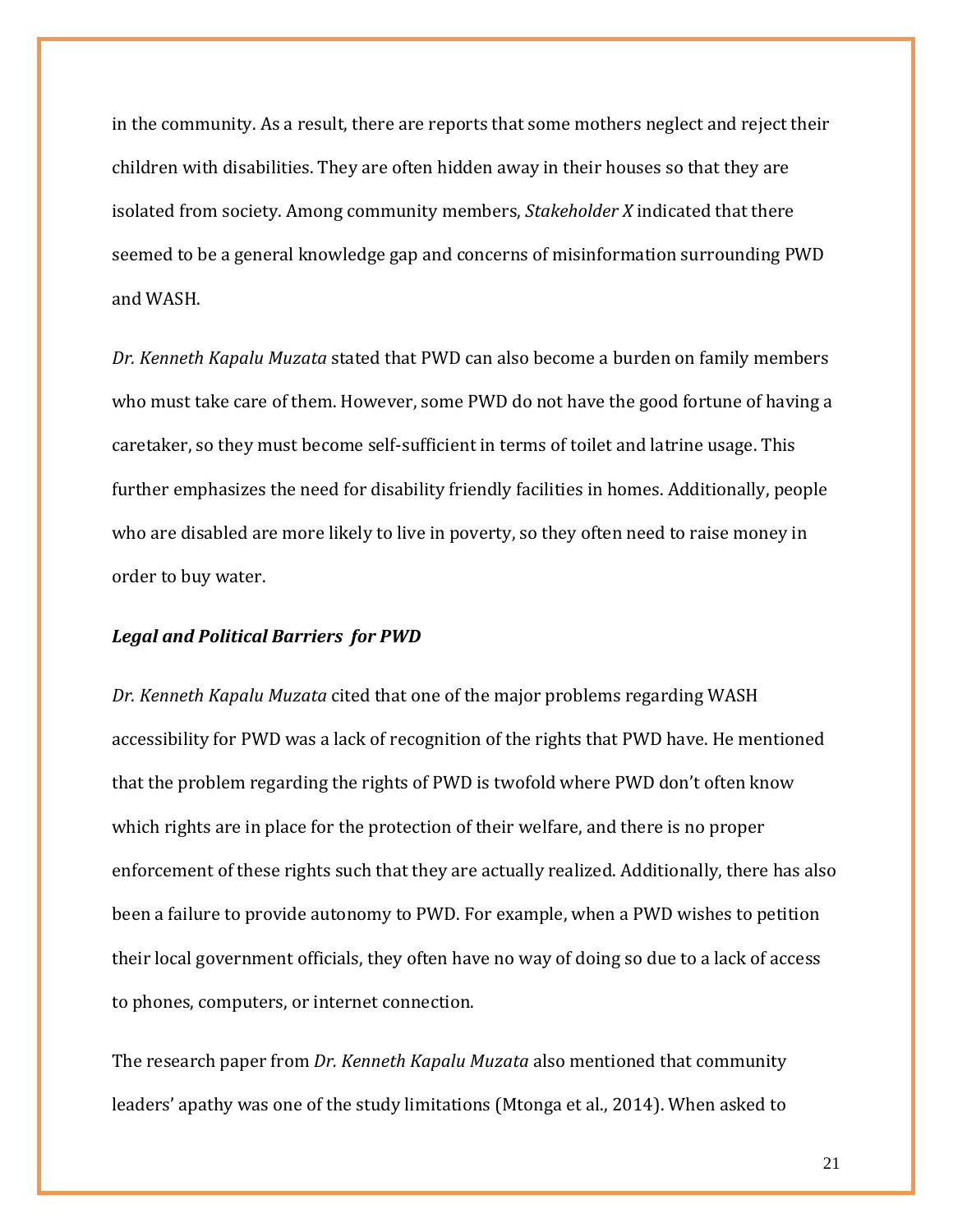expand upon this, he mentioned that inaccessible WASH is an issue faced by everyone in PUA communities, not just PWD. If community leaders understood that there was a need to help PWD and improve WASH inclusivity, this would also work to the advantage of the general population. This action would result in increased access to water in their homes and communities. He also claims that research itself is part of the problem. Considering that his study was conducted in 2014, and no major changes have been made, community members have become skeptical of researchers and believe that they may be powerless in actually paving the way for improvements.

Further, *George Mumbi* believes that one of the biggest issues related to WASH accessibility is a failure to include PWD in the decision-making processes. When designing facilities, the council and the planning department fail to take PWD into consideration. Specifically, *Bwalya Nachula* added that the MWDSEP is not actively promoting inclusiveness in terms of ensuring access to WASH services for PWD. Therefore, PWD do not have an opportunity for their voices to be heard. Furthermore, *George Mumbi* mentioned that there are no systems in place to implement and enforce policy changes regarding accessibility for PWD. He also mentioned that the problems are compounded since the government has been reactive rather than proactive.

*Mariangela Tarasco* also identified that there was a governmental gap when it came to providing equal WASH services for PWD, claiming that the government's involvement was significantly inadequate. Further, *Mariangela Tarasco* mentioned that ACO is often constrained by financial challenges. There is running water in the centers, but sometimes the water is contaminated. This creates challenges because it can be financially prohibitive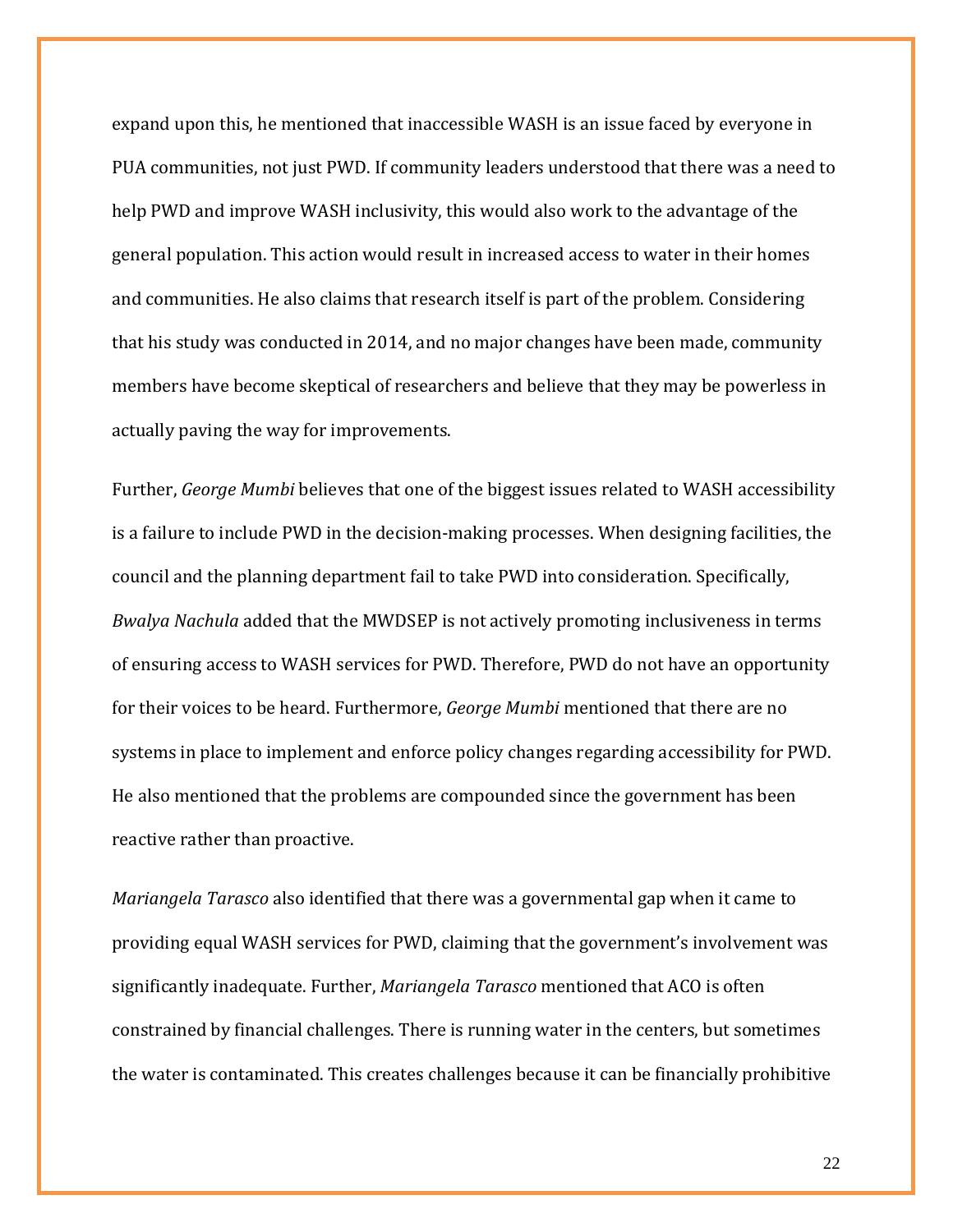to keep the chlorination systems running. As a closing remark, she mentioned that WASH challenges are expansive despite the NGO's best efforts to improve the lives of PWD. She stated that their work cannot reach their full potential without the government's financial and logistical support.

Interestingly, *Stakeholder X***,** believes there has been adequate support from the government towards improvement of WASH accessibility for PWD in Zambia. However, he did admit that funding was the government's biggest challenge in terms of improving access to WASH. He noted that he was unsure if there was specific funding related to WASH for PWD. In addition to issues of funding, he also mentioned that there is fragmentation and lack of coordination among people and organizations working in the WASH sector. Organizations often have their own agenda and prefer working on topics of their own preference rather than finding a way to work together for the overall betterment of WASH *(Appendix, Table 1).*

### **Current Programs and Plans**

# *Government level*

According to *Susan Chomba Chimfwembe,* the Public Health Division of the MOH uses an integrated health education approach that allows public health officials to take advantage of other health-related education programs (e.g. family planning education) to teach the importance of using safe and quality WASH services. She further mentioned that they also work with LuWSI on a campaign for schools in Lusaka, including schools in Kanyama. Moreover, *Jessica Cramer M.A. CCC-SLP* mentioned the expansion of disability-specific classrooms at public schools in an effort to mitigate education inequality.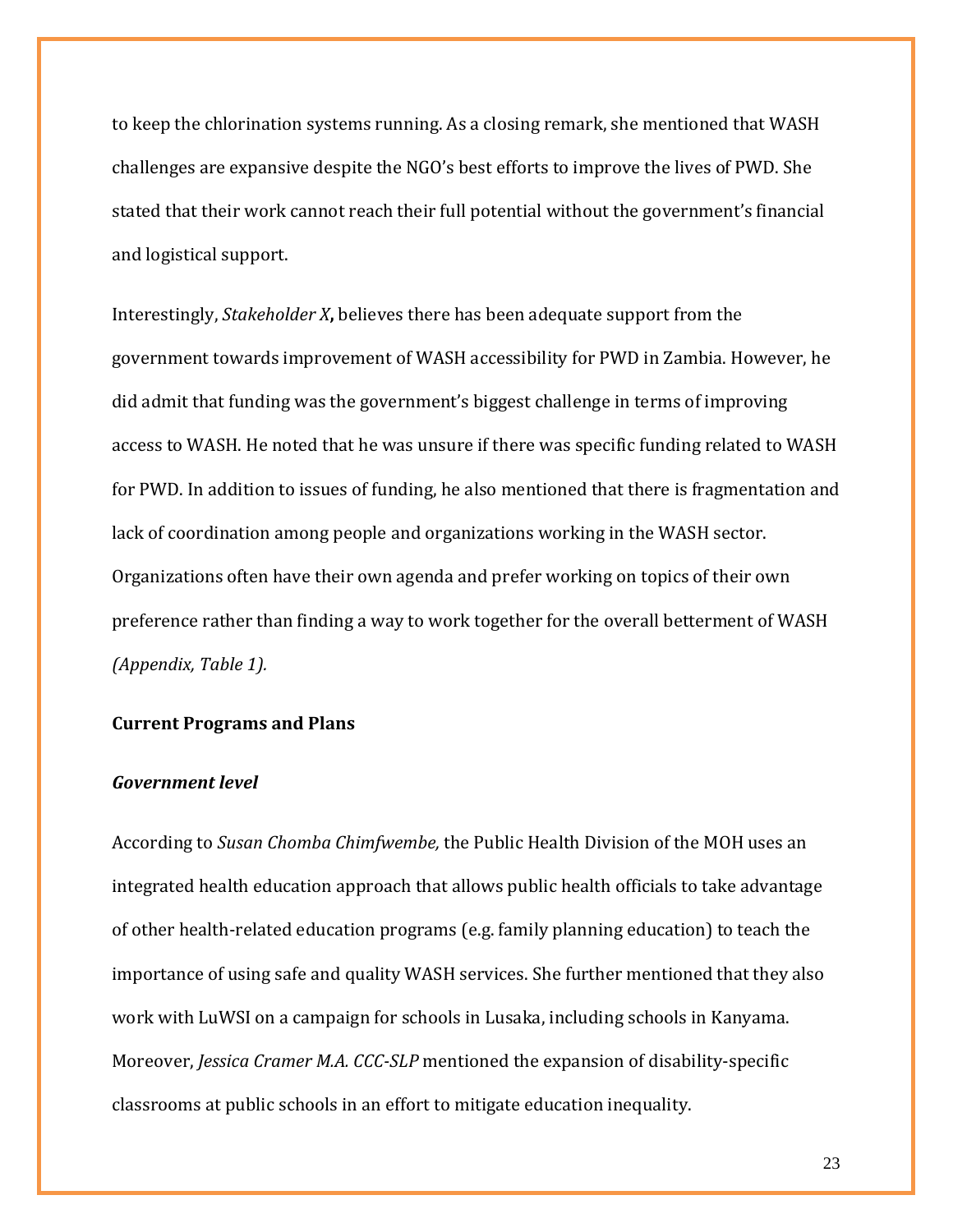*George Mumbi* stated that Social Cash Transfer, which is financed by the World Bank, supports food, water, healthcare, and education expenditures of households with PWD. Also, the quota system promoted by the MOH and MWDSEP incentivizes employers to recruit PWD through tax rebates. In addition, the GRZ established The Persons with Disabilities Act in 2012. However, this has yet to be fully embraced by PWD due to lack of awareness.

*Stakeholder X* emphasized that the government aims to consider everyone in Zambia in the planning process regardless of their genders and physical differences. To develop inclusive planning, individuals from multiple sectors are recruited for decision making and creating new infrastructure. The SDGs guide the government's approach to implementing a strategic national development plan regarding WASH. As part of this plan, the MOH established measures to accommodate PWD more effectively in terms of healthcare coverage and ensure their rights to quality care. In order to improve the water and sanitation in Kanyama, the government has developed the Millennium project to install pipes, deflood pit-latrines, and clear drainages.

#### *Community level*

*Bwalya Nachula* emphasized the importance of community education, awareness, and advocacy regarding WASH, particularly for PWD. For example, WaterAid's Hygiene Intervention Packages focus on behavioral modification to encourage proper washing and waste management. According to *Susan Chomba Chimfwembe,* Kanyama First Level Hospital has been working in partnership with WaterAid and LCC on the Kutuba Campaign to promote COVID-19 awareness and encourage the use of improved WASH services. For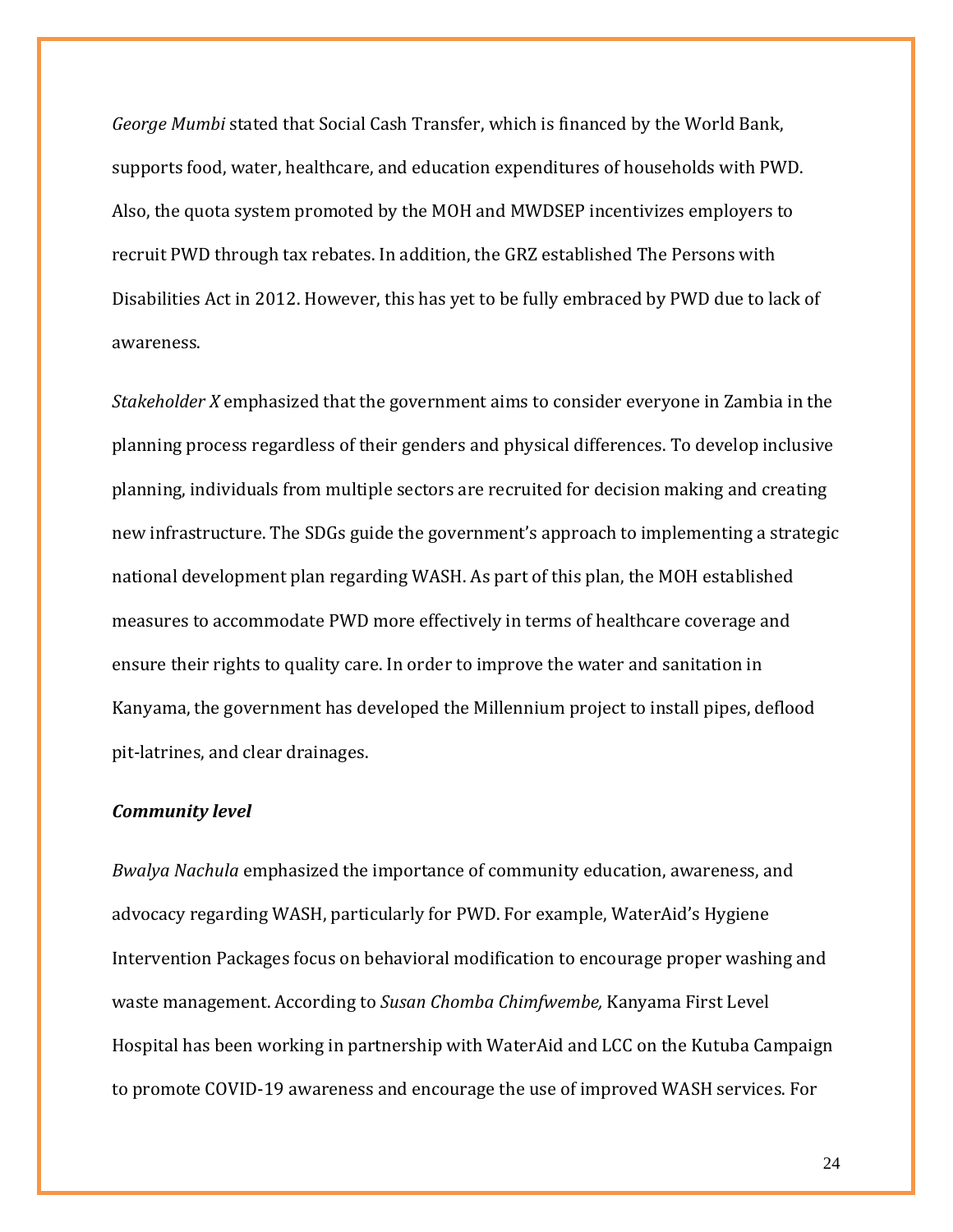the individuals partaking in the campaign, weekly checks and awards were distributed to incentivize participation.

Similarly, the recent development of the Community Outreach Program by the SHN has engaged community leaders such as health clinics, pastors, and schools to host Disability Advocacy Trainings. At the local Community Care Centers established by the SHN, *Jessica Cramer M.A. CCC-SLP* mentioned that they provide water transport services to reduce the burden of traveling far distances for water. Also, PWD are able to access inclusive WASH facilities equipped with toilet rails, wider doors, ramps, and sink handles.

*Mariangela Tarasco* said that ACO delivers education for children with disabilities through inclusive classrooms and specialized courses within their primary and secondary schools. Outside the classroom, ACO also offers programs to teach professional skills such as taking care of an urban garden or being a cashier. ACO's on-site locations provide inclusive WASH services. *Mariangela Tarasco* also noted that ACO has intervened in some cases to build ramps in public WASH facilities as well.

# *Household level*

*Pastor Kamwendo Isaac* stated that within Kanyama and other compounds within Lusaka, the LWSC initiated the LSP. This project provided immediate improvement in the toilet qualities for the household by constructing new sewer lines at subsidized fees. Also, the toilets were elevated to minimize the effects of underground water contamination. The KWT added a fixed K30 to the prepaid water bills for households supplied with piped water for emptying their septic tanks and latrines. Also, it was the first to provide Faecal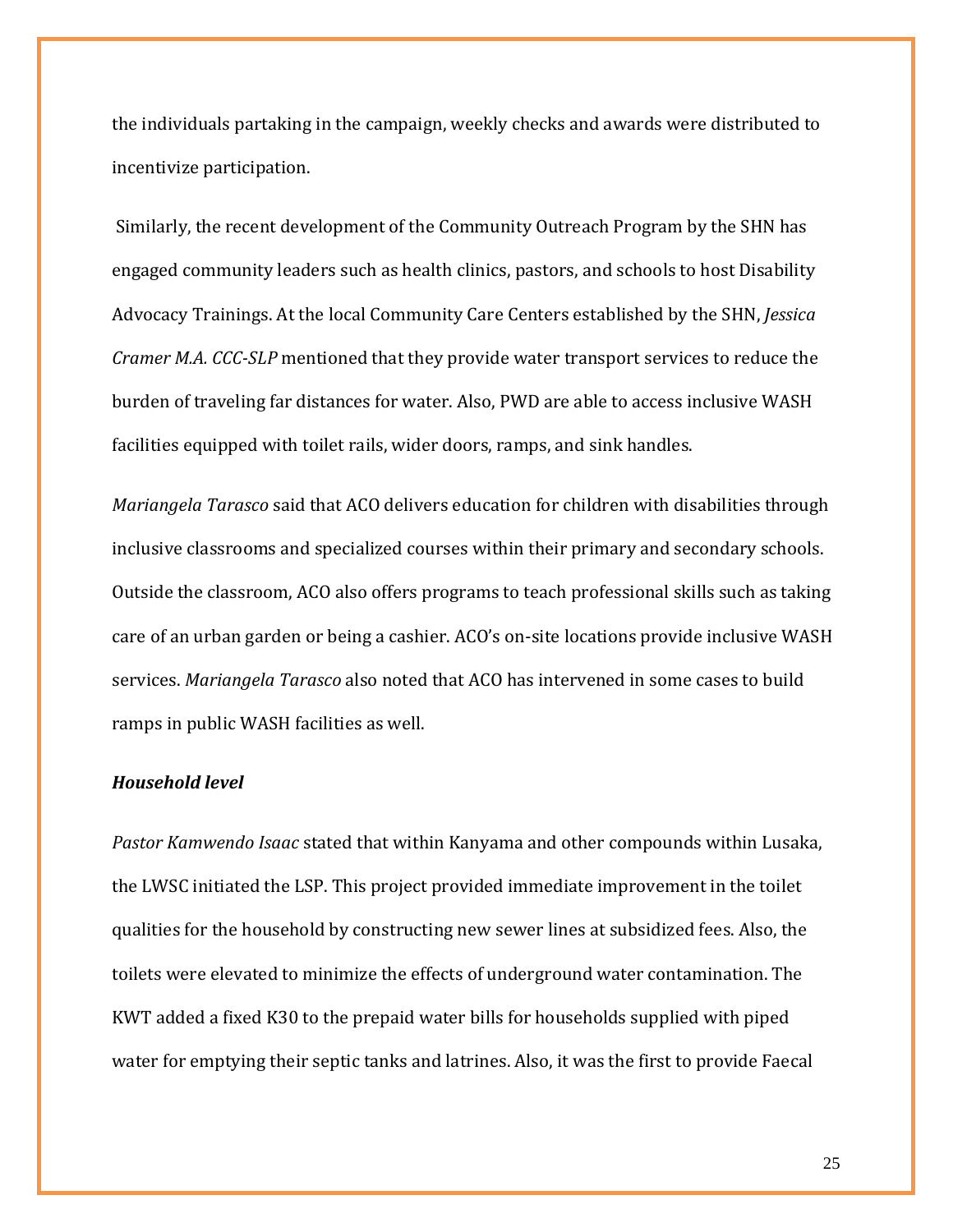Sludge Management services to its clients in Lusaka. However, there has been no accommodation for disability inclusion by the KWT and LWSC.

*Jessica Cramer M.A. CCC-SLP* stated that in collaboration with APTERS, the SHN has implemented disability accommodation tools to individual households with PWD. The construction included handrails, ramps, and lower sink designs. In terms of more direct financial support, the organization also provides monthly subsidies for families living in over-crowded, impoverished communities throughout the city of Lusaka. In addition, food packs and COVID-19 hygiene products were delivered to individual households with children with disabilities. Along with material support, the training programs offer parents and caregivers specific health guidance and nutritional support.

To instill proper hygiene behaviors, *Mariangela Tarasco* said that ACO provides training programs to the relatives and caregivers of the children with disabilities, mainly divided in three phases: The Shalom Center training, community-based rehabilitation, and homebased rehabilitation. In addition to physical therapy, there are educational courses regarding nutrition, personal hygiene, toilet usage, menstruation, and care for individual children. In the wake of COVID-19, some of these programs have been disrupted, but they have made an effort to provide kits containing chlorine, soap, toothbrushes, toothpaste, sanitizers, masks, and other personal hygiene products.

According to *Stakeholder X,* the government has engaged local authorities to construct WASH facilities at people's residential places to improve the living standards in Kanyama *(Appendix, Table 4).*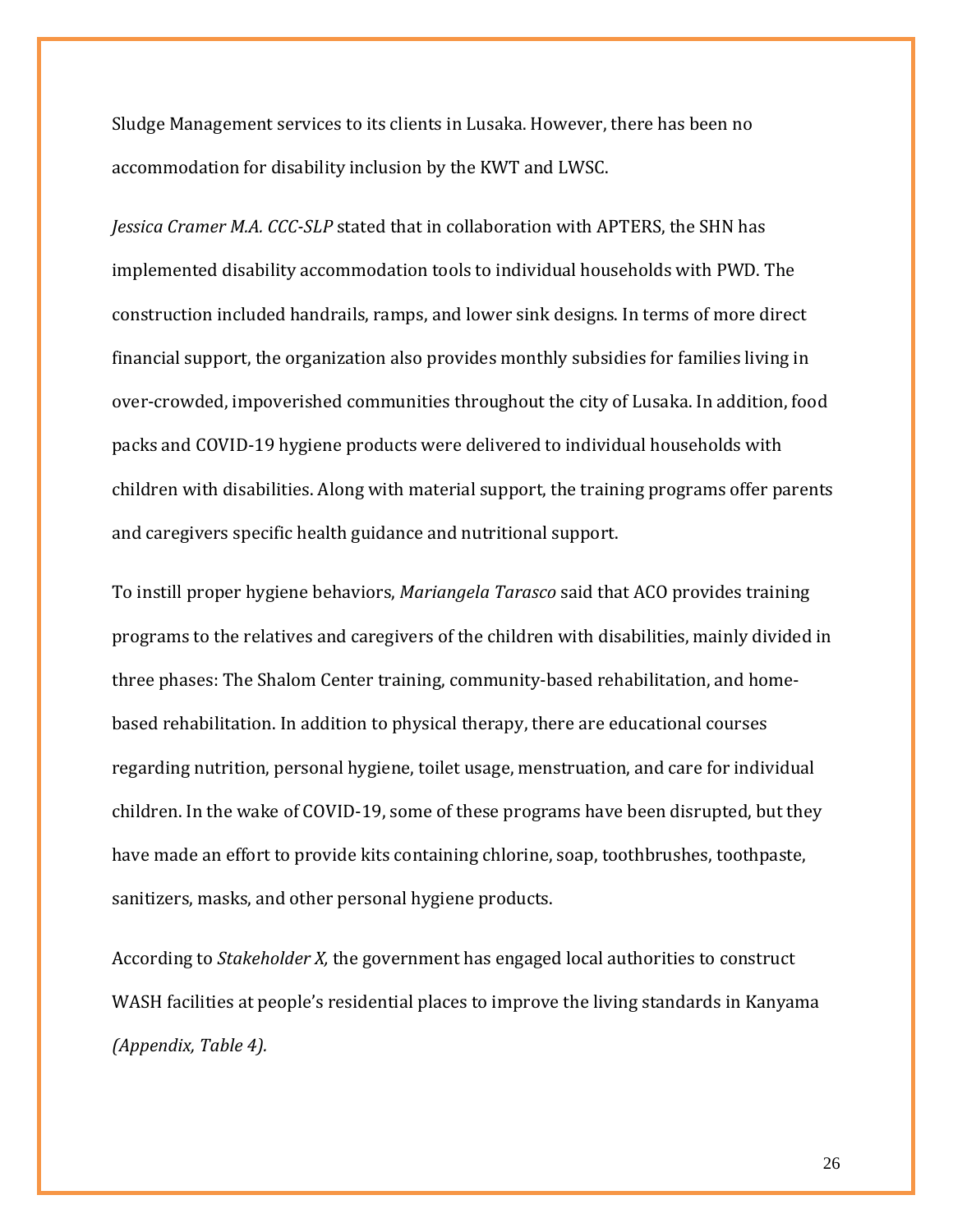### **Future Actions**

For future planning, *Dr. Kenneth Kapalu Muzata* mentioned that the most effective approach to improving WASH accessibility for PWD would be to focus on education, increasing the number of WASH facilities, and changing toilet designs. The government should be playing a more active role in ensuring that public facilities are disability friendly. The government should collect data on PUAs to determine the number of PWD living in these communities so that they can be better equipped to provide necessary services. For example, they should be placing PWD on social programs in addition to empowering PWD to become active members of the community.

*George Mumbi* added that there needs to be more sensitization and advocacy for inclusive WASH. Specifically, the government should work to mainstream PWD in addition to implement environmental programs that target access and infrastructure. The organizations that are planning initiatives should also focus on involving PWD in the design and decision making. Beyond the Social Cash Transfer mentioned previously, *George Mumbi* also believes that the government should provide free services to PWD including free access to education and WASH services. Furthermore, they should implement laws to ensure that all public facilities are accessible to PWD. Public defecation is humiliating and unsanitary for PWD, and more efforts are needed to combat stigma and ensure accessible facilities. While WASH facilities should be inclusive, he does not recommend separate WASH facilities built solely for the use of PWD as this may exacerbate the negative sentiments towards PWD and create more inequalities. Rather, inclusiveness must be at the forefront of all facility designs. For example, water kiosks should have buttons or handles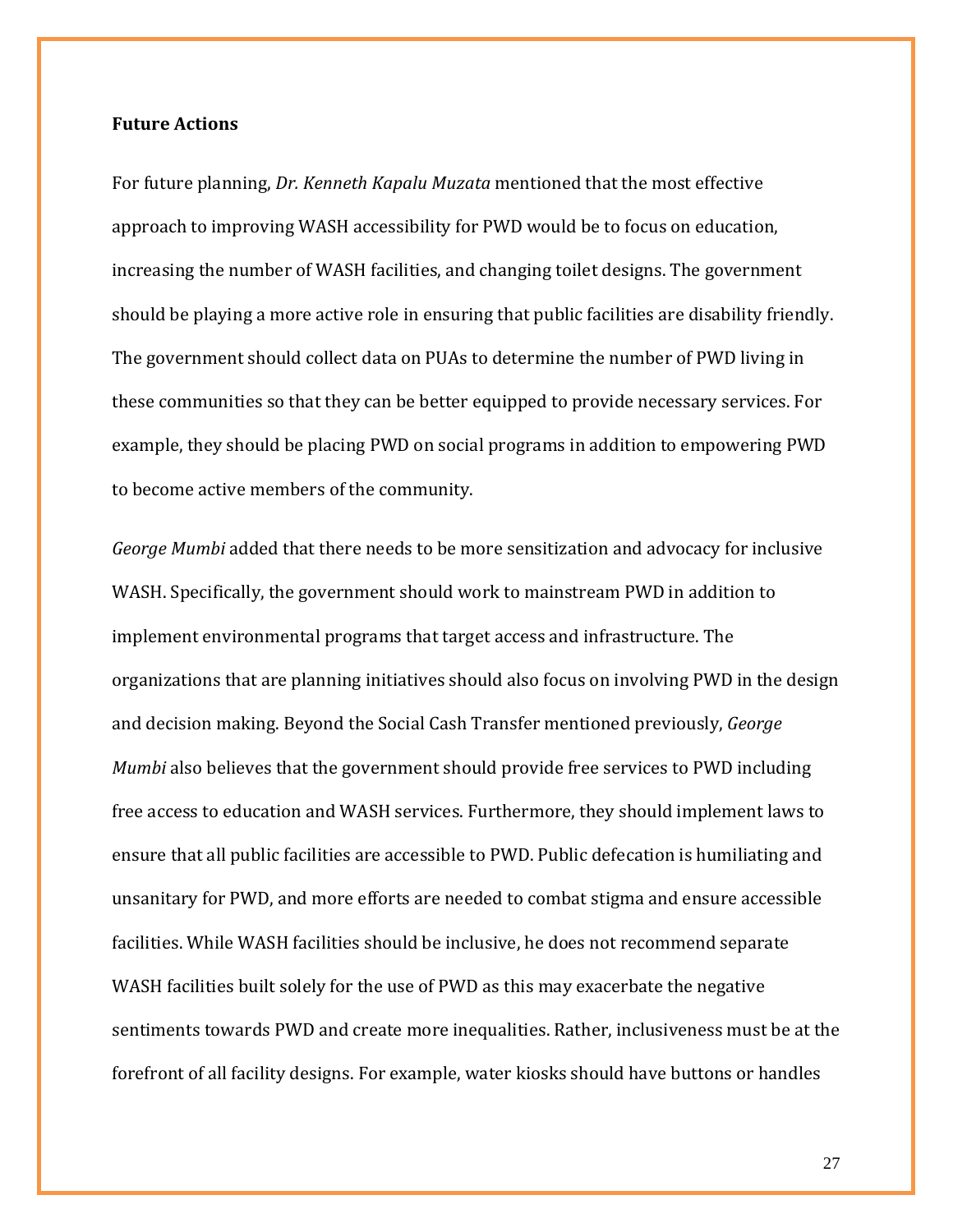that are within the reach of PWD using wheelchairs. Furthermore, the government should provide community education to help community members overcome negative attitudes, and laws should be in place to prevent discrimination of PWD.

Considering the challenges encountered by PWD in terms of their unique WASH needs, *Jessica Cramer M.A. CCC-SLP* believes that encouraging individuals with disabilities to advocate for their own needs and building community awareness is crucial in reducing the barriers to WASH services.

*Pastor Kamwendo Isaac* mentioned that if the KWT were provided with a model for an inclusive water and sanitation facility, they would be willing to participate in the implementation of the project. The LSP must consider promoting inclusive toilets as the current designs are not suitable for PWD.

### **Impact of COVID-19**

According to *Susan Chomba Chimfwembe,* the COVID-19 pandemic has exacerbated discrimination, harassment, and abuse towards PWD. They are shunned by members of the community and even their caretakers out of fear of contracting the virus. PWD are perceived to be dirty and spread the virus.

According to *Pastor Kamwendo Isaac*, the Covid-19 pandemic has caused a negative trend in the revenue of the KWT. The depreciation of Zambian Kwacha has increased the prices of the imported chemicals for water treatments. KWT has been lobbying the government for a financial relief package. However, if no relief is provided, they will be unable to afford the chemicals for water treatment.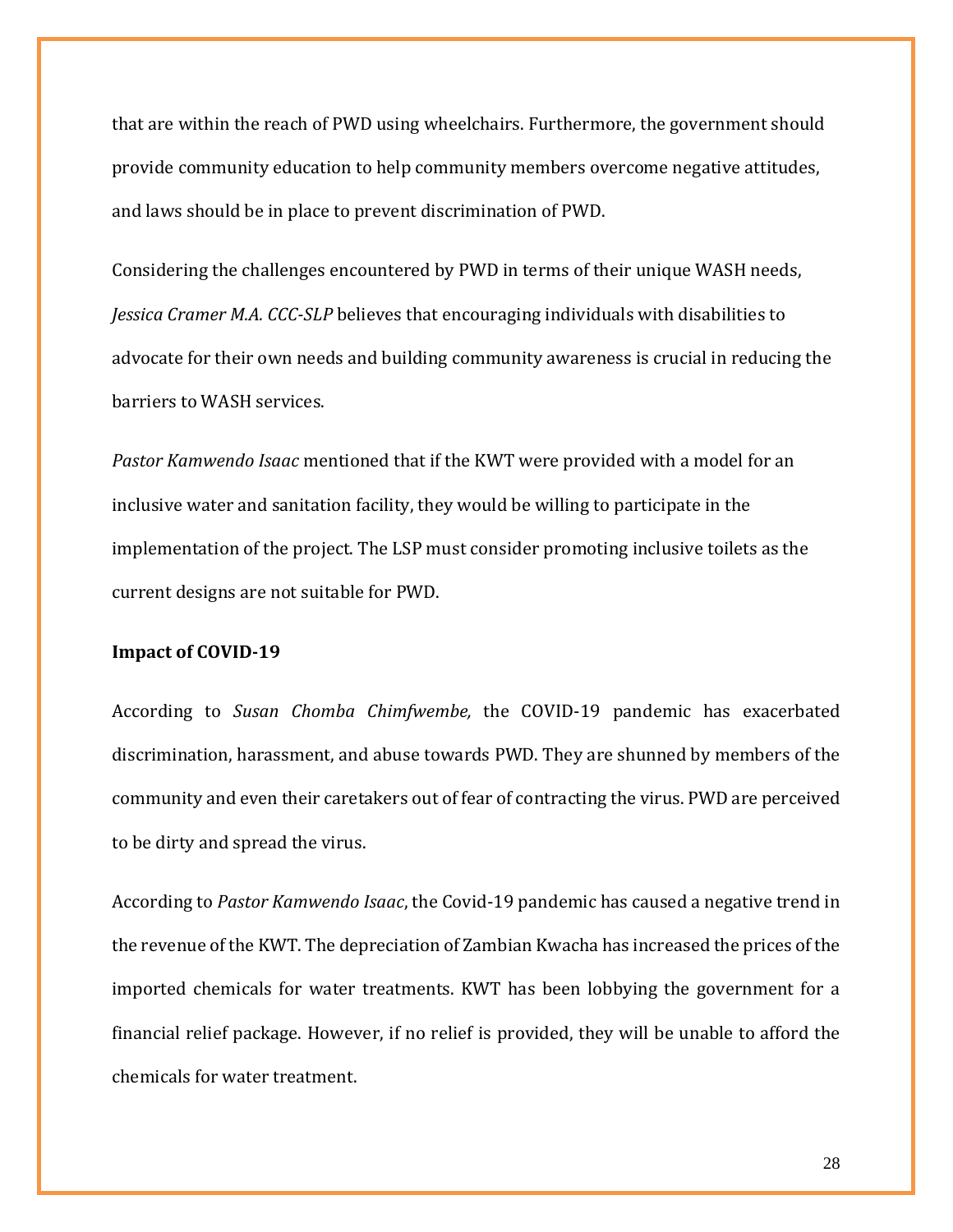Furthermore, Covid-19 has restricted the NGOs' outreach efforts, especially at the community level. In the case of ACO, most of the in-person services were closed including the rehabilitation center and the school. As a result, they resorted to doing more home visits, which revealed that the situation for many children with disabilities has deteriorated. Furthermore, there has been an increased challenge to implement measures to prevent the spread of COVID-19 for a variety of reasons including limited access to running water, soap, masks, and sanitizer. PWD have been affected more than others, in which the situation was harsher for those who had hearing impairments due to marginalization in the process of information dissemination.

However, the Covid-19 pandemic has helped strengthen the message on WASH. There has been increased sensitization on observing proper hygiene. Also, *Jessica Cramer M.A. CCC-SLP*  mentioned that COVID-19 has allowed parents and caregivers to take more ownership in care for their children with disabilities. However, due to unstable employment, many households were faced with financial difficulties to navigate food, water, and healthcare access. In addition, social distancing challenged the solidarity of PWD, further ostracizing individuals.

According to *Stakeholder X*, COVID-19 has changed the way that the government approaches providing WASH services, especially for PWD. Prior to the pandemic, many people knew that WASH was important, but COVID-19 has reinforced the importance of WASH and has highlighted that the golden rule for preventing infectious diseases is hand washing. The changes that have been implemented to prevent COVID-19 have also helped to prevent other diseases like cholera. Moving forward, he emphasized the need to maintain high standards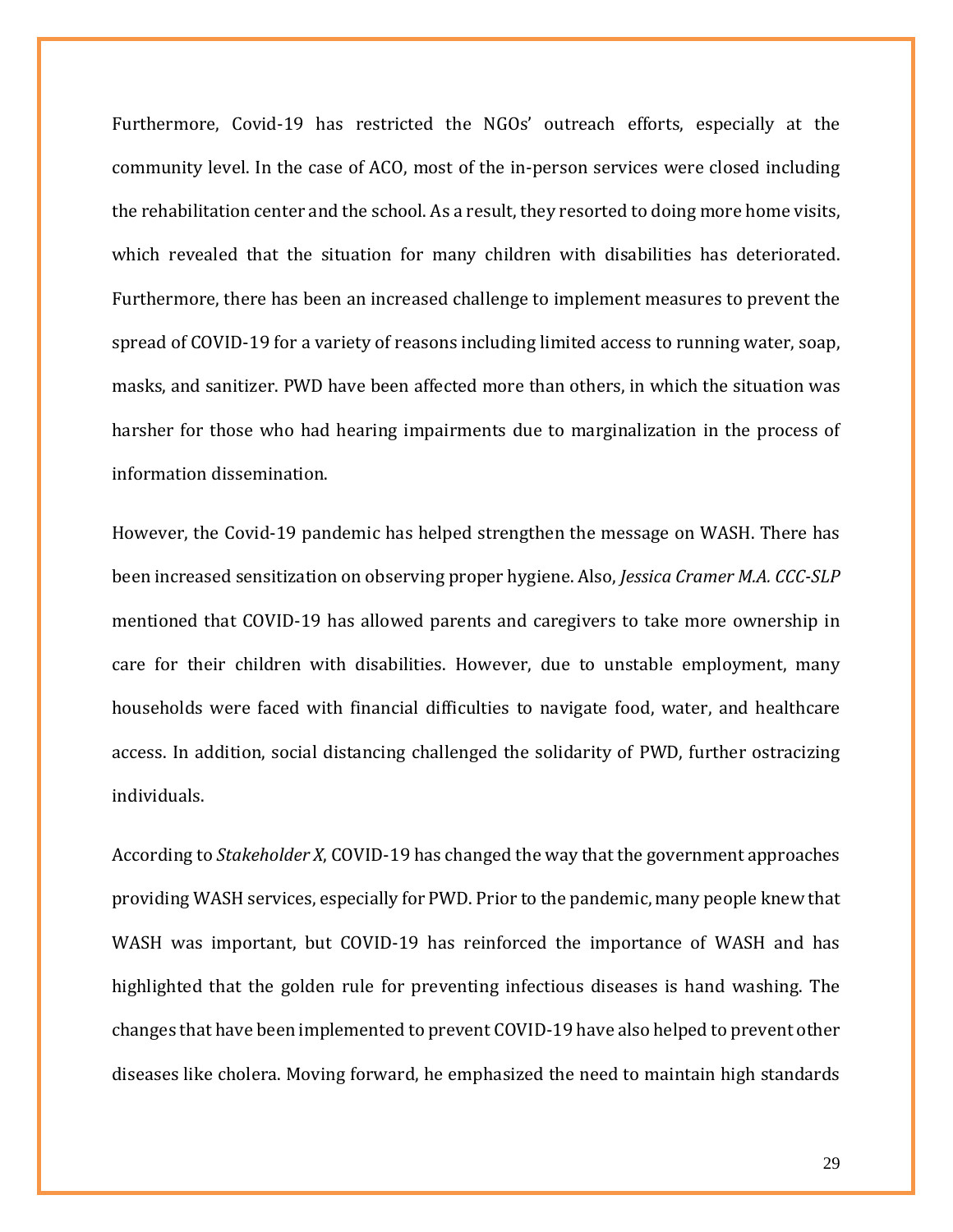of hygiene in addition to inviting more partners to contribute to the WASH sector. As a result of COVID-19, there have been many infrastructure changes. For example, there has been new construction of WASH facilities in addition to a reorganization and repurposing of existing facilities. The utility companies in Zambia have also been cooperative in supplying people with more constant access to water. Overall, the pandemic has helped the government revolutionize the way they think about WASH.

### **OBSERVATIONS**

The poor state of WASH facilities in Kanyama is evident from the site visit observations (*Appendix, Figures 2-5*). Several households still use water from wells with an underground source, which is unsafe to drink because of the large number of pit-latrine toilets in the area. These latrines are not properly constructed and abandoned when full. The water kiosks are sparsely located and often limited with low water pressure. Some areas are not connected to the LWSC water supply system and lack proper drainage for rainwater. Also, poor waste disposal and management are prevalent along with large piles of garbage beside the roads.

# **DISCUSSION OF FINDINGS**

#### **Barriers to Accessing WASH services**

During the interview, *Dr. Kenneth Kapalu Muzata* mentioned multiple physical and legal barriers for PWD in accessing WASH. For example, PWD who need a longer time to use WASH facilities experience discrimination by other people sharing the public facilities. When PWD are unable to use toilets or latrines, they often resort to open defecation which is both unsafe and humiliating. To avoid social ridicule, PWD have reported that they prefer to go at night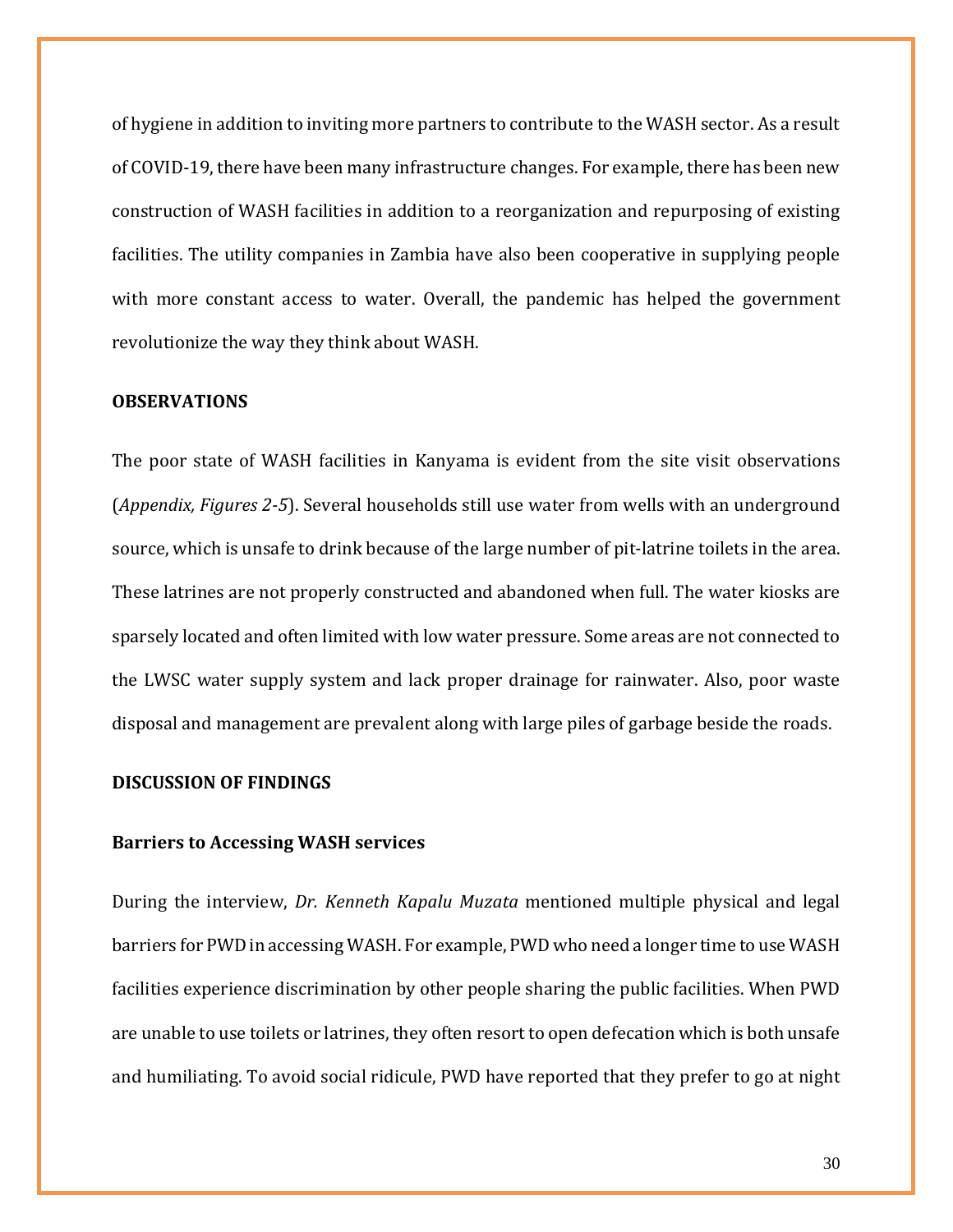when no one can see them. This puts PWD at greater risk for accidents, rape, and other forms of attack. *Dr. Kenneth Kapalu Muzata's* further discussed the issues of low dignity due to diminished physical autonomy and reliance on others to assist them in accomplishing basic tasks.

In terms of the legal barriers, he reported that failing to recognize the rights of PWD is the major obstacle to inclusive WASH. According to The Persons with Disabilities Act 2012, the following principles apply to persons with disabilities: (a) respect for the inherent dignity of persons with disabilities, individual autonomy including the freedom to make one's own choices, and independence of persons; (b) non-discrimination; (c) recognition as persons before the law; (d) respect for physical and mental integrity; (e) independent living; (f) full and effective participation and inclusion on society; (g) respect for difference and acceptance of persons with disabilities as part of human diversity and humanity; (h) equality of opportunity; (i) accessibility; (i) gender equality; (k) respect for the evolving capacities of children with disabilities; and (l) respect for the right of children with disabilities to preserve their identities [\(The Persons with Disabilities](https://www.zotero.org/google-docs/?N8vFqi) Act, 2012, 2012). While *Dr. Kenneth Kapalu Muzata* did not verbatim mention each of these rights, he emphasized the importance of promoting a clear understanding of their rights for all PWD. Also, a legal provision must protect and enforce the rights as stated.

Many of our stakeholders specified the need for increased government involvement in combating the barriers encountered by PWD. *George Mumbi* noted that the government has been reactive rather than proactive in terms of WASH provisions. His point corresponds to the WaterAid's 2014 report citing minimal progress in forming partnerships between NGOs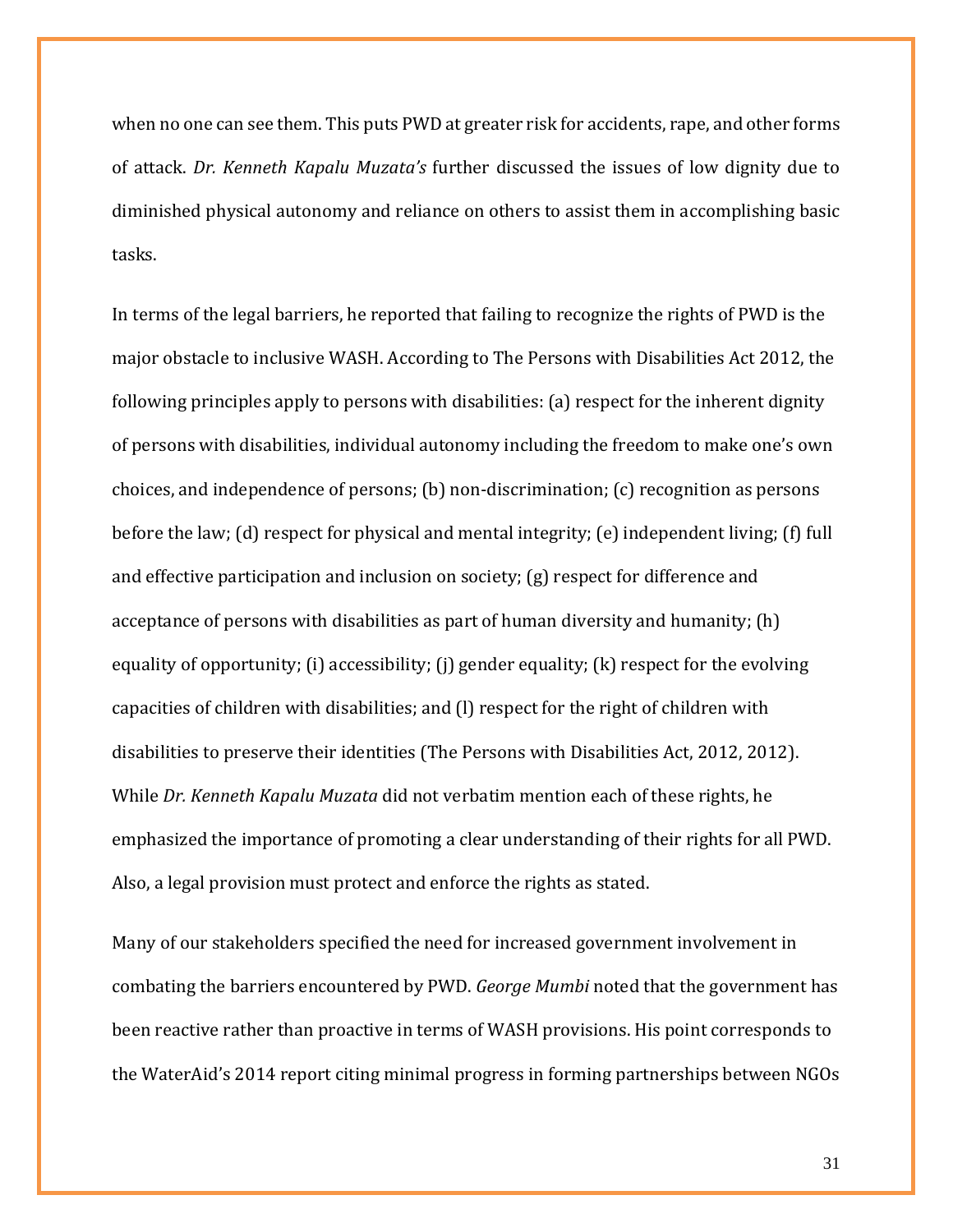at local, district, or national levels and the governmental agencies [\(Groce et al., 2014\).](https://www.zotero.org/google-docs/?51iO47) The report describes this as a "lost opportunity" in the effort to reduce institutional barriers to WASH.

Specifically for children with disabilities, our interview with *Jessica Cramer M.A. CCC-SLP* revealed that they have a lower likelihood of graduating from primary and secondary schools. She stated that the first issue is the denial of enrollment. However, even if these children are allowed to enroll, they are not supported with the necessary accommodations to successfully continue and complete their education. Provided that *Jessica Cramer M.A. CCC-SLP* also mentioned that disability-friendly WASH facilities are uncommon in public places including schools, inaccessible WASH services may also contribute to disadvantages in education for PWD. This is particularly concerning for people who menstruate and need access to proper hygiene. However, children with disabilities are less likely to benefit from school-based WASH initiatives because only 50% of children with disabilities attend school globally [\(United Nations Department of Economic and Social Affairs, 2019\)](https://www.zotero.org/google-docs/?HGKE8G) (*Appendix, Table 1*).

### **Analysis of Current Interventions on improving WASH services for PWD**

To ensure QPS, the on-site water quality tests are conducted by the Environmental Health Technologists from the MOH and the routine water quality checks are used for maintenance [\(WaterAid, 2020\).](https://www.zotero.org/google-docs/?IxC8Ax) The standard assesses the quality of WASH services in healthcare facilities in an evidence-based approach. Also, the LuWSI's aims to 1) improve understanding through assessing, prioritizing, and monitoring water security threats and solutions 2) inspire change through creating awareness, education, and advocacy for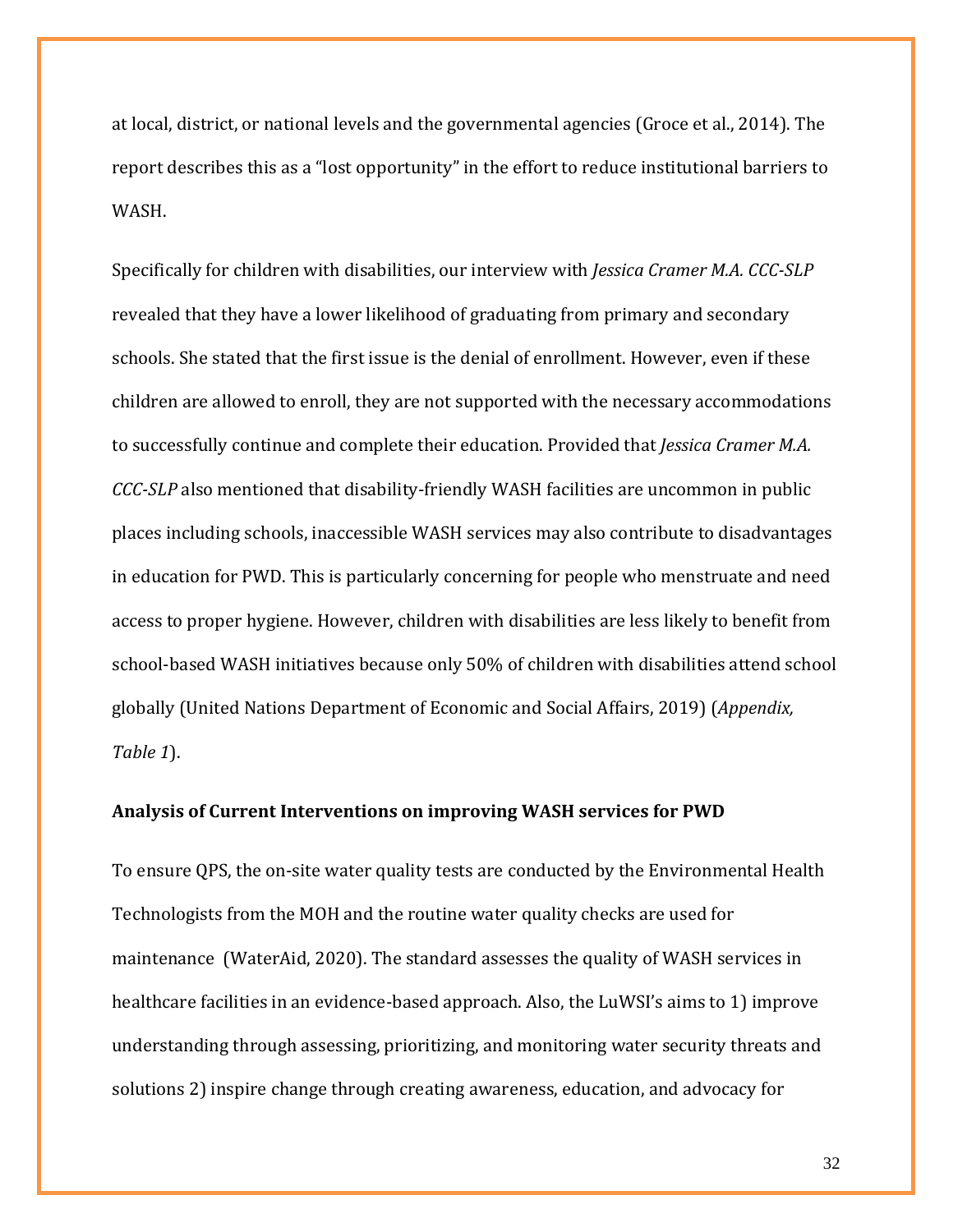change 3) strengthen collaboration through mobilizing stakeholders, as well as strengthening capacity, for improved multi-stakeholder collaboration 4) deliver projects through developing and implementing projects and mobilizing new actors and resources [\(LuWSI, 2020\).](https://www.zotero.org/google-docs/?s782hd) This approach, according to *Susan Chomba Chimfwembe,* brought positive impact in the Kanyama First Level Hospital.

At these upstream level planning, the concrete establishment of water security goals has been the primary motive. However, they are not specific to PWD and rather focus on distributing improved quality of water to the broader population. On the other hand, other governmental sectors such as the MOE have paid more attention to disability inclusion. Although not specific to the context of WASH, increased involvement of PWD in employment and education opportunities are conducive to inclusive WASH; both aspects are correlated with poverty, which is in turn closely linked to access to quality water and sanitation for PWD. However, the statutory instrument for the enforcement of these provisions is currently lacking and there is no systematic method in place to collect data on the exact number of PWD who are employe[d \(Chitalu, 2017\).](https://www.zotero.org/google-docs/?l0t0gu) Also, multiple interviewees have revealed stigmatization against PWD perpetuates, and denial of their enrollment in schools from a young age limits their places in higher education.

In terms of more downstream interventions, one of the major focuses was on promoting hygiene behavior and WASH awareness. The personnel working on the ground believe that programs like the Hygiene Intervention Packages and the Kutuba campaign are effective. However, the interventions specific to PWD were virtually unavailable outside of particular locations such as community centers, health clinics, and specialized schools for PWD. At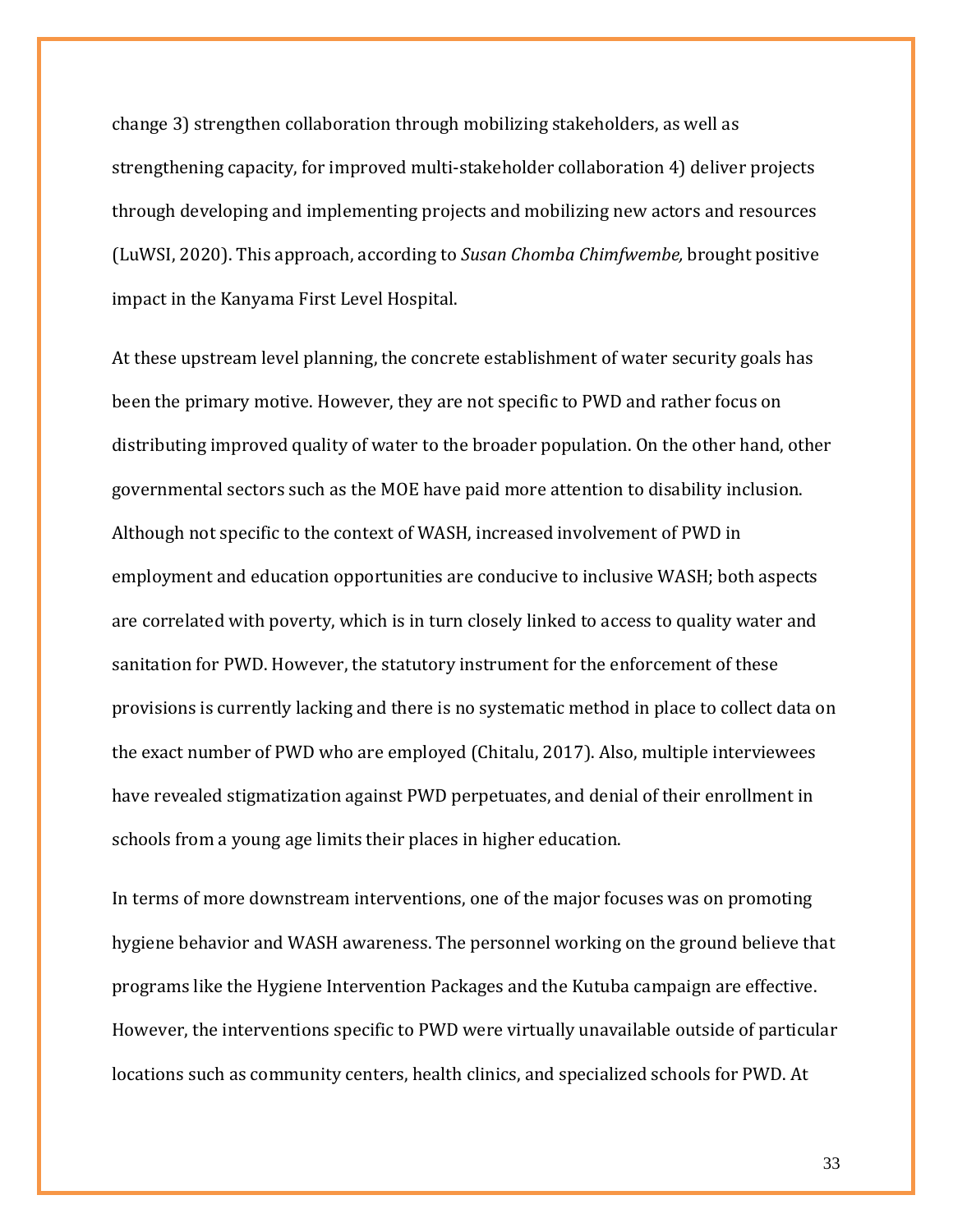these institutions, much effort has been put on advocating and empowering PWD by enhancing their informational and social capital. For instance, educational training encourages community members to take a more direct role in empowering PWD and reducing the stigma.

Considering that poverty and an individual's disability status are closely linked, providing financial assistance for WASH services seems to be accommodative to PWD. The reduced price for toilet improvements, monetary incentives from the Kutuba campaign, and monthly subsidies from the NGOs attempt to reduce the financial burden for improved WASH services. However, many households with PWD still find the subsidized prices to be unaffordable.

As exemplified by the ACO's current programs, training caretakers along with their children seem to enhance the outcomes by allowing the impacts of education to extend to their home environments. Also, professional training promotes self-sufficiency by empowering PWD to secure a position in society. However, many NGOs are inhibited by the lack of government support for funding and execution of their programs. *Mariangela Tarasco* indicated that despite the local NGOs' efforts to improve the lives of PWD, their works cannot reach their full potential without coordination with the government.

On the contrary, *Stakeholder X* expressed a more optimistic viewpoint regarding the progress made with WASH accessibility. He mentioned that although the government has not yet conducted any structural evaluation of its previous interventions, there have been visible improvements in the accessibility of WASH services for PWD. He stated that the commitment of MOH and MWDSEP to inclusive WASH is clear, evidenced by the ongoing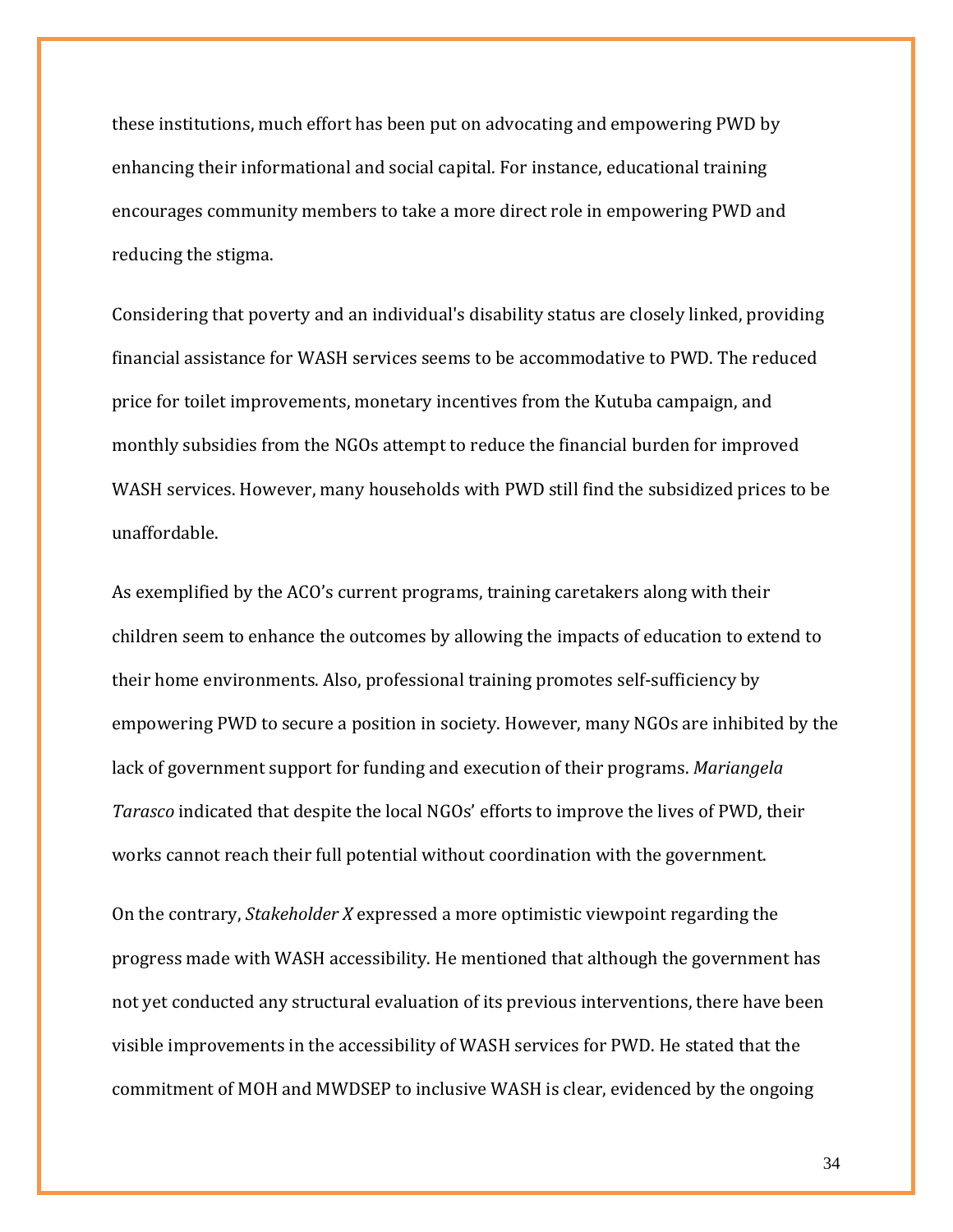constructions for sanitation facilities, improved water supply, and inclusive toilets for public use.

Further contrasting to some other stakeholders' observations, the government believes that the implementation of inclusive WASH projects has not met with any form of community resistance. If anything, he mentioned that there seems to be higher demand from people to improve WASH accessibility for PWD in their areas. Considering this observation on extensive resident engagement prior to WASH implementation, there seems to be an increasing effort from the local authorities to attend to the voices of the community members.

Due to the lack of quantitative data and ambivalent stakeholder interview findings, we cannot make a concrete conclusion about the exact impact of current WASH interventions for PWD on their access to water and sanitation. However, there seems to be continuous progress in improving both the quantity and quality of inclusive WASH facilities, yet the current condition is still inadequate to match the needs of the population.

# **Eliminating barriers and improving access to WASH services**

To improve access to WASH services for PWD, both the general barriers to WASH and specific barriers for PWD must be addressed collectively. First, the expansion of waterway connections and communal water kiosks is essential. However, the RWSN reported tariffs as the major obstacle limiting equitable access to water. Thus, coordination between local stakeholders and the government can help cover the cost of continuous services and protect PWD who would be adversely affected by the inconsistency in the water supply.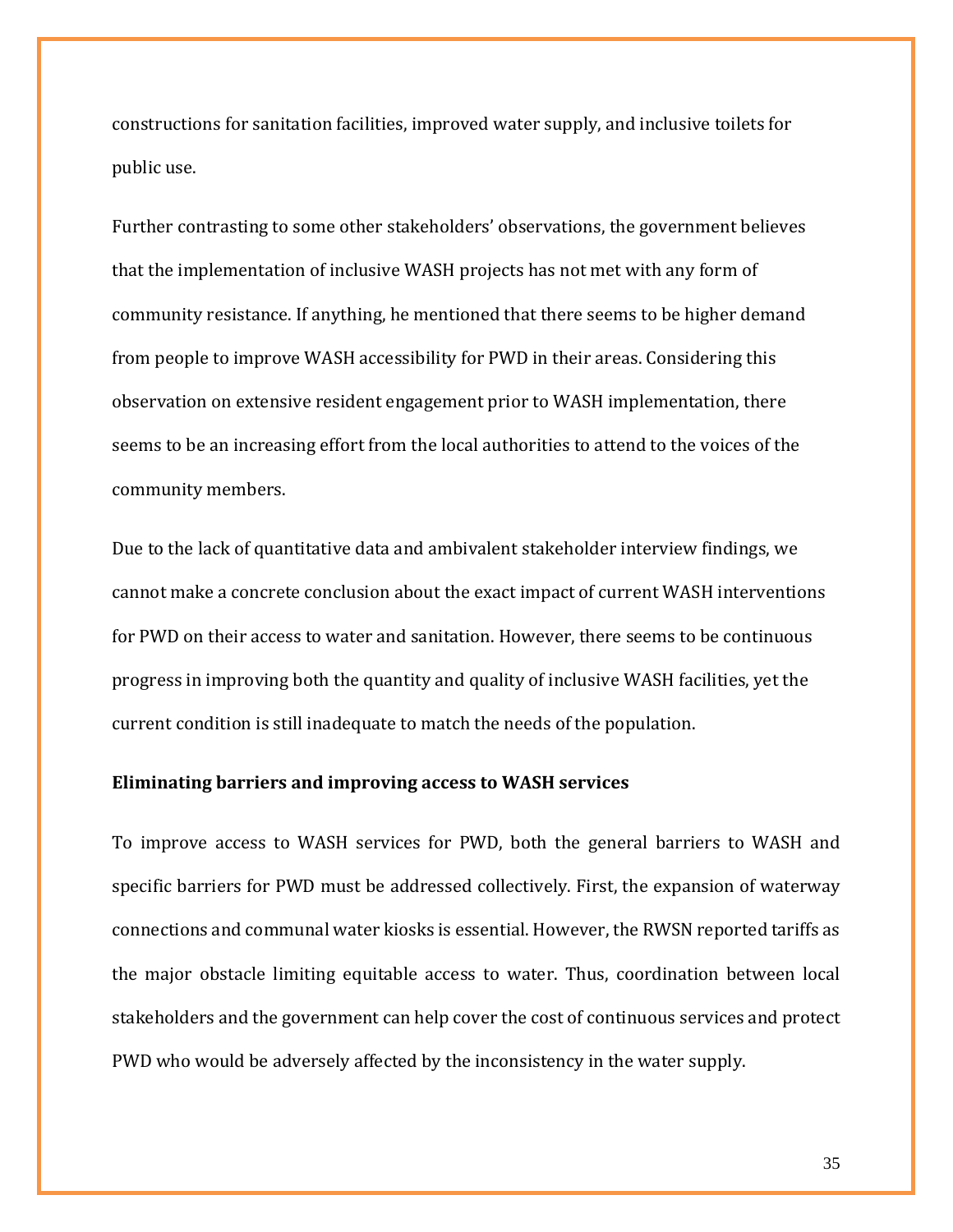Currently, the KWT is affected by underfunding and the shortage of water supply, which limits its capacity to provide extensive distribution of water to households in Kanyama. Therefore, allocating more support towards the operation of KWT will not only enhance the accessibility of clean water but also facilitate inclusion. In fact, the cost of exclusion is greater than that of inclusion [\(Enfield, 2018\).](https://www.zotero.org/google-docs/?OwR8b7)

Eliminating technical barriers entail the adoption of inclusive designs at the water points and sanitation facilities. The KWT has been working within its capacity to expand service delivery, yet the WASH facilities still lack the necessary accommodations for PWD. In addition to increasing the number of kiosks, they must also be modified to allow ease of navigation for PWD. However, it has been noted that having separate facilities would be insensitive to the dignity of PWD.

To improve sanitation, increasing the number of toilets in the area must be prioritized to minimize toilet-sharing. Also, sufficient lighting, toilet rails, wider doors, ramps, elevated seating, and sink handles should be implemented to assist PWD.

In addition to increasing the number of water kiosks, houses with piped water, and improved toilets, community sensitization should be integrated into all WASH education programs. Doing so will alleviate the challenges faced by PWD. Additionally, empowering community members to work with PWD in their communities will allow for mutual benefits regarding accessible WASH.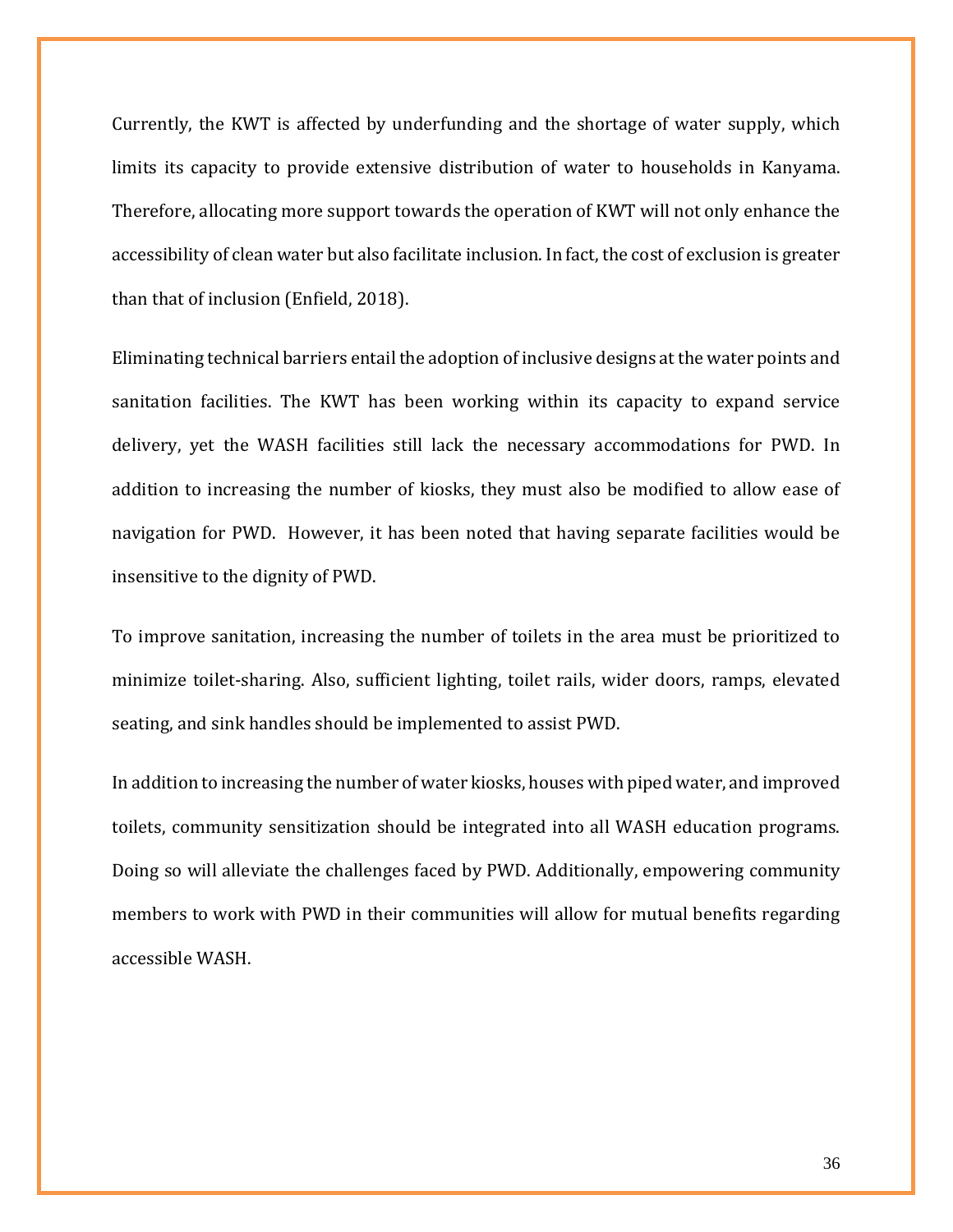#### **Assess the influence of COVID-19 on accessibility of WASH services to PWD**

According to the stakeholder interviews, COVID-19 posed both positive and negative implications on the accessibility of WASH services for PWD. The organizations at both the governmental and local levels increased their emphasis on hygiene behaviors through education and material assistance. However, although the need for inclusive WASH was recognized, there have been no significant changes to the infrastructure. Also, social distancing and restrictions to community outreach services inhibited the effort to determine the well-being of PWD and accommodate their needs in healthcare and education.

Due to their disability status, PWD are more prone to co-morbidities. Therefore, the lack of safe water and sanitation has a greater implication on PWD. Also, financial struggles associated with lost employment and education opportunities due to COVID-19 deteriorated their access to WASH services. Furthermore, a publication from the Maboshe Memorial Centre reported that of all the preventative and safety information related to COVID-19 being released to date, none has been made accessible in braille or sign language [\(The Maboshe](https://www.zotero.org/google-docs/?nMnP1O)  [Memorial Centre, 2021\).](https://www.zotero.org/google-docs/?nMnP1O) The report also discusses the lack of effective strategies to target adolescents with disabilities despite the previous political efforts, which aligns with *George Mumbi*'s emphasis on the need for increased sensitization and disability advocacy. With the lack of effective strategies to mitigate stigmatization and discrimination against PWD, it is apparent that the population experienced increased tension in the wake of COVID-19.

# **CONCLUSION**

The purpose of the study was to assess the accessibility of WASH services for PWD in PUAs of Lusaka, focusing on the Kanyama compound. Through a comprehensive literature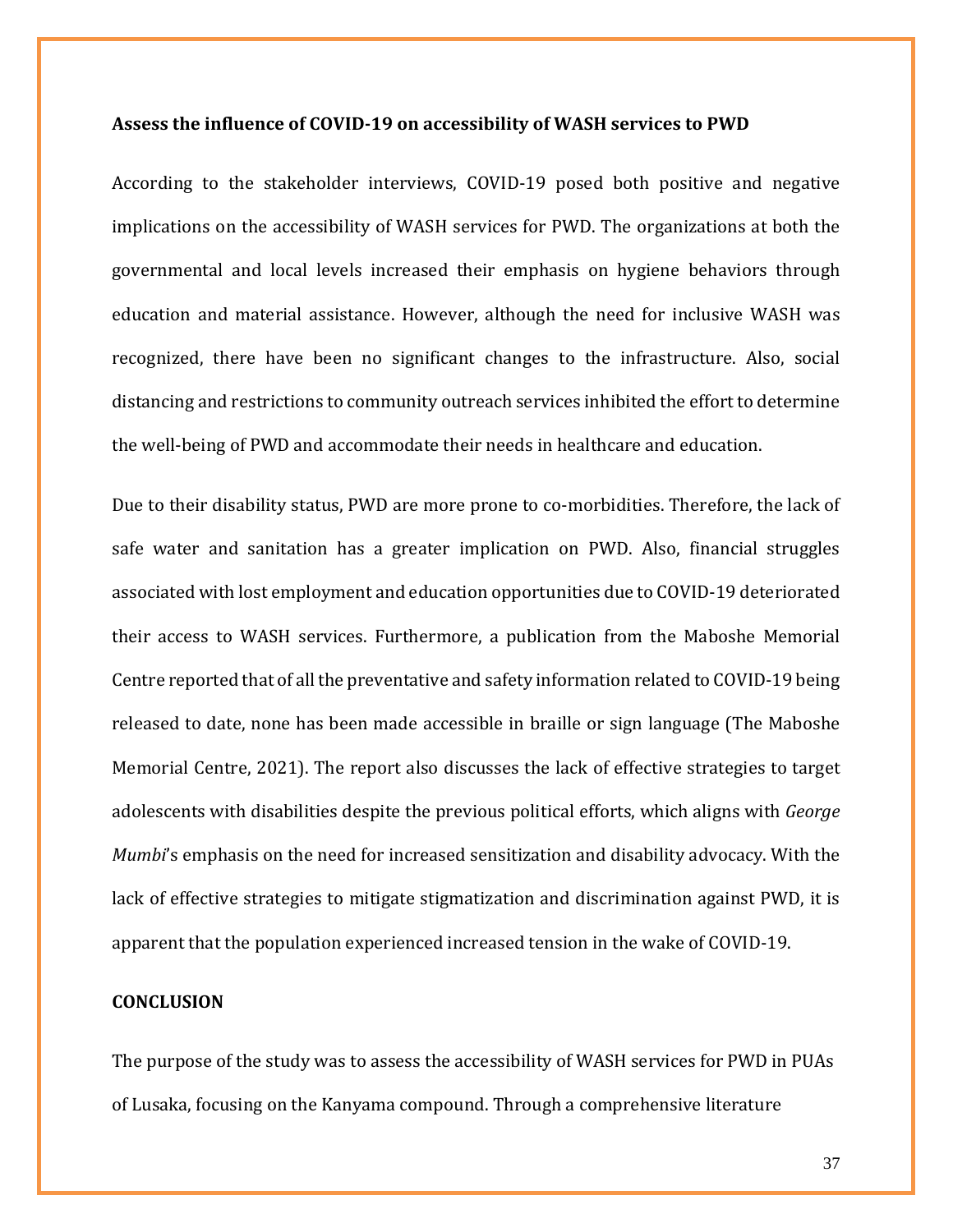review, interviews with expert stakeholders, and site visits, we analyzed prevalent barriers and current interventions for WASH. The challenges associated with WASH services for PWD were categorized into the four overarching themes: environmental/physical, attitudinal/social, legal/political barriers. Also, our findings revealed that despite current programs and interventions at the national, community, and household levels, most WASH efforts are primarily focused on improving the access to the general public without much emphasis on attending to the distinct needs of PWD. Furthermore, the planning, implementation, and evaluation processes of WASH services lack the engagement of PWD.

### **RECOMMENDATIONS**

To propose recommendations and enhance the accessibility of WASH services for PWD, information from literature review, stakeholder interviews, and previous interventions were combined. According to UNICEF, good practices in accessible and inclusive WASH can be divided into three categories: enabling environment (e.g. upstream policy and legal framework, capacity building, innovation), community based and participatory/consultative process (e.g. consultation with local NGOs), and comprehensive accessibility (e.g. sensitization, technical and hardware solutions) [\(Testse & Tucker, 2015\).](https://www.zotero.org/google-docs/?ZZb040)

### **Enabling Environment**

### *Government Involvement*

To support the NGOs providing inclusive WASH for PWD, the government should be proactive and allocate more budget. Also, an emphasis must be placed on ensuring equitable access to social opportunities (i.e. education, employment) and mandating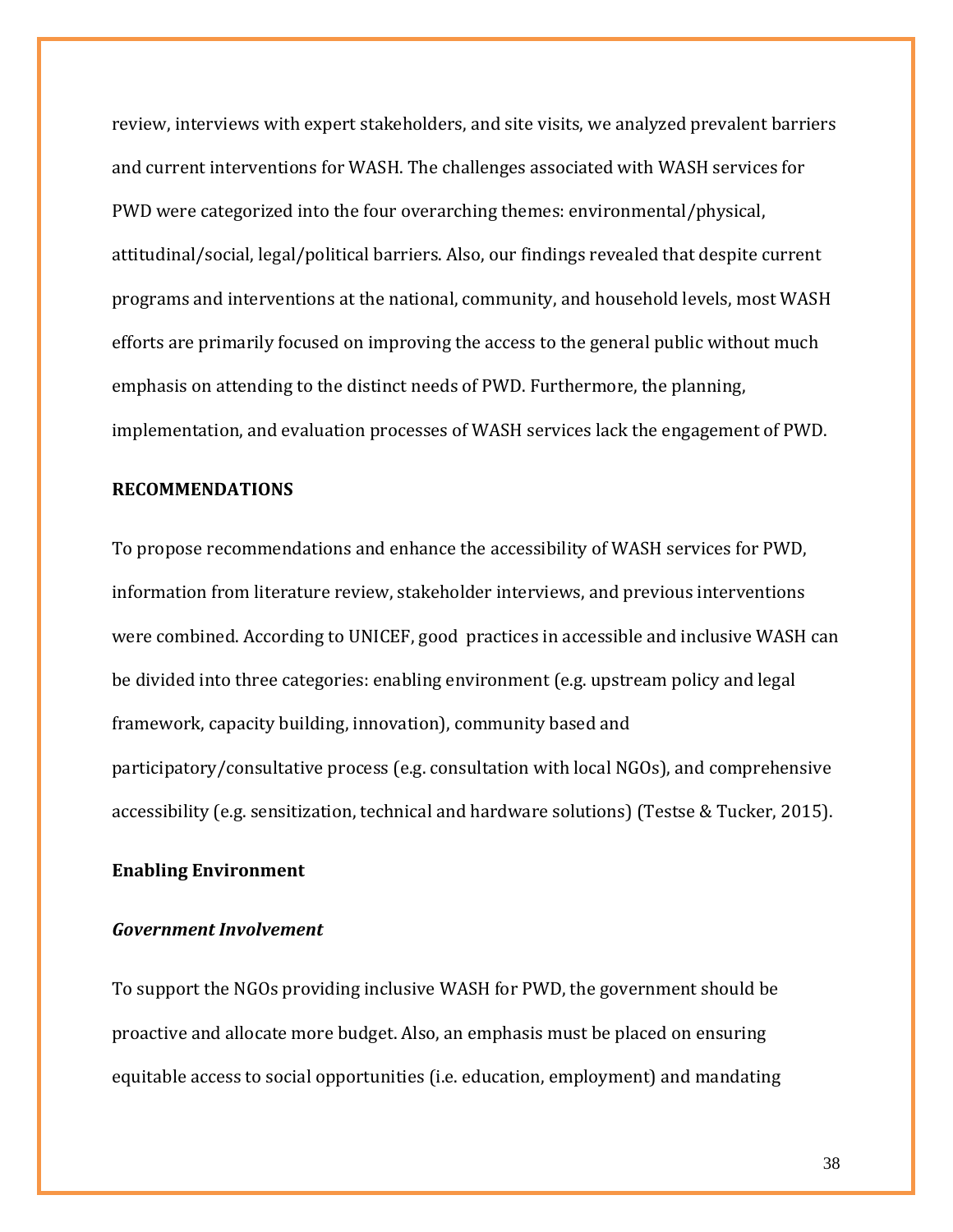inclusive WASH at all public facilities. Specifically, a set of standards must be established for schools to incorporate disability accommodations.

### *Empowerment of PWD*

Developing programs aimed at the empowerment of PWD is crucial for improving WASH accessibility. It is crucial to enlighten PWD on their rights and involve them in the decisionmaking processes at the local and national levels.

### *Surveillance program*

Establishing a strategy to monitor infrastructures and ongoing interventions is the key to evaluating their effectiveness and maintenance. The system can also identify the gaps in accessibility to further improve the inclusiveness of WASH services across multiple sectors such as schools, healthcare facilities, and individual households. By committing to quantifiable data collection, the government can mobilize evidence-based approaches for its upstream interventions.

### *Increased Provision of Safe WASH service*

There is a need to increase the provision of water, improve sanitation services, drainages and waste disposal and management in PUAs. This will attenuate the annual cost of WASH related calamities and illness on the economy.

# **Community Based & Participatory/Consultative Process**

# *Community Sensitization*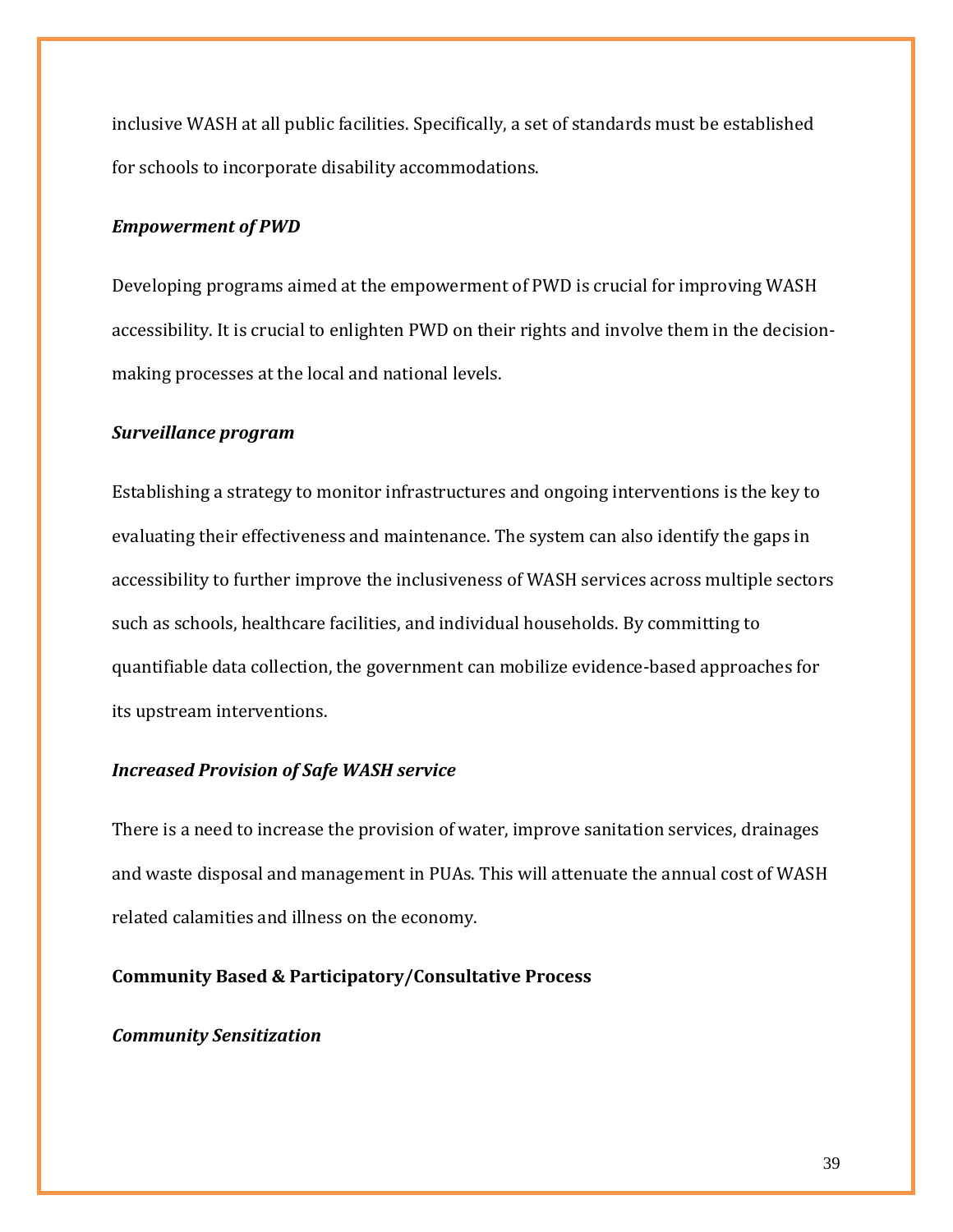It is imperative to tackle the stigma around disability by raising awareness, building community understanding, and increasing tolerance for PWD. Equipping local community centers with both material and informational resources for inclusive WASH can enhance the education of the public about the significance of upholding disability rights.

## *Community mobilization*

Developing a mechanism to hold community leaders accountable for ensuring inclusive WASH can enhance their capacity to include PWD into the decision-making process and voice their needs. Also, providing support for PWD to actively engage in the community workshops, discussions, and development meetings can empower them to self-advocate for improvements to WASH accessibility.

# *Promotion of Hygiene Behavior Changes*

Considering the implications of the cholera outbreaks and COVID-19 pandemic, the promotion of hygiene practices is vital. PWD should be the primary target population for improving hygiene behaviors because they have a greater risk of contracting infectious diseases from contaminated water. Therefore, providing awareness programs, distributing hygiene kits, and arranging sanitary products will increase proper engagement in hygiene practices.

# *Unity of Leaders*

To effectively manage current WASH facilities and install new inclusive WASH facilities, the community's traditional, religious, and political leaders must coordinate. Further, there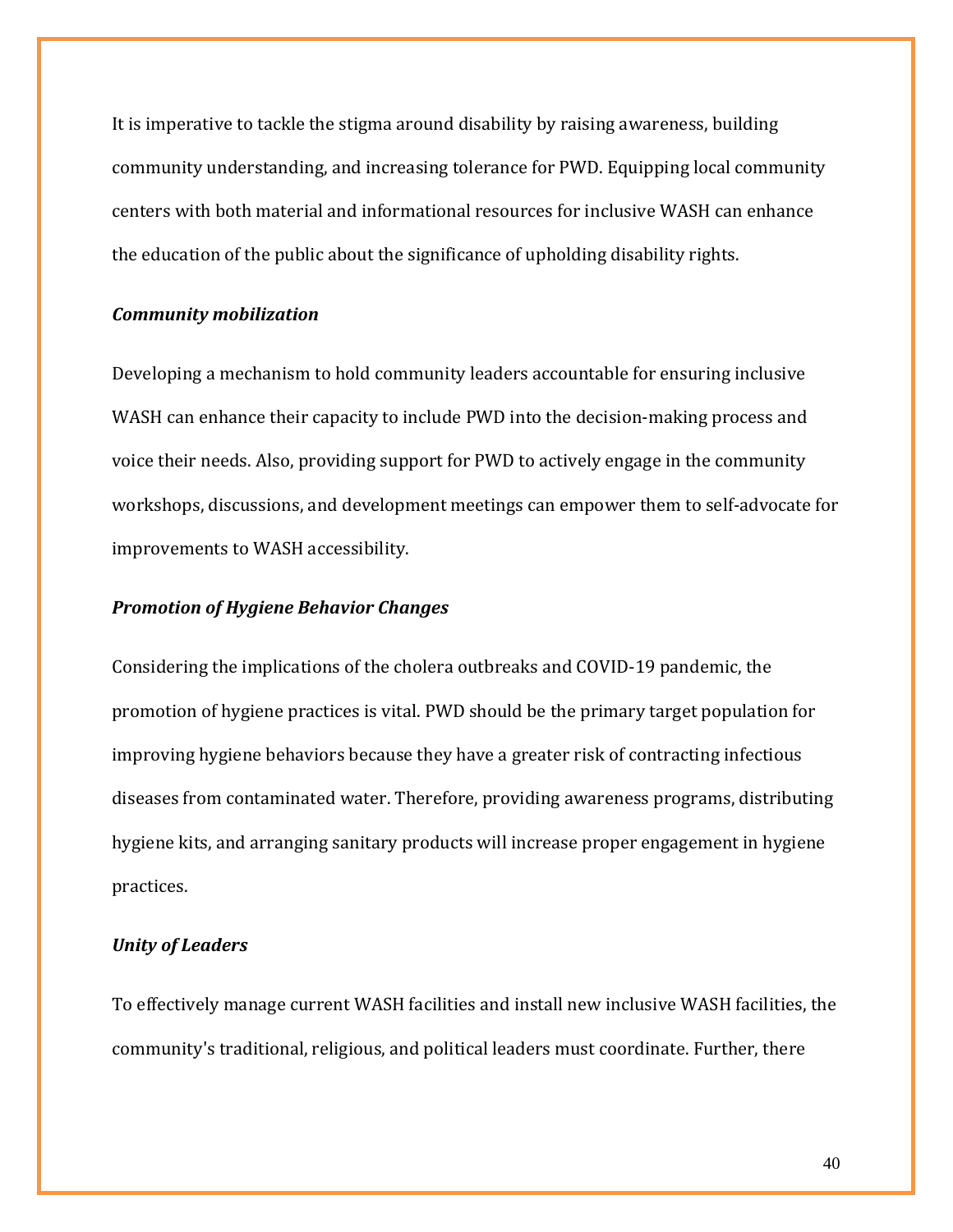needs to be an increased unity among the authorities in the public and private sectors to improve WASH for all members of society.

#### **Comprehensive Accessibility**

#### *Guidelines for inclusive water points*

A series of comprehensive criteria for public water points must be developed to include accommodations for PWD. For instance, including buttons at a lower point on kiosks will help the reach of PWD. Also, installing ramps at boreholes will allow people on wheelchairs to draw water more easily. Lastly, we anticipate implementing more water points at closer proximity to the residents and/or establishing wheelchair-accessible roads to reduce the barriers associated with distance.

#### *Guidelines for inclusive sanitation facilities*

A series of comprehensive criteria for public sanitation facilities must be developed to include accommodations for PWD. These must ensure that all facilities have a minimum width of entry points, ramps, handrails, and lower-height sinks to assist people with mobility challenges. Also, the toilet designs can be improved with raised seats and support handles. To assure that people who are deaf and/or blind are not neglected in the communication of WASH-related information, visual aids, hearing support, and braille must be available at every WASH facility.

# *Financial support for PWD*

Considering the link between poverty and disability status, there need to be more programs to reduce financial barriers. The minimum price for water (50 Ngwee) should be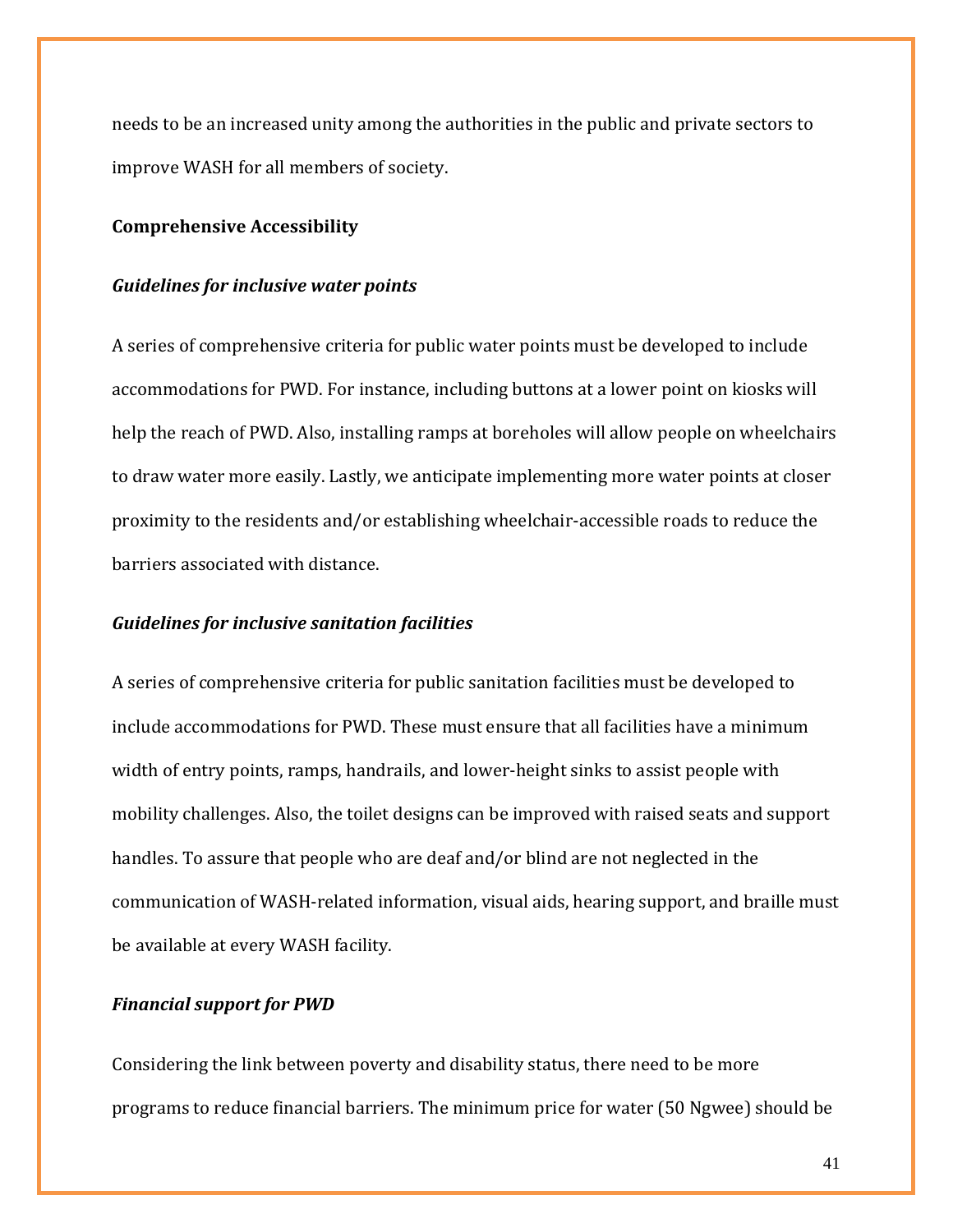reduced for PWD who are unable to carry the full 20 liters of water. Also, subsidies for installing disability accommodation tools at individual households and communal facilities can extend the accessibility of WASH.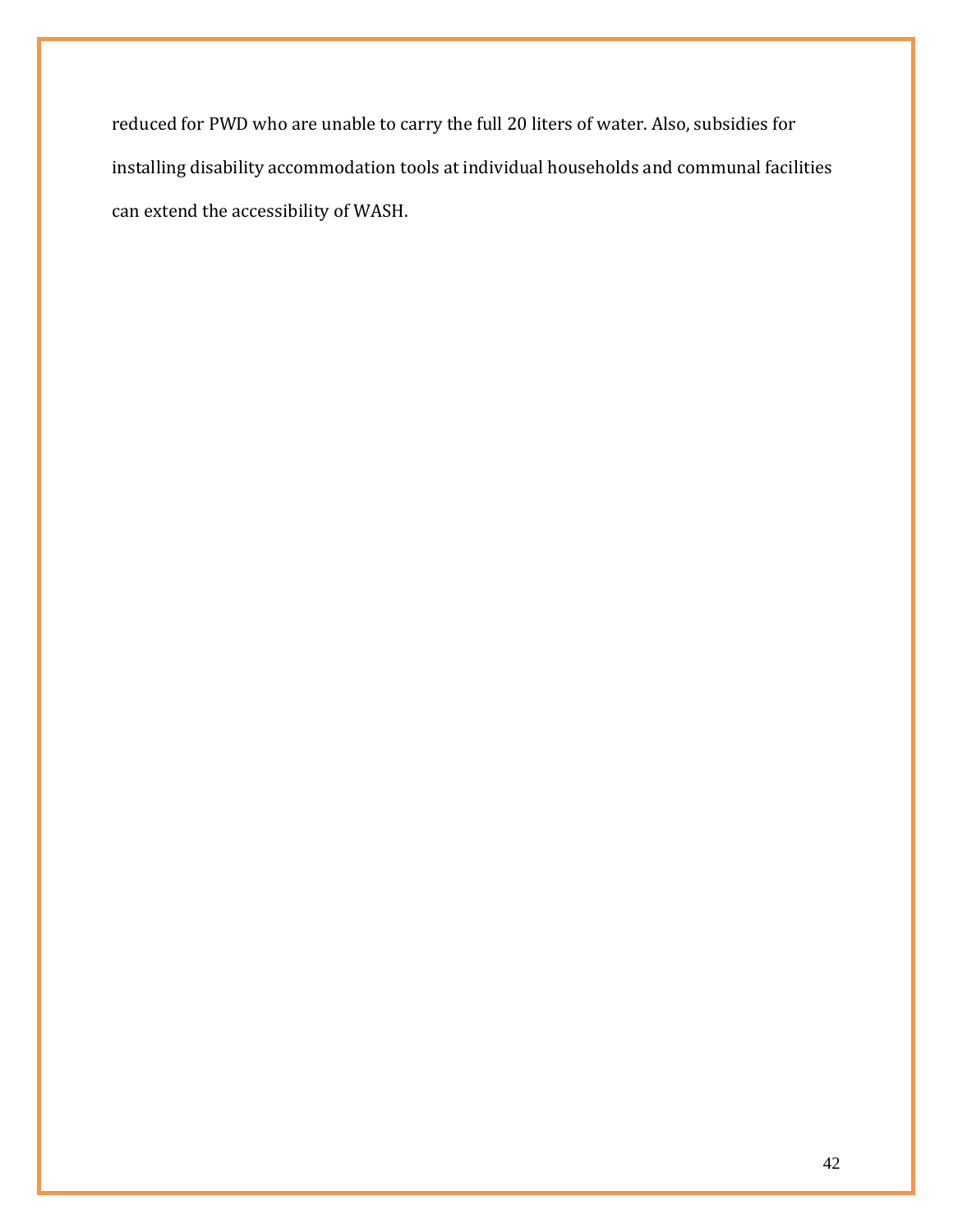# **LIMITATIONS**

There are several limitations in this study. The project was restricted by time constraints and physical distance. Regarding time, we had only eight weeks to contact relevant stakeholders and conduct interviews. As a result, the study may be lacking key perspectives from stakeholders who may not have been available. The limitations imposed by physical distance were a result of the COVID-19 pandemic. Due to travel restrictions, a portion of our research team was unable to travel to Zambia and were required to work remotely from the United States. This created logistical challenges because we were unable to interview stakeholders in-person, we needed to rely on our research member in Zambia to conduct site visits, and there were issues with internet connection. Further, the time zone differences posed challenges because there were fewer times available to meet with stakeholders at a time that was convenient for both the stakeholders and the researchers.

The study is further limited because we were only able to interview expert-level stakeholders. Being unable to interact with PWD in Kanyama limited our understanding of their experiences with WASH accessibility. Although valuable insights were provided by the stakeholders who regularly work with PWD, our discussion about the barriers and future recommendations may not comprehensively articulate the challenges and needs of PWD without obtaining their account of their own experiences.

Furthermore, our research team sought to gain in-depth understanding about the accessibility of WASH services specifically for people who are deaf and/or blind. However, due to the limited availability of literature and insufficient information from stakeholders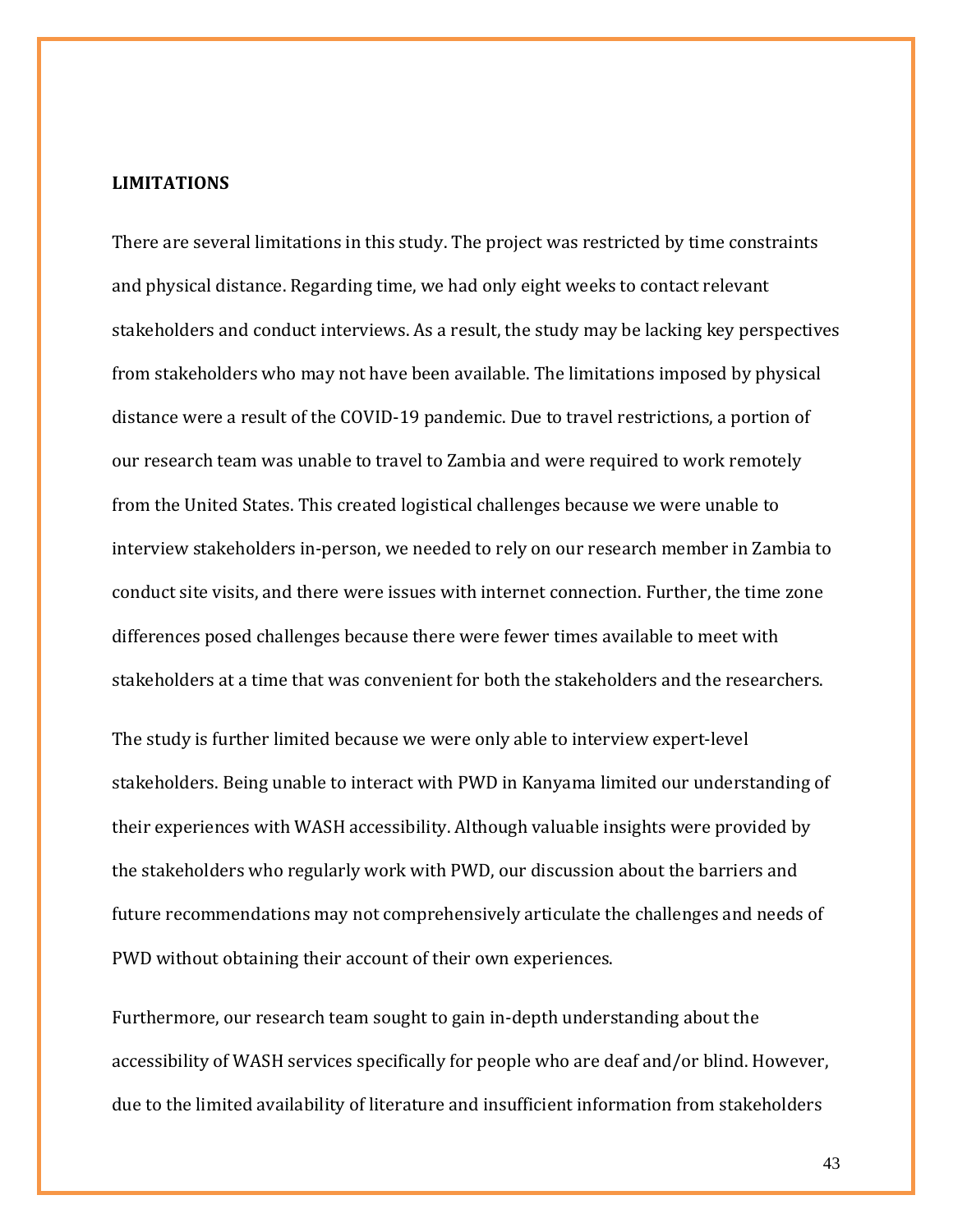regarding people who are blind and/or deaf, our findings instead discuss WASH accessibility for a broad array of disabilities.

# **ACKNOWLEDGEMENTS**

We would like to thank the Southern African Institute for Policy and Research (SAIPAR), WaterAid Zambia, and Cornell University for their support during this research process. Additionally, we would like to thank our expert stakeholders from the following organizations: Africa Call Organization, Kanyama First Level Hospital, Kanyama Water Trust, Special Hope Network, University of Zambia, WaterAid Zambia, Zambia Agency for Persons with Disabilities, Government of Republic of Zambia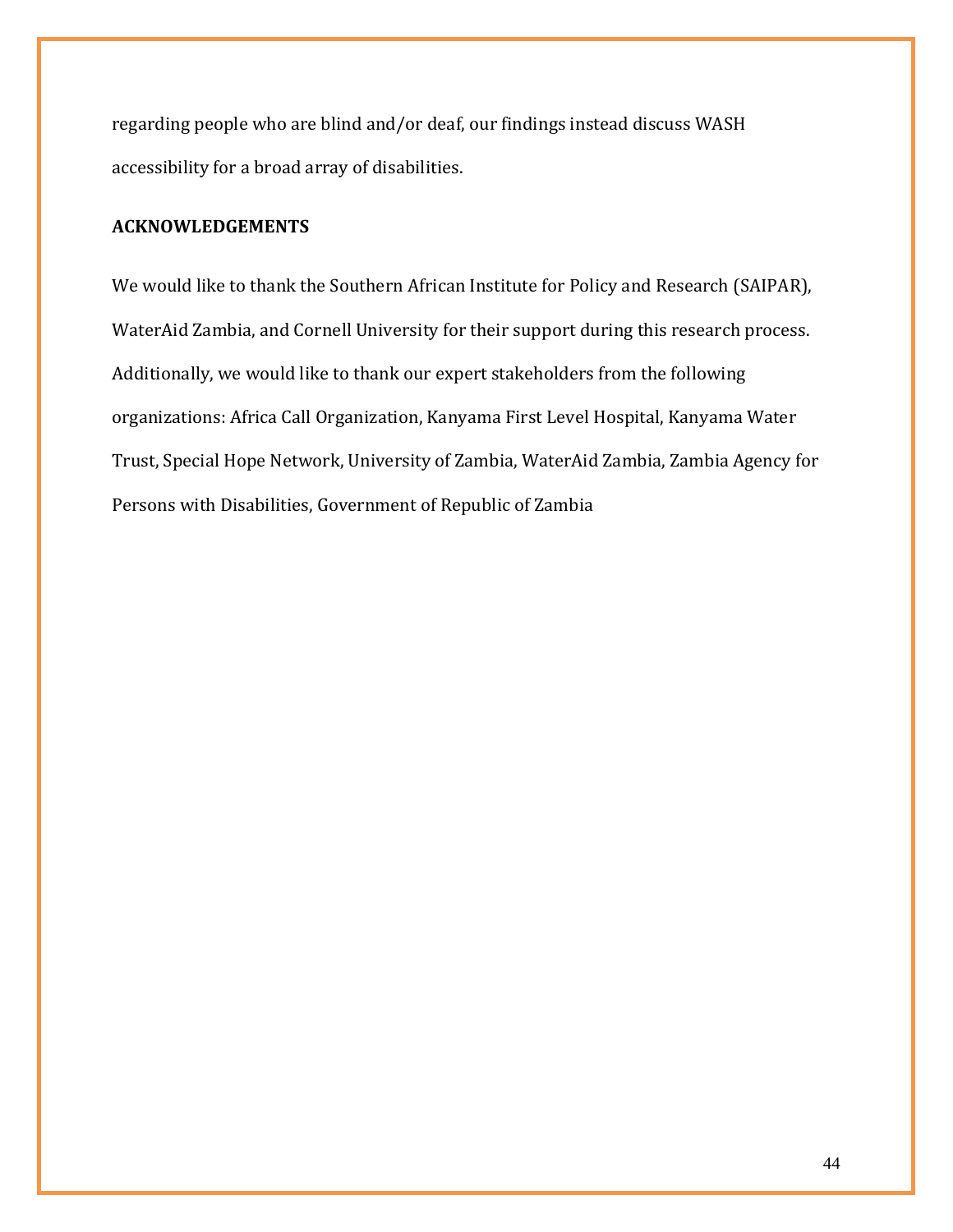#### **REFERENCES**

[Brunkard, J. M., Meltzer, M., Murphy, J., Hubbard, S., Cunningham, L. C., Kim, S., Jeon, S.,](https://www.zotero.org/google-docs/?0xjehV)  [Shankar, M. B., & Adhikari, B. B. \(2019\).](https://www.zotero.org/google-docs/?0xjehV) *[Pre-Intervention, Baseline Report: Lusaka](https://www.zotero.org/google-docs/?0xjehV)  [Water Supply, Sanitation, and Drainage \(LWSSD\) Project Water supply, sanitation,](https://www.zotero.org/google-docs/?0xjehV)  [and drainage conditions in Lusaka, Zambia, 2016-2017](https://www.zotero.org/google-docs/?0xjehV)*[. Lusaka Water Supply,](https://www.zotero.org/google-docs/?0xjehV)  [Sanitation, and Drainage \(LWSSD\).](https://www.zotero.org/google-docs/?0xjehV)

[Central Statistical Office & Ministry of Community Development & Social Services. \(2018\).](https://www.zotero.org/google-docs/?0xjehV)  *[Zambia National Disability Survey \(2015\)](https://www.zotero.org/google-docs/?0xjehV)*[.](https://www.zotero.org/google-docs/?0xjehV) 

[https://www.unicef.org/zambia/media/1141/file/Zambia-disability-survey-](https://www.zotero.org/google-docs/?0xjehV)[2015.pdf](https://www.zotero.org/google-docs/?0xjehV)

- [Chitalu, B. \(2017\).](https://www.zotero.org/google-docs/?0xjehV) *[Promoting Inclusive and Sustainable Development. Strategic Plan: 2017-](https://www.zotero.org/google-docs/?0xjehV) [2021.](https://www.zotero.org/google-docs/?0xjehV)* [Zambia Agency for Persons with Disabilities.](https://www.zotero.org/google-docs/?0xjehV)
- [Chundama, M. \(2013\).](https://www.zotero.org/google-docs/?0xjehV) *[Case study briefing: The crisis of poor water supply, inadequate](https://www.zotero.org/google-docs/?0xjehV)  [sanitation and chronic groundwater pollution facing Lusaka—Evidence from](https://www.zotero.org/google-docs/?0xjehV)  [Kanyama](https://www.zotero.org/google-docs/?0xjehV)*[. Fair Water Futures Programme.](https://www.zotero.org/google-docs/?0xjehV)
- [Cofie, O., Lamizana, B., & Zennaro, R. \(2020\).](https://www.zotero.org/google-docs/?0xjehV) *[Faecal sludge management in Africa:](https://www.zotero.org/google-docs/?0xjehV)  [Socioeconomic aspects and human and environmental health implications](https://www.zotero.org/google-docs/?0xjehV)*[. United](https://www.zotero.org/google-docs/?0xjehV)  [Nations Environment Programme.](https://www.zotero.org/google-docs/?0xjehV)

[Coombes, Y., Hutton, G., Hickling, S., Sara, L., & Kiama, A. M. \(2012\).](https://www.zotero.org/google-docs/?0xjehV) *[Zambia loses ZMK946](https://www.zotero.org/google-docs/?0xjehV)  [billion annually due to poor sanitation](https://www.zotero.org/google-docs/?0xjehV)*[. Water and Sanitation Program.](https://www.zotero.org/google-docs/?0xjehV)  [https://www.wsp.org/sites/wsp/files/publications/WSP-ESI-Zambia.pdf](https://www.zotero.org/google-docs/?0xjehV)

[Enfield, S. \(2018\).](https://www.zotero.org/google-docs/?0xjehV) *[Mainstreaming disability and making WASH programmes inclusive](https://www.zotero.org/google-docs/?0xjehV)*[.](https://www.zotero.org/google-docs/?0xjehV)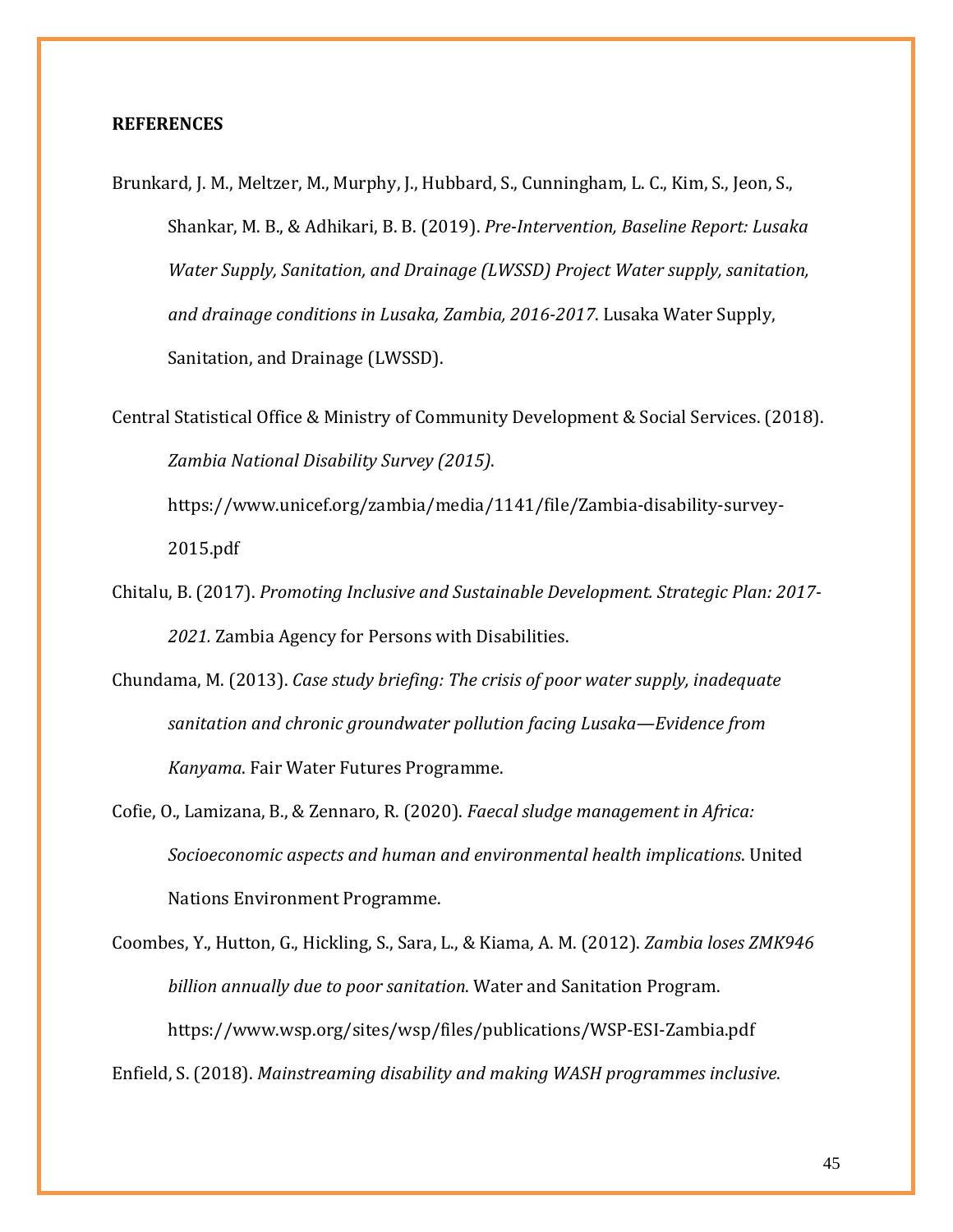[Knowledge, evidence and learning for development.](https://www.zotero.org/google-docs/?0xjehV)

- [Eubank, N. \(2014\).](https://www.zotero.org/google-docs/?0xjehV) *[Zambian 2006 to 2010 Constituency and Ward Boundaries](https://www.zotero.org/google-docs/?0xjehV)*[.](https://www.zotero.org/google-docs/?0xjehV)  [http://purl.stanford.edu/yc436vm9005](https://www.zotero.org/google-docs/?0xjehV)
- [Groce, N., Bailey, N., Lang, R., Trani, J. F., & Kett, M. \(2011\).](https://www.zotero.org/google-docs/?0xjehV) *[Water and sanitation issues for](https://www.zotero.org/google-docs/?0xjehV)  persons with disabilities in low- [and middle-income countries: A literature review and](https://www.zotero.org/google-docs/?0xjehV)  [discussion of implications for global health and international development](https://www.zotero.org/google-docs/?0xjehV)*[.](https://www.zotero.org/google-docs/?0xjehV)  [https://doi.org/doi: 10.2166/wh.2011.198](https://www.zotero.org/google-docs/?0xjehV)

[Groce, N., Tramontano, C., Wilbur, J., Jones, H., CavilL, S., Gosling, L., & Mamo, J. \(2014\).](https://www.zotero.org/google-docs/?0xjehV)  *[Undoing Inequity: Inclusive water, sanitation and hygiene programmes that deliver for](https://www.zotero.org/google-docs/?0xjehV)  [all in Zambia.](https://www.zotero.org/google-docs/?0xjehV)* [\[Baseline survey findings\]. WaterAid & WEDC.](https://www.zotero.org/google-docs/?0xjehV)  [https://washmatters.wateraid.org/sites/g/files/jkxoof256/files/Undoing%20Ineq](https://www.zotero.org/google-docs/?0xjehV) [uity%20Zambia%20baseline%20report.pdf](https://www.zotero.org/google-docs/?0xjehV)

[Hubbard, S. C., Meltzer, M. I., Kim, S., Malambo, W., Thornton, A. T., Shankar, M. B., Adhikari,](https://www.zotero.org/google-docs/?0xjehV)  [B. B., Jeon, S., Bampoe, V. D., Cunningham, L. C., Murphy, J. L., Derado, G., Mintz, E. D.,](https://www.zotero.org/google-docs/?0xjehV)  [Mwale, F. K., Chizema-Kawesha, E., & Brunkard, J. M. \(2020\). Household illness and](https://www.zotero.org/google-docs/?0xjehV)  [associated water and sanitation factors in peri-urban Lusaka, Zambia, 2016–2017.](https://www.zotero.org/google-docs/?0xjehV)  *[Npj Clean Water](https://www.zotero.org/google-docs/?0xjehV)*[,](https://www.zotero.org/google-docs/?0xjehV) *[3](https://www.zotero.org/google-docs/?0xjehV)*[\(1\), 26. https://doi.org/10.1038/s41545-020-0076-4](https://www.zotero.org/google-docs/?0xjehV)

- [Kalumbi, J., Sikanyiti, I., Mukuka, P., Sinyenga, G., & Daka, D. \(2013\).](https://www.zotero.org/google-docs/?0xjehV) *[2010 Census of](https://www.zotero.org/google-docs/?0xjehV)  [Population and Housing: Population and Demographic Projections 2011—2035](https://www.zotero.org/google-docs/?0xjehV)*[.](https://www.zotero.org/google-docs/?0xjehV)  [Central Statistical Office.](https://www.zotero.org/google-docs/?0xjehV)
- [Kennedy-Walker, R., Amezaga, J. M., & Paterson, C. A. \(2015\). The role of power, politics and](https://www.zotero.org/google-docs/?0xjehV)  [history in achieving sanitation service provision in informal urban environments: A](https://www.zotero.org/google-docs/?0xjehV)  [case study of Lusaka, Zambia.](https://www.zotero.org/google-docs/?0xjehV) *[Environment and Urbanization](https://www.zotero.org/google-docs/?0xjehV)*[,](https://www.zotero.org/google-docs/?0xjehV) *[27](https://www.zotero.org/google-docs/?0xjehV)*[\(2\), 489–504.](https://www.zotero.org/google-docs/?0xjehV)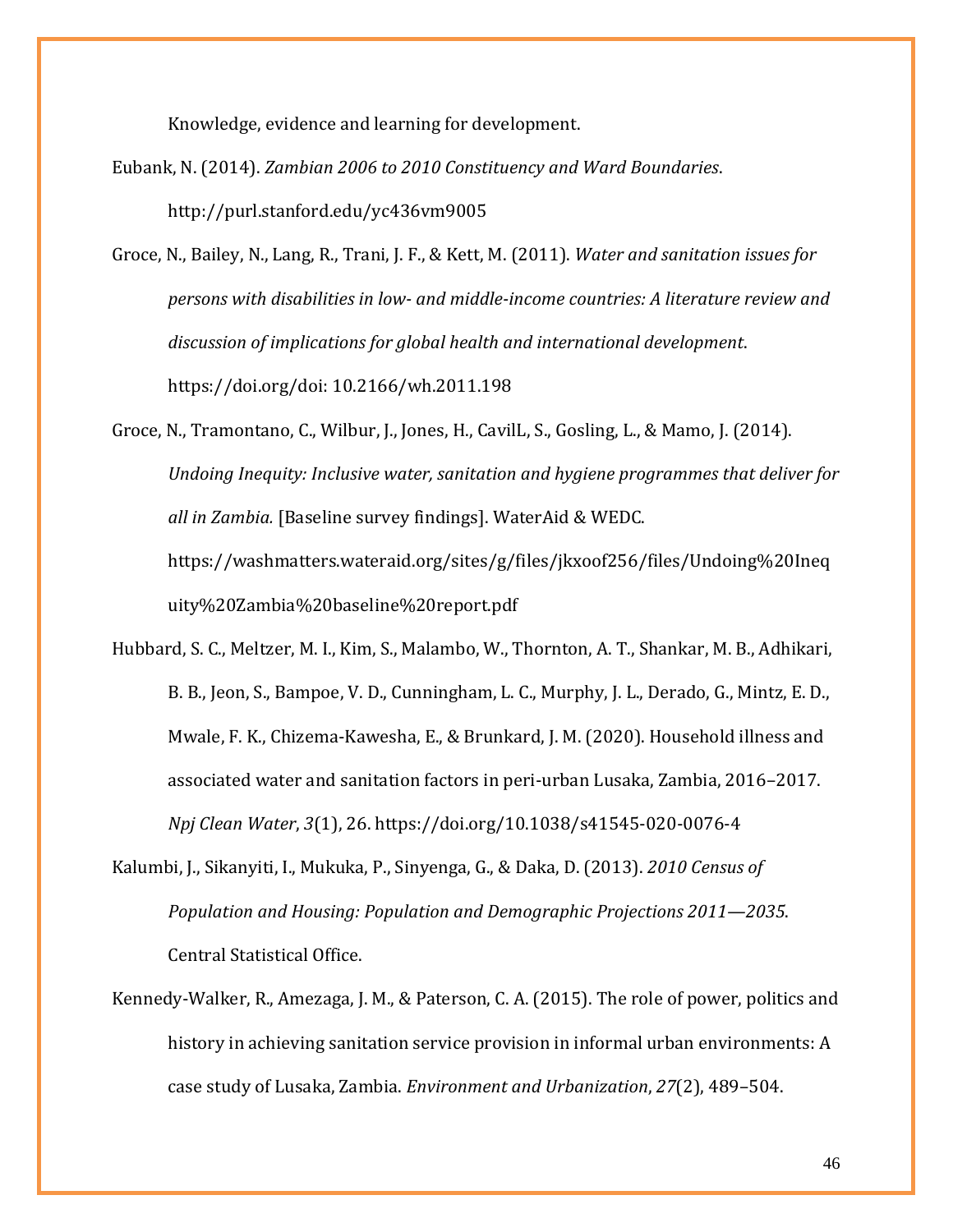[https://doi.org/10.1177/0956247815583253](https://www.zotero.org/google-docs/?0xjehV)

[LuWSI. \(2020\).](https://www.zotero.org/google-docs/?0xjehV) *[Water Security for All to Support a Healthy and Prosperous City](https://www.zotero.org/google-docs/?0xjehV)*[. Lusaka](https://www.zotero.org/google-docs/?0xjehV)  [Water Security Initiative. https://www.luwsi.org/index.php/about-luwsi](https://www.zotero.org/google-docs/?0xjehV)

[Mactaggart, I., Baker, S., Bambery, L., Iakavai, J., Kim, M. J., Morrison, C., Poilapa, R., Shem, J.,](https://www.zotero.org/google-docs/?0xjehV)  [Sheppard, P., Tanguay, J., & Wilbur, J. \(2021\). Water, women and disability: Using](https://www.zotero.org/google-docs/?0xjehV)  [mixed-methods to support inclusive WASH programme design in Vanuatu.](https://www.zotero.org/google-docs/?0xjehV) *[The](https://www.zotero.org/google-docs/?0xjehV)  [Lancet Regional Health -](https://www.zotero.org/google-docs/?0xjehV) Western Pacific*[,](https://www.zotero.org/google-docs/?0xjehV) *[8](https://www.zotero.org/google-docs/?0xjehV)*[, 100109.](https://www.zotero.org/google-docs/?0xjehV) 

[https://doi.org/10.1016/j.lanwpc.2021.100109](https://www.zotero.org/google-docs/?0xjehV)

- [Ministry of National Development Planning.](https://www.zotero.org/google-docs/?0xjehV) (2017). *[7 National Development Plan \(2017-](https://www.zotero.org/google-docs/?0xjehV) [2021\)](https://www.zotero.org/google-docs/?0xjehV)*[.](https://www.zotero.org/google-docs/?0xjehV)
- [Mtonga, T., Muzata, K., & Zimba D., C. \(2014\).](https://www.zotero.org/google-docs/?0xjehV) *[Mainstreaming Persons with Disabilities into](https://www.zotero.org/google-docs/?0xjehV)  [Urban WASH Services Project \(A case of Chawama and George Compounds of Lusaka\)](https://www.zotero.org/google-docs/?0xjehV)*[.](https://www.zotero.org/google-docs/?0xjehV)  [Zambia Federation of Disabilitiy Organisations \(ZAFOD\).](https://www.zotero.org/google-docs/?0xjehV)  [https://www.researchgate.net/publication/331311565\\_ZAMBIA\\_FEDERATION\\_OF\\_](https://www.zotero.org/google-docs/?0xjehV) [DISABILITY\\_ORGANISATIONS\\_ZAFOD\\_MAINSTREAMING\\_PERSONS\\_WITH\\_DISABILI](https://www.zotero.org/google-docs/?0xjehV) TIES INTO URBAN WASH SERVICES PROJECT A CASE OF CHAWAMA AND GEOR [GE\\_COMPOUNDS\\_OF\\_LUSAKA](https://www.zotero.org/google-docs/?0xjehV)

[The Persons with Disabilitites Act, 2012, no. No. 6 of 2012, Acts of Parliament \(Post 1997\)](https://www.zotero.org/google-docs/?0xjehV)  [\(2012\).](https://www.zotero.org/google-docs/?0xjehV) 

[https://www.parliament.gov.zm/node/3123#:~:text=An%20Act%20to%20contin](https://www.zotero.org/google-docs/?0xjehV) [ue%20the,of%20disability%20issues%20as%20an](https://www.zotero.org/google-docs/?0xjehV)

[Nyambe, S., Agestika, L., & Yamauchi, T. \(2020\). The improved and the unimproved: Factors](https://www.zotero.org/google-docs/?0xjehV)  influencing sanitation and diarrhoea in [a peri-urban settlement of Lusaka, Zambia.](https://www.zotero.org/google-docs/?0xjehV)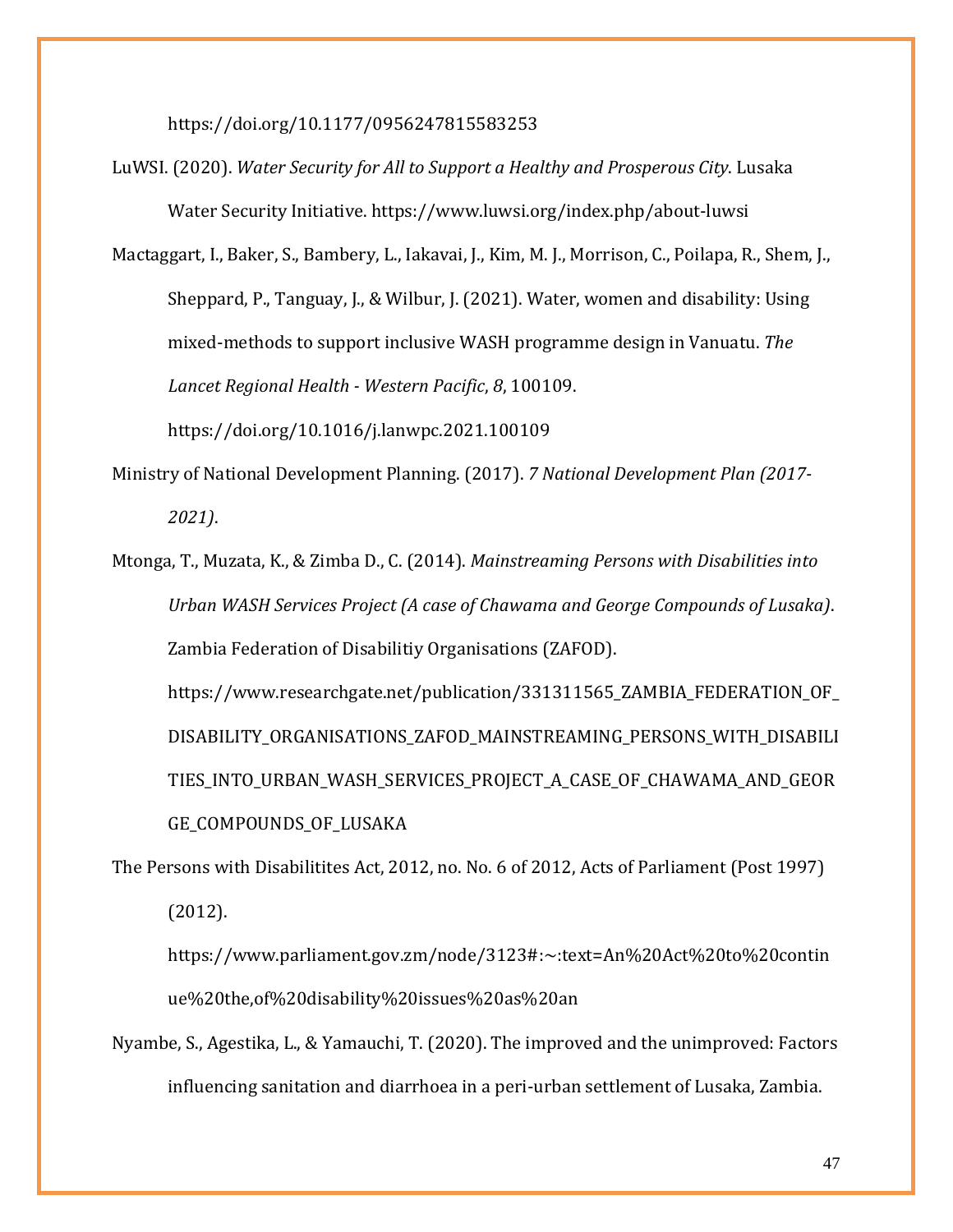*[PLOS ONE](https://www.zotero.org/google-docs/?0xjehV)*[,](https://www.zotero.org/google-docs/?0xjehV) *[15](https://www.zotero.org/google-docs/?0xjehV)*[\(5\), e0232763. https://doi.org/10.1371/journal.pone.0232763](https://www.zotero.org/google-docs/?0xjehV) [Republic of Zambia. \(2006\).](https://www.zotero.org/google-docs/?0xjehV) *[Vision 2030: A Prosperous Middle-income Nation By 2030](https://www.zotero.org/google-docs/?0xjehV)*[.](https://www.zotero.org/google-docs/?0xjehV)  [Republic of Zambia.](https://www.zotero.org/google-docs/?0xjehV)

[Sasaki, S., Suzuki, H., Fujino, Y., Kimura, Y., & Cheelo, M. \(2009\). Impact of Drainage](https://www.zotero.org/google-docs/?0xjehV)  [Networks on Cholera Outbreaks in Lusaka, Zambia.](https://www.zotero.org/google-docs/?0xjehV) *[American Journal of Public](https://www.zotero.org/google-docs/?0xjehV)  [Health](https://www.zotero.org/google-docs/?0xjehV)*[,](https://www.zotero.org/google-docs/?0xjehV) *[99](https://www.zotero.org/google-docs/?0xjehV)*[\(11\), 1982–1987. https://doi.org/10.2105/AJPH.2008.151076](https://www.zotero.org/google-docs/?0xjehV)

[Singh, R., Honda, H., Frost, B., & Urich, K. \(2014\).](https://www.zotero.org/google-docs/?0xjehV) *[Casting the net further: Disability inclusive](https://www.zotero.org/google-docs/?0xjehV)  [WASH](https://www.zotero.org/google-docs/?0xjehV)*[. World Vision International.](https://www.zotero.org/google-docs/?0xjehV) 

[https://www.wvi.org/sites/default/files/Full%20Disability%20Inclusive%20WAS](https://www.zotero.org/google-docs/?0xjehV) [H%20Report.FINAL\\_.pdf](https://www.zotero.org/google-docs/?0xjehV)

[Testse, D., & Tucker, M. \(2015\).](https://www.zotero.org/google-docs/?0xjehV) *[Inclusive and Accessible WASH in UNICEF: Good Practices by](https://www.zotero.org/google-docs/?0xjehV)  [Country](https://www.zotero.org/google-docs/?0xjehV)*[. UNICEF.](https://www.zotero.org/google-docs/?0xjehV)

[The Maboshe Memorial Centre. \(2021\).](https://www.zotero.org/google-docs/?0xjehV) *[COVID-19 Response Strategy for Adolescent with](https://www.zotero.org/google-docs/?0xjehV)  [Disabilities in Western Province, Zambia](https://www.zotero.org/google-docs/?0xjehV)*[. The Maboshe Memorial Centre.](https://www.zotero.org/google-docs/?0xjehV)  [https://mmc695.webnode.com/\\_files/200000143-4324543248/COVID-](https://www.zotero.org/google-docs/?0xjehV)[19%20RESPONSE%20STRATEGY%20FOR%20ADOLESCENT%20WITH%20DISABI](https://www.zotero.org/google-docs/?0xjehV) [LITIES%20IN%20WESTERN%20PROVINCE,%20ZAMBIA.pdf](https://www.zotero.org/google-docs/?0xjehV)

[Tsetse, D., & Tucker, M. \(n.d.\).](https://www.zotero.org/google-docs/?0xjehV) *[WASH Disability Inclusion Practices: Including people with](https://www.zotero.org/google-docs/?0xjehV)  [disabilities in UNICEF Water, Sanitation and Hygiene \(WASH\) Programming](https://www.zotero.org/google-docs/?0xjehV)*[. UNICEF.](https://www.zotero.org/google-docs/?0xjehV)  [https://sites.unicef.org/disabilities/files/WASH\\_Disability\\_Inclusion\\_\\_Practices\\_\\_pr](https://www.zotero.org/google-docs/?0xjehV) [ogramming\\_note\\_-\\_Draft\\_for\\_review.pdf](https://www.zotero.org/google-docs/?0xjehV)

[United Nations. \(2015\).](https://www.zotero.org/google-docs/?0xjehV) *[Transforming our world: The 2030 Agenda for Sustainable](https://www.zotero.org/google-docs/?0xjehV)  [Development](https://www.zotero.org/google-docs/?0xjehV)*[. https://sdgs.un.org/2030agenda](https://www.zotero.org/google-docs/?0xjehV)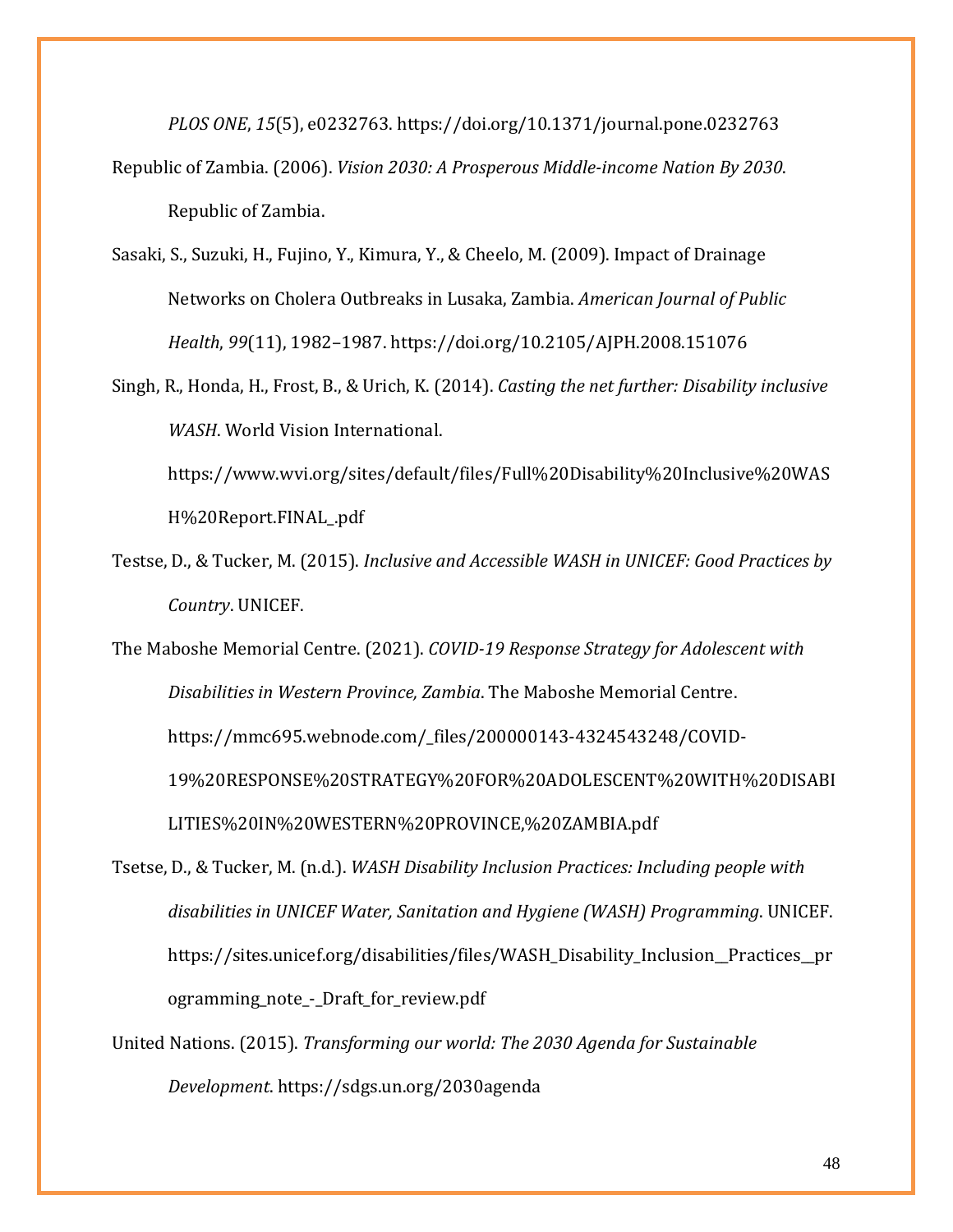[United Nations. \(2020\).](https://www.zotero.org/google-docs/?0xjehV) *[Goal 6: Ensure availability and sustainable management of water](https://www.zotero.org/google-docs/?0xjehV)  [and sanitation for all](https://www.zotero.org/google-docs/?0xjehV)*[. United Nations Department of Economic and Social Affairs.](https://www.zotero.org/google-docs/?0xjehV)  [https://sdgs.un.org/goals/goal6](https://www.zotero.org/google-docs/?0xjehV)

[United Nations Department of Economic and Social Affairs. \(2019\).](https://www.zotero.org/google-docs/?0xjehV) *[Disability and](https://www.zotero.org/google-docs/?0xjehV)  [Development Report 2018: Realizing the Sustainable Development Goals by, for and](https://www.zotero.org/google-docs/?0xjehV)  [with Persons with Disabilities](https://www.zotero.org/google-docs/?0xjehV)*[.](https://www.zotero.org/google-docs/?0xjehV)

[van Eeden, E. S., & van Niekerk, D. \(2014\).](https://www.zotero.org/google-docs/?0xjehV) *[Creating a model in Community Based Disaster](https://www.zotero.org/google-docs/?0xjehV)  [Risk Management for informal settlements. A case of Kanyama Settlement, Lusaka—](https://www.zotero.org/google-docs/?0xjehV) [Zambia](https://www.zotero.org/google-docs/?0xjehV)*[. North-West University.](https://www.zotero.org/google-docs/?0xjehV)

[Vonk, J. \(2021\).](https://www.zotero.org/google-docs/?0xjehV) *[SUSTAINABLE WATER AND SANITATION IN ZAMBIA: Impact evaluation of](https://www.zotero.org/google-docs/?0xjehV)  [the 'Urban WASH' project](https://www.zotero.org/google-docs/?0xjehV)*[. OXFAM.](https://www.zotero.org/google-docs/?0xjehV)

[Walker, J., & Webster, M. J. \(2016\).](https://www.zotero.org/google-docs/?0xjehV) *[Water Sector Performance Improvement Project](https://www.zotero.org/google-docs/?0xjehV)* [\(No.](https://www.zotero.org/google-docs/?0xjehV)  [111134\). International Bank for Reconstruction and Development / The World](https://www.zotero.org/google-docs/?0xjehV)  [Bank.](https://www.zotero.org/google-docs/?0xjehV) 

[https://ieg.worldbankgroup.org/sites/default/files/Data/reports/ppar\\_zambia\\_01](https://www.zotero.org/google-docs/?0xjehV) [052017.pdf](https://www.zotero.org/google-docs/?0xjehV)

[WaterAid. \(2020\).](https://www.zotero.org/google-docs/?0xjehV) *[Creating a new reality for water, sanitation and hygiene in healthcare:](https://www.zotero.org/google-docs/?0xjehV)  [WaterAid Zambia's journey](https://www.zotero.org/google-docs/?0xjehV)*[.](https://www.zotero.org/google-docs/?0xjehV)

[WfW. \(2013\).](https://www.zotero.org/google-docs/?0xjehV) *[Project Kanyama](https://www.zotero.org/google-docs/?0xjehV)*[. Water for Water.](https://www.zotero.org/google-docs/?0xjehV)  [https://wfw.ch/projekte/afrika/kanyama#/](https://www.zotero.org/google-docs/?0xjehV)

[White, S., Kuper, H., Itimu-Phiri, A., Holm, R., & Biran, A. \(2016\). A Qualitative Study of](https://www.zotero.org/google-docs/?0xjehV)  [Barriers to Accessing Water, Sanitation and Hygiene for Disabled People in Malawi.](https://www.zotero.org/google-docs/?0xjehV)  *[PLOS ONE](https://www.zotero.org/google-docs/?0xjehV)*[,](https://www.zotero.org/google-docs/?0xjehV) *[11](https://www.zotero.org/google-docs/?0xjehV)*[\(5\), e0155043. https://doi.org/10.1371/journal.pone.0155043](https://www.zotero.org/google-docs/?0xjehV)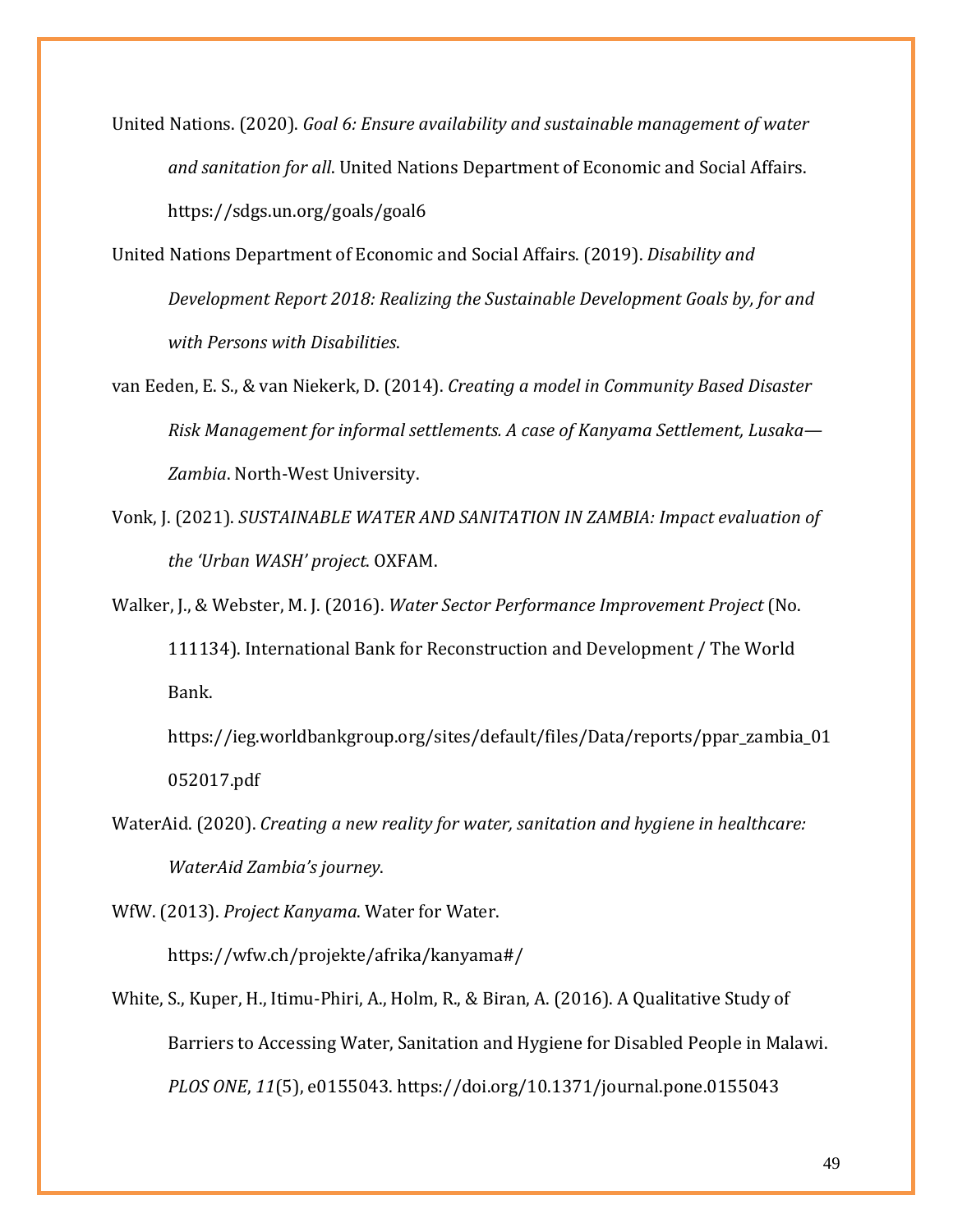[Wilbur, J. \(2011\).](https://www.zotero.org/google-docs/?0xjehV) *[What the Global Report on Disability means for the WASH sector](https://www.zotero.org/google-docs/?0xjehV)* [\[Briefing](https://www.zotero.org/google-docs/?0xjehV)  [note\]. WaterAid.](https://www.zotero.org/google-docs/?0xjehV)

[Wilbur, J., Bright, T., Mahon, T., Hameed, S., Torondel, B., Mulwafu, W., Kuper, H., & Polack, S.](https://www.zotero.org/google-docs/?0xjehV)  [\(2018\). Developing Behaviour Change Interventions for Improving Access to Health](https://www.zotero.org/google-docs/?0xjehV)  [and Hygiene for People with Disabilities: Two Case Studies from Nepal and Malawi.](https://www.zotero.org/google-docs/?0xjehV)  *[International Journal of Environmental Research and Public Health](https://www.zotero.org/google-docs/?0xjehV)*[,](https://www.zotero.org/google-docs/?0xjehV) *[15](https://www.zotero.org/google-docs/?0xjehV)*[\(12\), 2746.](https://www.zotero.org/google-docs/?0xjehV)  [https://doi.org/10.3390/ijerph15122746](https://www.zotero.org/google-docs/?0xjehV)

[World Bank. \(2020\).](https://www.zotero.org/google-docs/?0xjehV) *[Zambia Water Supply and Sanitation Sector Diagnostic: Narrowing the](https://www.zotero.org/google-docs/?0xjehV)  [Gap between Policy and Practice](https://www.zotero.org/google-docs/?0xjehV)*[. World Bank Group.](https://www.zotero.org/google-docs/?0xjehV) 

[https://documents1.worldbank.org/curated/en/642721593687952222/pdf/Zamb](https://www.zotero.org/google-docs/?0xjehV) [ia-Water-Supply-and-Sanitation-Sector-Diagnostic-Narrowing-the-Gap-between-](https://www.zotero.org/google-docs/?0xjehV)[Policy-and-Practice.pdf](https://www.zotero.org/google-docs/?0xjehV)

[WSUP. \(2020\).](https://www.zotero.org/google-docs/?0xjehV) *[Zambia: Improving water supply and waste collection services](https://www.zotero.org/google-docs/?0xjehV)*[. Water &](https://www.zotero.org/google-docs/?0xjehV)  [Sanitation for the Urban Poor. https://www.wsup.com/where-we-work/zambia/](https://www.zotero.org/google-docs/?0xjehV) [Zambia Statistics Agency, Ministey of Health, & University Teaching Hospital Virology](https://www.zotero.org/google-docs/?0xjehV)  [Laboratory. \(2020\).](https://www.zotero.org/google-docs/?0xjehV) *[Zambia National Demographic and Health Survey \(2018\)](https://www.zotero.org/google-docs/?0xjehV)*[.](https://www.zotero.org/google-docs/?0xjehV)  [Government of Zambia.](https://www.zotero.org/google-docs/?0xjehV)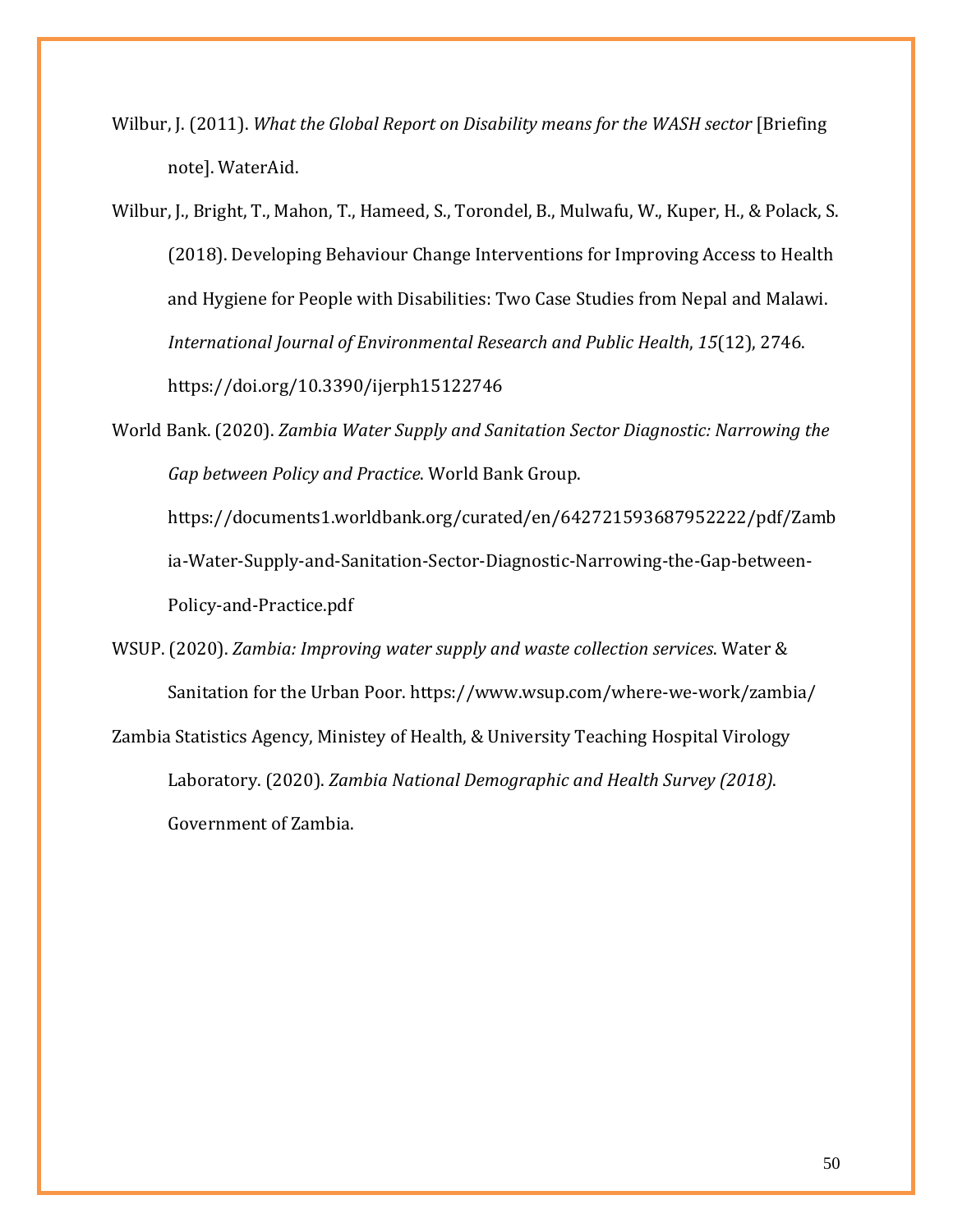# **APPENDIX**

| Impairment                                                                                                                                                                                                       | Environmental /                                                                                                                                                                                                                                                                                                                                                                                                                                                                                                                                                                                                                                                                                                                                                                                                 | <b>Attitudinal / Social</b>                                                                                                                                                                                                                                                                                                                                                                                                                                   | <b>Legal / Political</b>                                                                                                                                                                                                                                                       |
|------------------------------------------------------------------------------------------------------------------------------------------------------------------------------------------------------------------|-----------------------------------------------------------------------------------------------------------------------------------------------------------------------------------------------------------------------------------------------------------------------------------------------------------------------------------------------------------------------------------------------------------------------------------------------------------------------------------------------------------------------------------------------------------------------------------------------------------------------------------------------------------------------------------------------------------------------------------------------------------------------------------------------------------------|---------------------------------------------------------------------------------------------------------------------------------------------------------------------------------------------------------------------------------------------------------------------------------------------------------------------------------------------------------------------------------------------------------------------------------------------------------------|--------------------------------------------------------------------------------------------------------------------------------------------------------------------------------------------------------------------------------------------------------------------------------|
|                                                                                                                                                                                                                  | <b>Physical Barriers</b>                                                                                                                                                                                                                                                                                                                                                                                                                                                                                                                                                                                                                                                                                                                                                                                        | <b>Barriers</b>                                                                                                                                                                                                                                                                                                                                                                                                                                               | <b>Barriers</b>                                                                                                                                                                                                                                                                |
| Physical (Ex:<br>People with<br>joint<br>pain/arthritis,<br>people with<br>restricted<br>growth, people<br>who use<br>wheelchairs,<br>people with<br>limb/joint<br>pain, people<br>with<br>amputations,<br>etc.) | - Long distances to WASH<br>facilities (including<br>kiosks, boreholes, and<br>toilets / pit latrines)<br>- Inability to travel<br>through flooded roads<br>with physical aids such as<br>wheelchairs and walkers<br>during the rainy season<br>- Kiosk handles may be<br>challenging to reach from<br>a wheelchair<br>- Some PWD are not<br>strong enough to carry<br>the minimum amount of<br>water for which they are<br>required to pay<br>- Unable to physically<br>draw water from wells<br>- WASH facilities (e.g<br>toilets) have stairs,<br>making it difficult to<br>utilize the facility without<br>access to a ramp<br>- WASH facilities tend to<br>be poorly lit, making it<br>hard to navigate<br>- WASH facilities often<br>don't have wide doors,<br>making it impossible for<br>someone with a | - Issues of<br>discrimination,<br>intimidation,<br>harrassment, and<br>verbal abuse<br>- Some are neglected<br>despite requiring<br>physical and<br>nutritional support<br>- Often perceived to<br>be a burden on<br>family members<br>- Emphasis is often<br>placed on assisting<br>caretakers rather<br>than exploring ways<br>to empower PWD<br>and promote<br>independence<br>- Thought that<br>disability status is<br>contagious<br>- Socially isolated | - Not taken into<br>account during the<br>construction of<br>water points<br>- Some PWD have<br>less access to<br>services of NGOs like<br><b>SHN and Africa Call</b><br>Organization<br>- Community<br>meetings are often<br>not accessible to<br>people who are<br>homebound |

**Table 1:** List of barriers present for people with specific impairments.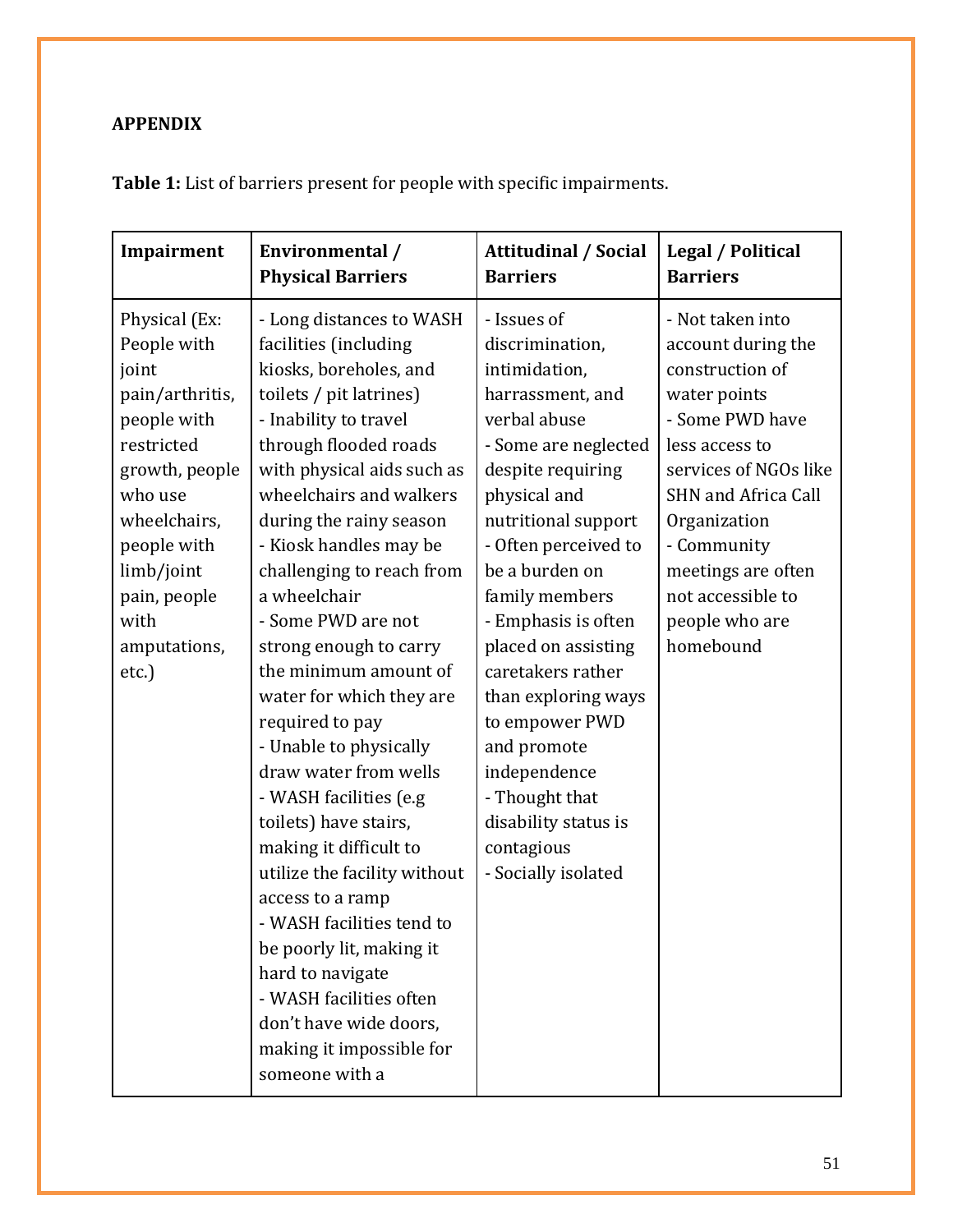|                             | wheelchair to use the<br>facility<br>- Standard toilets may be<br>difficult to use due to<br>issues squatting<br>-Uneven ground, forcing<br>people to crawl<br>- Crawling results in<br>additional contact with<br>unsanitary surfaces                                                      |                                                                                                                                                                                                                                                          |                                                                                                                                                                                                                        |
|-----------------------------|---------------------------------------------------------------------------------------------------------------------------------------------------------------------------------------------------------------------------------------------------------------------------------------------|----------------------------------------------------------------------------------------------------------------------------------------------------------------------------------------------------------------------------------------------------------|------------------------------------------------------------------------------------------------------------------------------------------------------------------------------------------------------------------------|
| Visual                      | - Face difficulties when<br>navigating facilities<br>without assistance<br>-Toilets and surfaces may<br>be unclean, but they may<br>not be able to see this<br>- Challenges with locating<br>the toilet / pit latrine hole<br>and the soap<br>- Lack of information<br>available in braille | - Issues of<br>discrimination,<br>intimidation,<br>harrassment, and<br>verbal abuse<br>- Often perceived to<br>be a burden on<br>family members                                                                                                          | - Not taken into<br>account during the<br>construction of<br>water points                                                                                                                                              |
| Hearing                     | -Lack of information<br>available in sign language<br>-Privacy is difficult to<br>maintain because they<br>cannot hear others<br>approaching                                                                                                                                                | - Issues of<br>discrimination,<br>intimidation,<br>harrassment, and<br>verbal abuse<br>- Often perceived to<br>be a burden on<br>family members<br>- Often have deficits<br>in communicating<br>and are therefore<br>perceived to be less<br>intelligent | - Not taken into<br>account during the<br>construction of<br>water points<br>- Cannot participate<br>in community<br>discussions due to<br>lack of interpreters<br>- WASH information<br>is often conveyed<br>verbally |
| Intellectual /<br>Cognitive |                                                                                                                                                                                                                                                                                             | - Often perceived to<br>be a burden on                                                                                                                                                                                                                   | - Struggle to<br>communicate needs                                                                                                                                                                                     |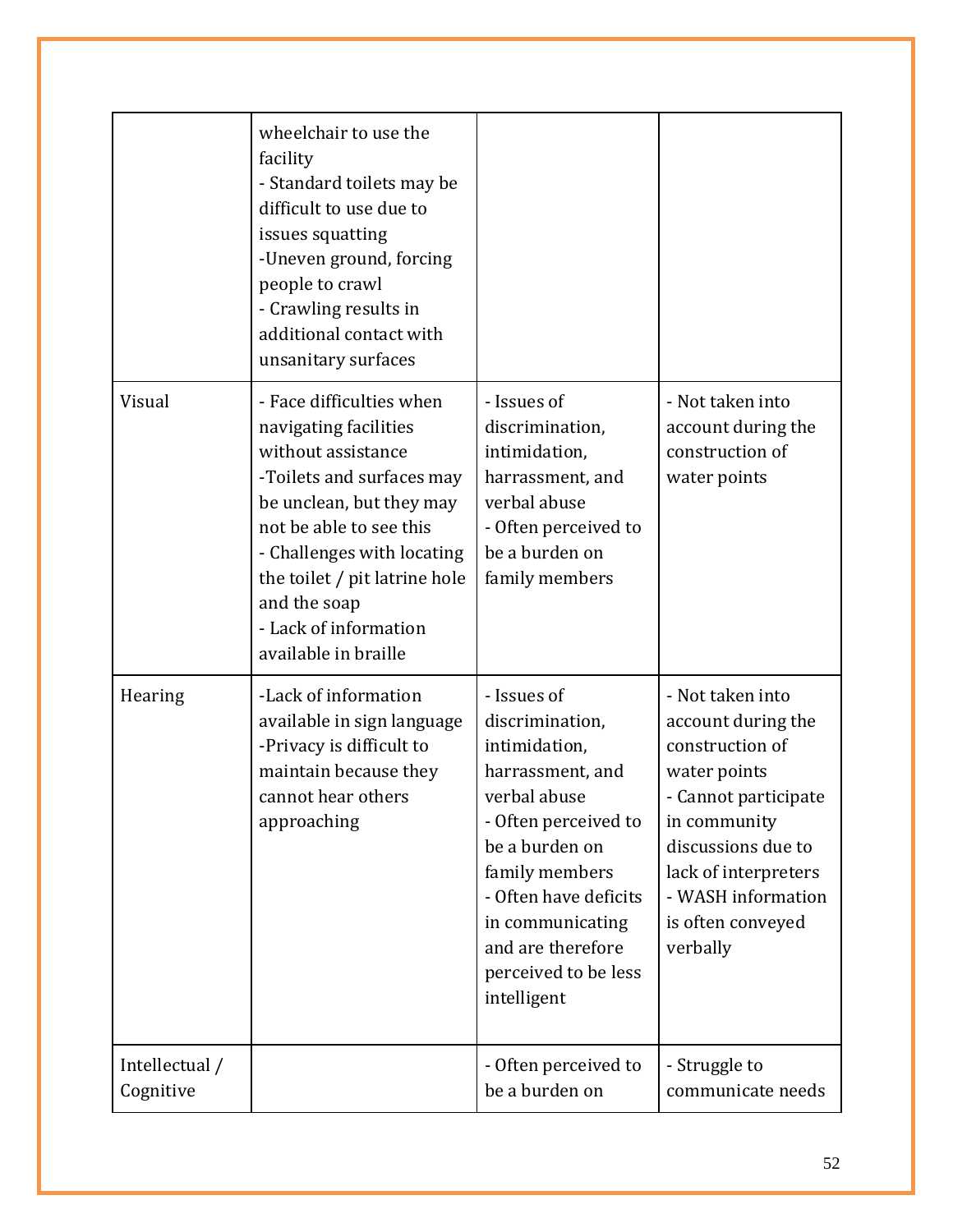| family members<br>-Mental health<br>issues may not be<br>recognized<br>-Little effort is made | to community<br>leaders |
|-----------------------------------------------------------------------------------------------|-------------------------|
| to increase                                                                                   |                         |
| autonomy                                                                                      |                         |

# **Name Position/role Organization** *Jessica Cramer M.A. CCC-SLP* Speech-Language Pathologist Special Hope Network *Mariangela Tarasco* | Programme Coordinator | Africa Call Organisation *Dr. Kenneth Kapalu Muzata* | Lecturer and Researcher | University of Zambia, Department of Educational Psychology, Sociology and Special Education Pastor Kamwendo Isaac | Acting Scheme Manager | Kanayama Water Trust *Bwalya Nachula* **Hygiene Behaviour Change** Specialist WaterAid Zambia *Susan Chomba Chimfwembe* | Public Health Scientist and Health Promotion Officer Kanyama Level One Hospital *George Mumbi* **Director of Research and** Rehabilitation Zambia Agency for People living with Disabilities (ZAPD) *Stakeholder X* Confidential Integrated Government Expert Stakeholder

# **Table 2: Stakeholders interviewed**

# **Table 3: Barriers to accessing WASH for PWD**

|                    | Organization   Environmental/Physic   Attitudinal/Social | Legal/Political |
|--------------------|----------------------------------------------------------|-----------------|
|                    | a                                                        |                 |
| <b>Interviewee</b> |                                                          |                 |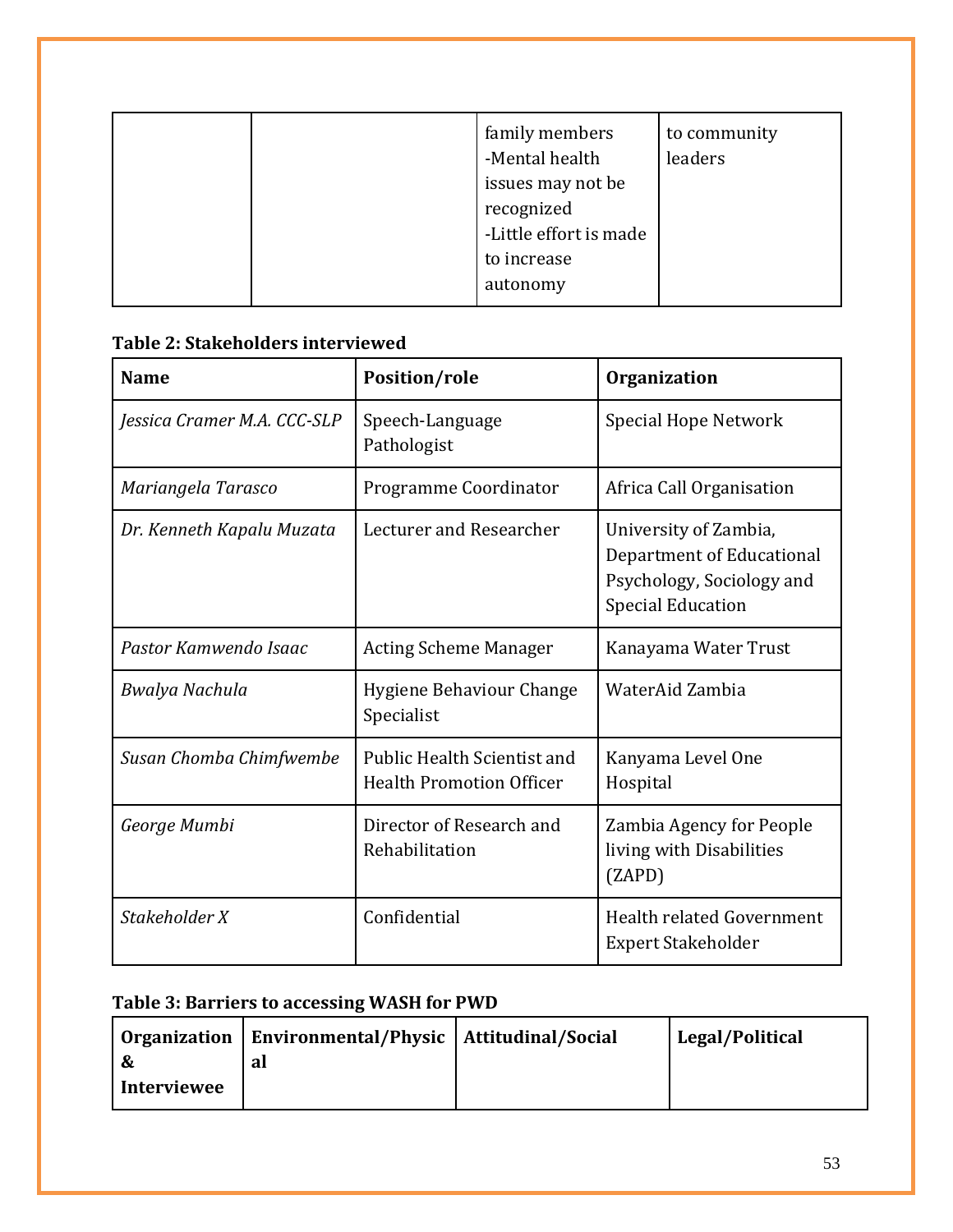| WaterAid:<br>Bwalya<br>Nachula<br>(Hygiene<br>Behaviour<br>Change<br>Specialist) | -Lack of wheelchair<br>access, braille, or<br>hearing support                                                                                                                                                                                                                                                                                                                                                                                                                                                    | -Social stigma                                                                                                                                                                                                                                                                        | -The Ministry of Water<br>Development,<br>Sanitation and<br>Environmental<br>Protection is not<br>actively promoting<br>inclusiveness                                                                                                                                                                         |
|----------------------------------------------------------------------------------|------------------------------------------------------------------------------------------------------------------------------------------------------------------------------------------------------------------------------------------------------------------------------------------------------------------------------------------------------------------------------------------------------------------------------------------------------------------------------------------------------------------|---------------------------------------------------------------------------------------------------------------------------------------------------------------------------------------------------------------------------------------------------------------------------------------|---------------------------------------------------------------------------------------------------------------------------------------------------------------------------------------------------------------------------------------------------------------------------------------------------------------|
| ZAPD: George<br>Mumbi<br>(Director of<br>Research and<br>Rehabilitation          | -Long distances to<br>inclusive facilities<br>-Lack of inclusive design<br>aspects such as ramps<br>and handrails<br>-People who are blind<br>have difficulties<br>navigating the facilities -<br>Those who are deaf<br>encounter challenges<br>related to signage. There<br>is currently no system in<br>place for signage<br>regarding WASH<br>facilities<br>-People who are<br>physically disabled face<br>challenges due to a lack<br>of ramps, rails, landing<br>spaces, and disability<br>friendly toilets | -Issues of discrimination<br>at the community levels<br>-Some even believe that<br>disabilities are<br>contagious<br>-Correlation between<br>disability status and<br>increased prevalence of<br>water-borne diseases<br>-Lack of sensitization<br>and advocacy for<br>inclusive WASH | -Failure to include<br>PWD in the decision<br>making processes<br>-PWD do not have an<br>opportunity for their<br>voices to be heard in<br>terms of the design of<br>inclusive WASH<br>facilities<br>-No systems in place<br>to implement and<br>enforce policy changes<br>regarding accessibility<br>for PWD |
| <b>KWT</b> : Pastor<br>Isaac<br>Kamwendo<br>(Acting<br>Scheme<br>Manager)        | -Communal kiosks and<br>household water taps<br>are not suitable for PWD<br>-It is unfair that a<br>person who cannot<br>manage to carry a 20<br>litre of water would<br>have to pay a 50 Ngwee                                                                                                                                                                                                                                                                                                                  | -The KWT does not<br>consider PWD in the<br>delivery of its services                                                                                                                                                                                                                  |                                                                                                                                                                                                                                                                                                               |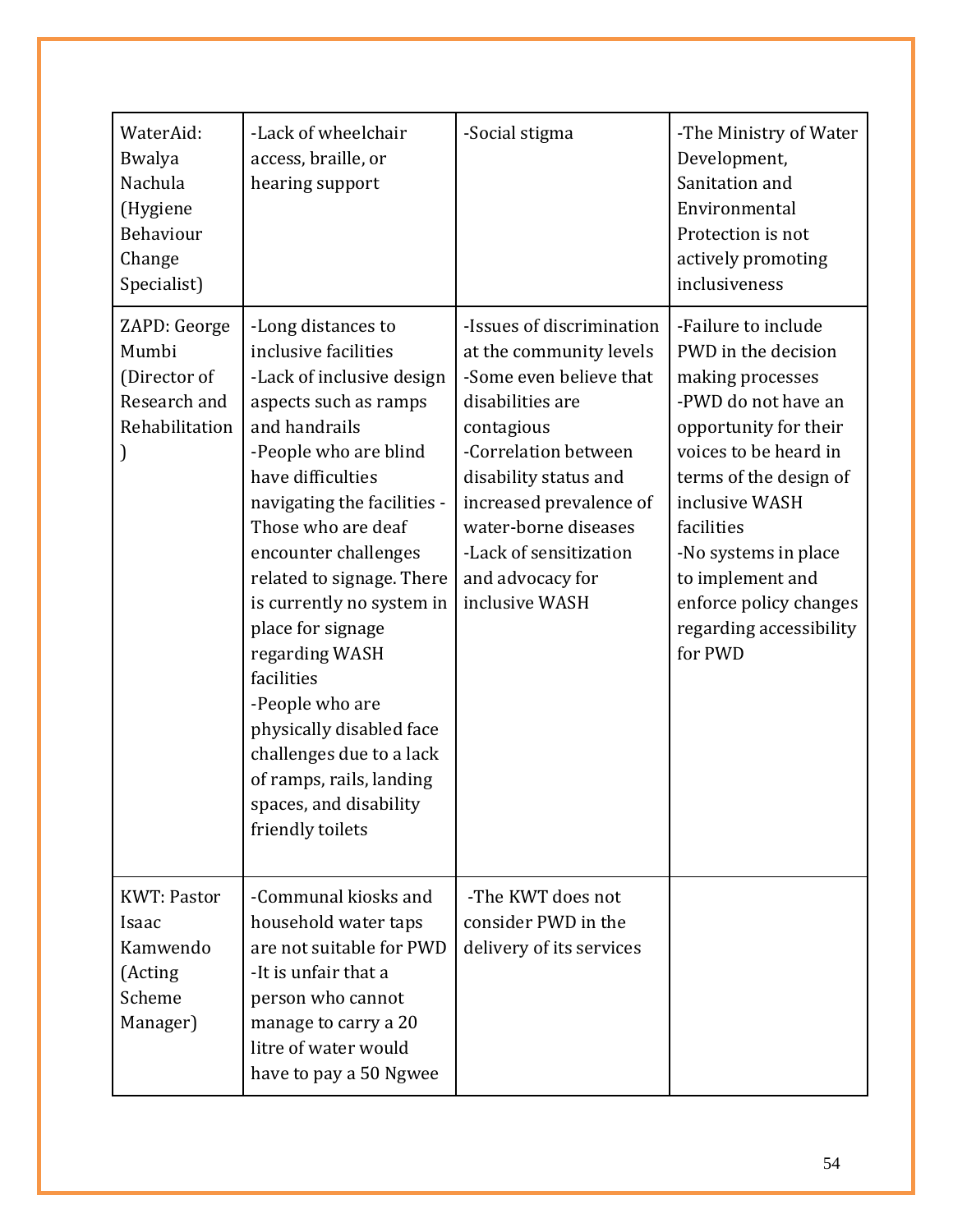|                                                                                                                                                   | (minimum price for<br>water) even when using<br>a smaller container<br>-Toilets built under the<br>LSP are not<br>accommodative to PWD.<br>They are elevated<br>because of the water<br>table, have steps and no<br>support infrastructure<br>inside |                                                                                                                                                       |                                                                                         |
|---------------------------------------------------------------------------------------------------------------------------------------------------|------------------------------------------------------------------------------------------------------------------------------------------------------------------------------------------------------------------------------------------------------|-------------------------------------------------------------------------------------------------------------------------------------------------------|-----------------------------------------------------------------------------------------|
| Africa Call<br>Organisation:<br>Mariangela<br>Tarasco<br>(Programme<br>Coordinator)                                                               | -Lack of accommodative<br>sanitation services and<br>water pumps<br>-Accessible WASH<br>facilities are not<br>common in public<br>places                                                                                                             | -Lack of resources and<br>teachers who are willing<br>and able to cater to<br>students with<br>disabilities                                           | -Financial challenges<br>-Government's<br>involvement is<br>significantly<br>inadequate |
| Kanyama<br><b>First Level</b><br>Hospital:<br>Susan<br>Chomba<br>Chimfwembe<br>(Public Health<br>Scientist and<br>Health<br>Promotion<br>Officer) | -WASH facilities in the<br>community are not<br>accommodative to<br>persons living with<br>disabilities                                                                                                                                              | -PWD face intimidation,<br>harassment and verbal<br>abuse<br>-PWD are shunned by<br>members of the<br>community<br>-They are perceived to<br>be dirty | -PWD are overlooked<br>during construction of<br>toilets and water<br>kiosks            |
| Special Hope<br>Network:<br>Jessica<br>Cramer M.A.<br><b>CCC-SLP</b><br>(Speech-<br>Language<br>Pathologist)                                      | -WASH facility<br>accommodations<br>outside the community<br>centers are limited<br>-Some children require<br>more quantity of water<br>to treat bedsores, which<br>is challenging without a                                                         | -Individuals with<br>disabilities are not<br>offered opportunities to<br>advocate for their own<br>needs                                              |                                                                                         |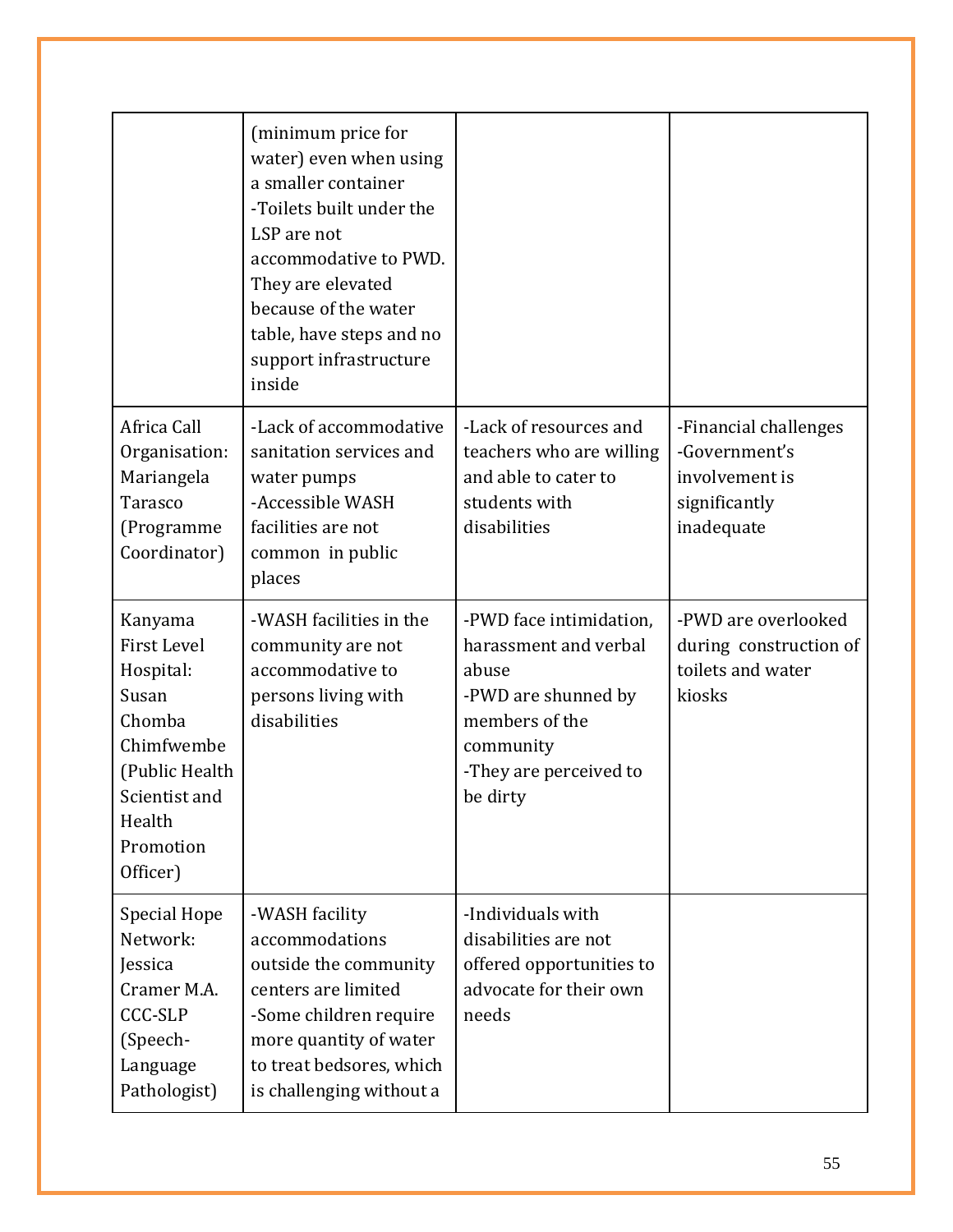|                                                                                             | consistently reliable<br>water supply<br>-Children who are<br>restricted to liquid diets<br>or thickened food<br>encounter greater<br>challenges when access<br>to clean water is limited                                                                                                                                                                                                                                                                                                                                                                                                                                     |                                                                                                                                                                                                                                                                                                                                           |                                                                                                                                                                                                                                                                                           |
|---------------------------------------------------------------------------------------------|-------------------------------------------------------------------------------------------------------------------------------------------------------------------------------------------------------------------------------------------------------------------------------------------------------------------------------------------------------------------------------------------------------------------------------------------------------------------------------------------------------------------------------------------------------------------------------------------------------------------------------|-------------------------------------------------------------------------------------------------------------------------------------------------------------------------------------------------------------------------------------------------------------------------------------------------------------------------------------------|-------------------------------------------------------------------------------------------------------------------------------------------------------------------------------------------------------------------------------------------------------------------------------------------|
| University of<br>Zambia: Dr.<br>Kenneth<br>Kapalu<br>Muzata<br>(Researcher<br>and Lecturer) | -One must travel far<br>distances to get to a<br>water point. The<br>journey can be<br>particularly challenging<br>for PWD<br>-Kiosk handles can be<br>very difficult to reach<br>for a person in a<br>wheelchair<br>-hose who are blind<br>have difficulty<br>navigating their way<br>-Those who need<br>assistance or physical<br>aids like a wheelchair or<br>walker have trouble<br>fitting into small spaces<br>-Buildings and facilities<br>that have steps make it<br>inaccessible to people<br>on wheelchairs<br>-Lack of signage that<br>prevents the blind and<br>deaf from<br>understanding their<br>surroundings. | -Considering that people<br>who are disabled are<br>more likely to live in<br>poverty, they often need<br>to raise money in order<br>to buy water<br>-Lack of recognition of<br>the rights that PWD<br>have<br>-Community members<br>are skeptical that<br>researchers are<br>powerless in actually<br>paving the way for<br>improvements | -Lack of recognition of<br>the rights that PWD<br>have<br>-Community leaders'<br>apathy<br>-When a PWD wishes<br>to petition their local<br>government officials,<br>they often have no<br>way of doing so due to<br>a lack of access to<br>phones, computers, or<br>internet connection. |
| Zambian<br>Government:                                                                      | -Long distance to water<br>supply                                                                                                                                                                                                                                                                                                                                                                                                                                                                                                                                                                                             | -Knowledge gap and<br>concerns of                                                                                                                                                                                                                                                                                                         | -Issues with funding<br>-Fragmentation and                                                                                                                                                                                                                                                |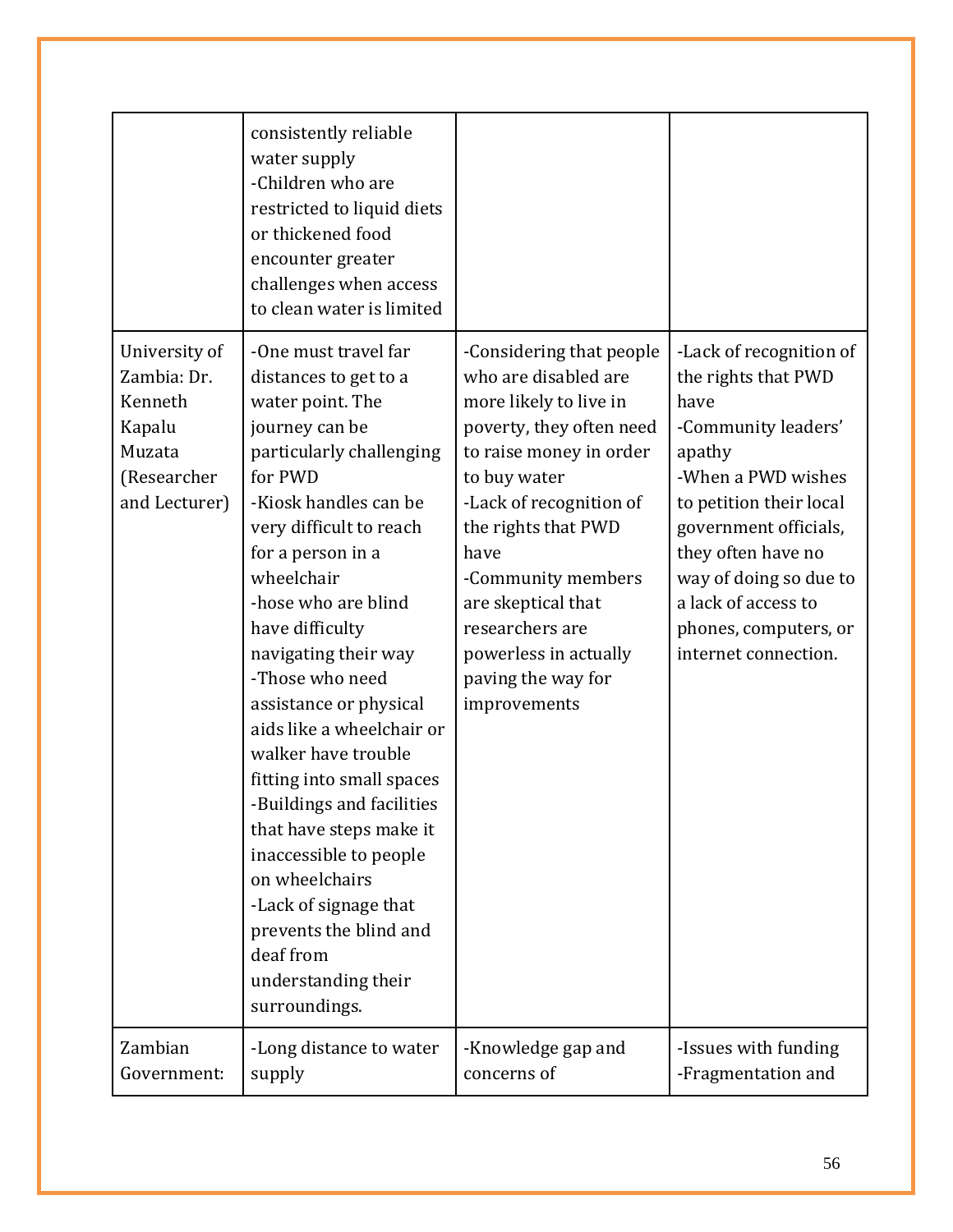| Stakeholder X<br>(health | -Lack of consistency for<br>water supply | misinformation<br>regarding WASH | lack of coordination<br>among people |
|--------------------------|------------------------------------------|----------------------------------|--------------------------------------|
| related expert           | -Unable to compete with                  | -PWD who live in                 | working in the WASH                  |
| level                    | able-bodied people for                   | poverty must share               | sector                               |
| stakeholder              | water (for example, they                 | water and sanitation             | -Construction of water               |
| from the                 | cannot lift heavy                        | facilities                       | points did not take                  |
| government)              | containers)                              |                                  | PWD into account                     |
|                          |                                          |                                  |                                      |

| Organization &<br><b>Interviewee</b>                                           | Government                                                                                                                                                                                                              | Community                                                                                                          | Household                                         |
|--------------------------------------------------------------------------------|-------------------------------------------------------------------------------------------------------------------------------------------------------------------------------------------------------------------------|--------------------------------------------------------------------------------------------------------------------|---------------------------------------------------|
| WaterAid: Bwalya<br>Nachula (Hygiene<br><b>Behaviour Change</b><br>Specialist) | -QPS established<br>laboratory<br>standards for clean<br>water<br>-MOH has focused<br>on children's<br>hygiene education<br>-Center for<br><b>Infectious Disease</b><br>Research in Zambia<br>for cholera<br>prevention | - Hygiene<br>Intervention<br>Packages for door-<br>to-door outreach<br>-Disability-friendly<br>toilet installation | -Toilet<br>improvements                           |
| ZAPD: George<br>Mumbi (Director of<br>Research and<br>Rehabilitation)          | -Employment quota<br>system in MOH and<br><b>MOE</b>                                                                                                                                                                    | -Community<br>education<br>-Sensitization and<br>advocacy for<br>inclusive WASH                                    |                                                   |
| <b>KWT</b> : Pastor Isaac<br>Kamwendo (Acting<br>Scheme Manager)               | -Lusaka Water<br><b>Supply Sanitation</b><br>and Drainage<br>Project<br>-WHO standards in<br>water treatment<br>-MOH water<br>assessments and                                                                           | -Faecal Sludge<br>Management                                                                                       | -Fixed K30 bills<br>-Lusaka Sanitation<br>Program |

# **Table 4: Current Programs and Plans**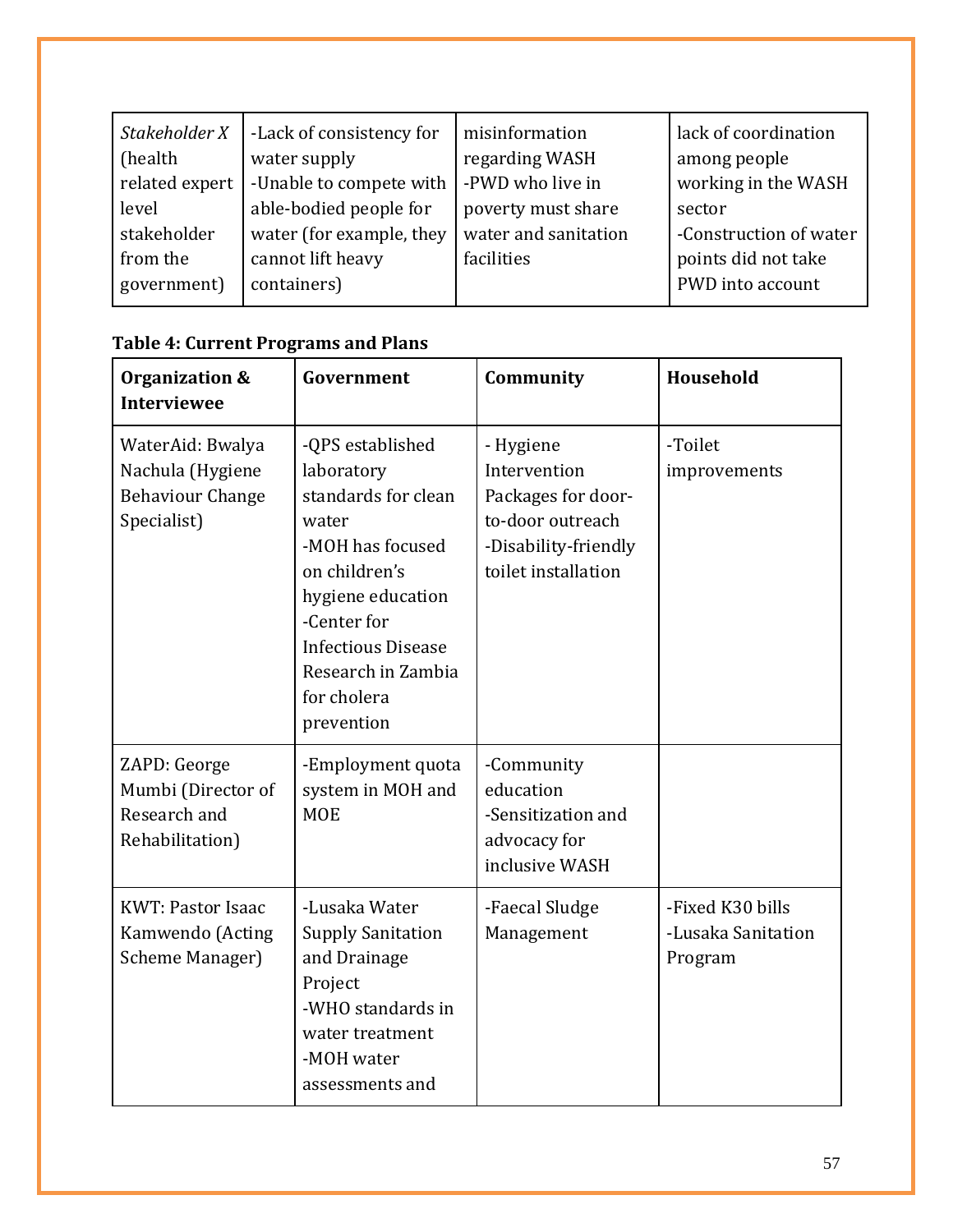|                                                                                                                                       | public sensitization                                                                     |                                                                                                                                                                                                                                                                                        |                                                                                                                                                                                                                                                                     |
|---------------------------------------------------------------------------------------------------------------------------------------|------------------------------------------------------------------------------------------|----------------------------------------------------------------------------------------------------------------------------------------------------------------------------------------------------------------------------------------------------------------------------------------|---------------------------------------------------------------------------------------------------------------------------------------------------------------------------------------------------------------------------------------------------------------------|
| Africa Call<br>Organisation:<br>Mariangela Tarasco<br>(Programme<br>Coordinator)                                                      | -Build ramps at<br>public WASH<br>facilities                                             | -Sensitization<br>promotion among<br>mothers of children<br>with disabilities<br>-Primary and<br>secondary school<br>with inclusive<br>classrooms<br>-Education for<br>professional skills<br>for PWD<br>-Community based<br>rehabilitation<br>-Inclusive WASH at<br>community centers | -Home-visit hygiene<br>trainings for<br>caretakers<br>-Free courses on<br>nutritions, personal<br>hygiene, toilet usage,<br>menstruation care<br>-Intervention<br>monitoring<br>programs<br>-COVID-19<br>education for people<br>who are deaf                       |
| Kanyama First Level<br>Hospital: Susan<br>Chomba<br>Chimfwembe (Public<br>Health Scientist and<br><b>Health Promotion</b><br>Officer) | -Integrated<br>healthcare<br>approach from MOH<br>-LuWSI for school<br>focused campaigns | -Kutuba campaign<br>for hygiene<br>behavior promotion                                                                                                                                                                                                                                  | -Weekly checks and<br>rewards for hygiene<br>adherence                                                                                                                                                                                                              |
| Special Hope<br>Network: Jessica<br>Cramer M.A. CCC-<br>SLP (Speech-<br>Language<br>Pathologist)                                      | -PWD advocacy -<br>Creation of disability<br>specific classrooms<br>at public schools    | -Community Care<br>Centers in five<br>different Lusaka<br>compounds<br>-The new<br>community outreach<br>program engaging<br>community leaders<br>-Disability friendly<br>toilet and sink<br>designs at the<br>community centers<br>-Water transport<br>support                        | -Parent training<br>programs for<br>nutritional support<br>and hygiene<br>awareness<br>-Food pack<br>deliveries<br>-COVID-19 hygiene<br>product distribution<br>-Monthly financial<br>assistance<br>-Collaboration with<br><b>APTERS</b> to<br>implement disability |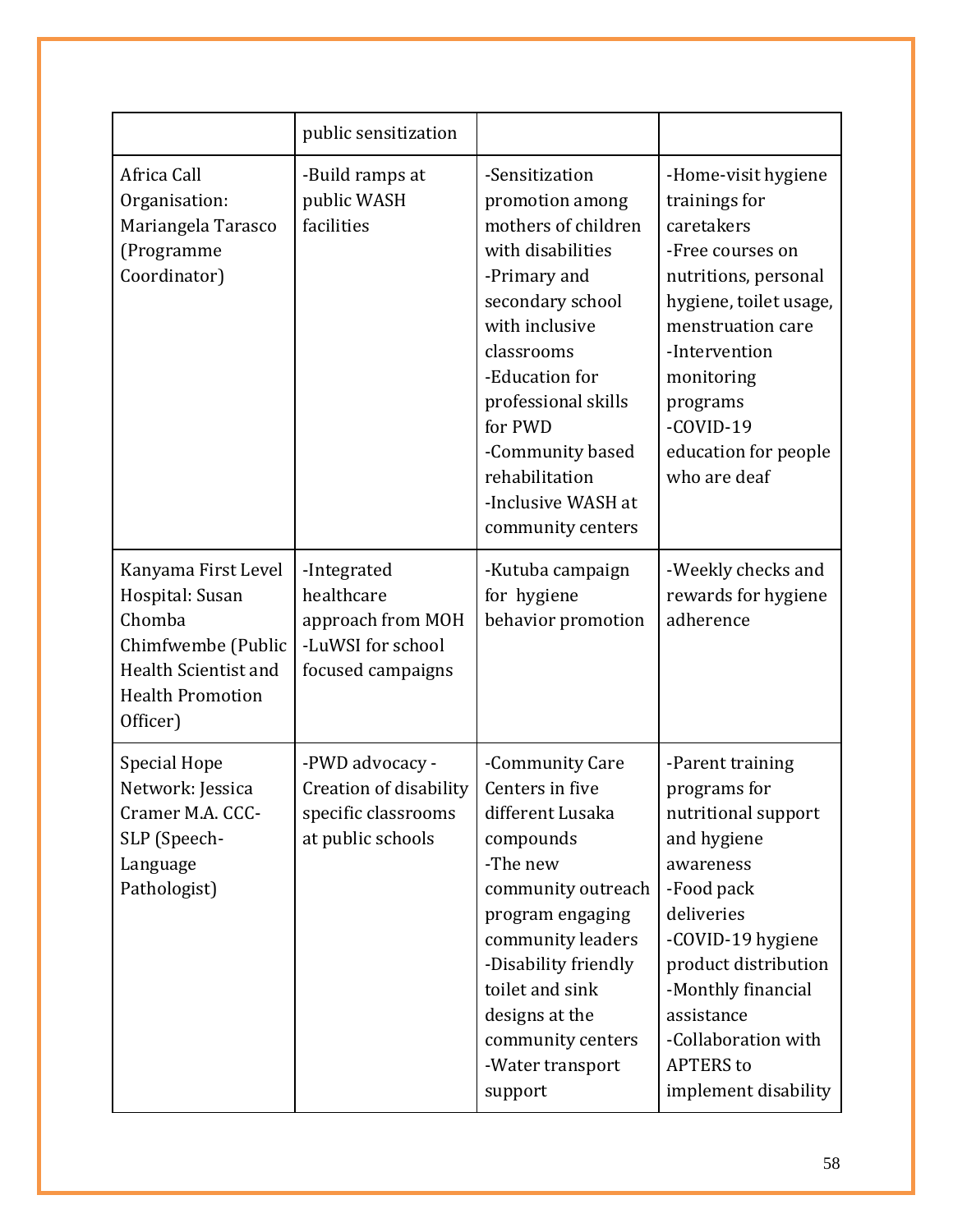|                                                                                                                   |                                                                                                                                |                                                                                                                                                                           | accommodation<br>tools for toilets and<br>sinks |
|-------------------------------------------------------------------------------------------------------------------|--------------------------------------------------------------------------------------------------------------------------------|---------------------------------------------------------------------------------------------------------------------------------------------------------------------------|-------------------------------------------------|
| University of<br>Zambia: Dr. Kenneth<br>Kapalu Muzata<br>(Researcher and<br>Lecturer)                             | -The Persons with<br>Disabilities Act,<br>2012<br>-Social Cash<br>Transfer financed by<br>the World Bank                       |                                                                                                                                                                           |                                                 |
| Zambian<br>Government:<br>Stakeholder X<br>(health related<br>expert level<br>stakeholder from<br>the government) | -PWD demographics<br>documentation<br>-Millennium project<br>to install pipes,<br>deflood pit-latrines,<br>and clear drainages | -Engage local<br>authorities for<br>planning<br>- New construction<br>of WASH facilities -<br>Repurposing of<br>existing facilities<br>-Collaboration with<br><b>NGOs</b> |                                                 |

**Figure 1:** Image of Zambia indicating the location of Lusaka. Within the enlarged image of Lusaka, multiple PUAs are highlighted including Kanyama, George, and Chawama [\(Eubank,](https://www.zotero.org/google-docs/?01cDby)  [2014\);](https://www.zotero.org/google-docs/?01cDby) [\(Vonk, 2021\).](https://www.zotero.org/google-docs/?KRVzLW)